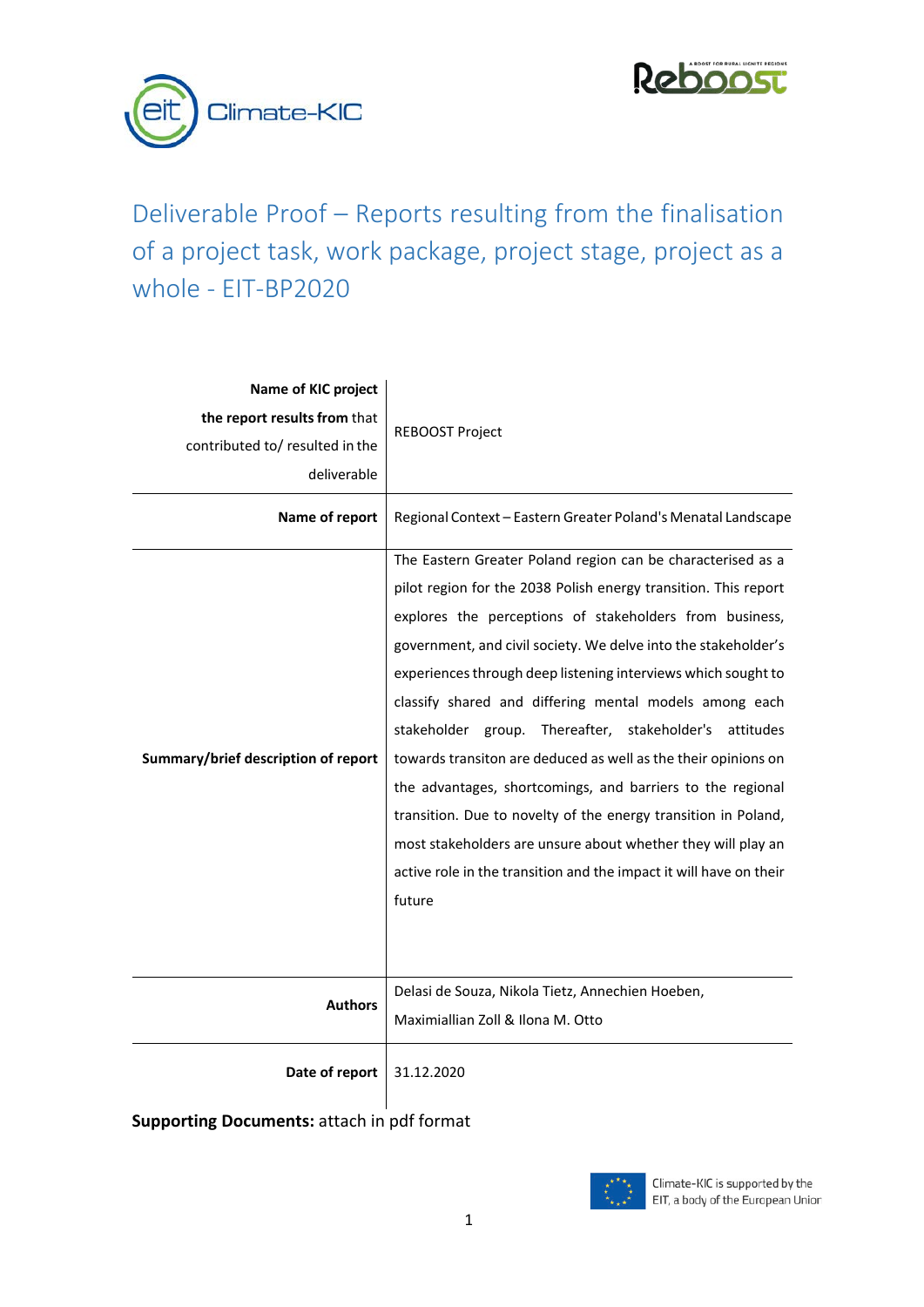# **Table of Contents**

| 1. |     |                                                                                              |  |
|----|-----|----------------------------------------------------------------------------------------------|--|
| 2. |     |                                                                                              |  |
|    | 2.1 |                                                                                              |  |
|    | 2.2 |                                                                                              |  |
|    | 2.3 |                                                                                              |  |
|    | 2.4 |                                                                                              |  |
| 3. |     |                                                                                              |  |
|    | 3.1 |                                                                                              |  |
|    | 3.2 |                                                                                              |  |
|    | 3.5 |                                                                                              |  |
|    | 3.6 |                                                                                              |  |
|    | 3.7 | Drivers of the energy transition in Poland regarding Greater Poland Regional Energy Policy15 |  |
|    | 3.8 |                                                                                              |  |
| 4. |     |                                                                                              |  |
|    | 4.1 |                                                                                              |  |
|    | 4.2 |                                                                                              |  |
|    | 4.3 |                                                                                              |  |
|    | 4.4 |                                                                                              |  |
|    | 4.5 |                                                                                              |  |
| 5. |     |                                                                                              |  |
| 6. |     |                                                                                              |  |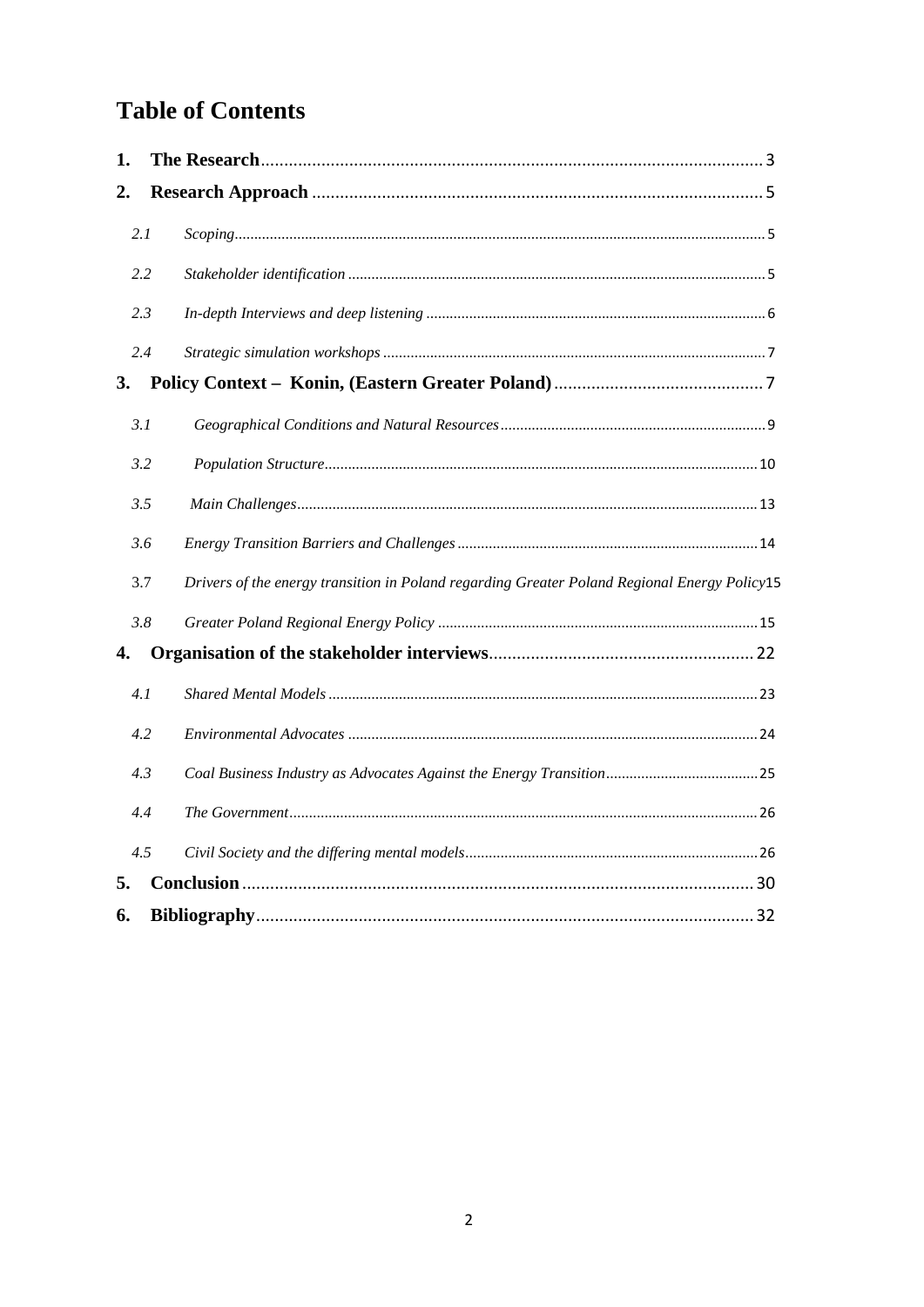#### **Regional Context – Eastern Greater Poland's Mental Landscape**

#### <span id="page-2-0"></span>**1. The Research**

"A Boost for Rural Lignite Regions" aims to develop an online simulation tool that will be used for stakeholder engagement in three European energy transition areas. The project focuses on three regions: Lusatia in Germany, Konin in Poland, and Gorj in Romania. These regions are currently in differing stages of an energy transition; these stages are thoroughly discussed in each respective mental landscape report. The aim of this project is to involve and empower local stakeholders on all levels in European coal regions in developing resilient and robust sustainable strategies regarding the potential phase out of lignite mining and existing lignite-fired power generation as part of the European Green Deal Investment Plan and Just Transition Mechanism. The project takes place over the course of three years (2020-2022) and ends with pragmatic implementation prospects.

The first project year, REBOOST focuses mainly on understanding the study areas, the stakeholders' perceptions and attitudes termed the mental landscape which encompasses the manoeuvre spaces as well as the barriers and opportunities for decarbonisation actions. Consequently, the emphasis is placed on an "individual and personal spectrum", hence how the stakeholders see their own current and future situation and in lieu of a general spectrum i.e., in terms of the populations economic, social, and political situation. The subjective approach is based on the idea that the mind-sets of the involved actors do not simply reflect their current economic situation but are strongly influenced by what future developments they consider feasible. Our view, this perspective is crucial when it comes to orchestrating social transition processes. The knowledge gathered in the first year will be used to design three strategic simulations in which selected stakeholders from the three study areas will be asked to experiment and explore possible future transformation pathways in an interactive manner through an online simulation tool. Interviews and strategic simulation techniques will be used to ensure the participatory character of the project and to create supportive conditions for a knowledge co-production process in which local stakeholders play an active role.

Denzau and North (1994), defines mental model as pre-existing mental constructs which people employ to interpret and understand an environment. These are then subsequently used to solve the problems they face. In this sense, it is heuristics that allow for classification and retrieval of information about situations, objects and environments based on the most prominent characteristics (Hewitt et al., 2019). In this heuristics process, both the complexity of the problems and the abilities of individuals deal with different levels of complexity which are important in mentally organizing the surrounding environment. Such mental models are shared through communication and lead to the co-evolution of formal and informal aspects that structure interpersonal relationships. Such mental models and institutions reduce uncertainties in decision-making as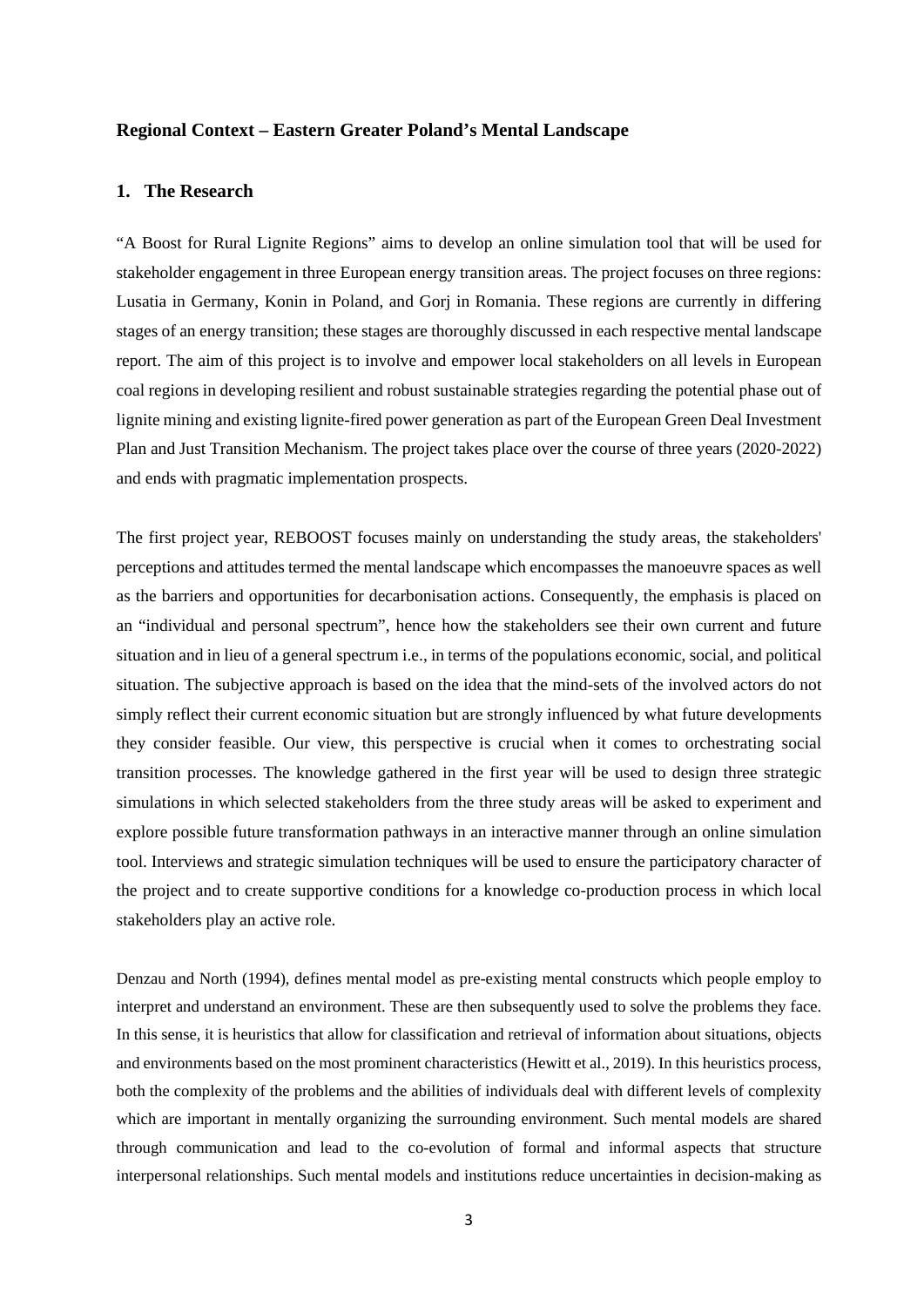they structure expectations about the environment and thereby describe, explain, and predict behaviour of other individuals in this environment (Denzau and North, 1994).

Mental models are more than simple mental handholds to understand the environment. As mental representations of the world they are incomplete, flexible and subject to manipulation (Otto-Banaszak et al., 2011). As a result, when unexpected events happen that the mental model did not accurately predict, this leads to a correction of the employed model. In a complex environment, the information is too insufficient or contradictory to enable corrections and multiple ideas on how to address a particular problem (Denzau and North, 1994). Incomplete mental models in such a correction, lead to decisions which have an adverse effect (Forrester, 1991). Several authors have analysed the importance of such corrections (Schoell and Binder 2009; Pahl-Wostl and Hare 2004; Schulser et al. 2003).

In this report we explore the differences, but more importantly similarities on ideas of how to adapt and govern major groups of stakeholders involved in the transition and development process in the three regions. For the transition in the three chosen European transition areas, we argue that insecurity about the future, increases complexity and makes it more difficult to describe, explain and predict the environment. Denzau and North (1994) proposed that individuals form theories that enable them to deal with problems characterised with large uncertainties, through mutual communication of ideas. In this sense, mental models converge for individuals that have common backgrounds and experience (stakeholder groups) and diverge for individuals with different learning experiences. Thus, the learning process in uncertain environments is not fast enough and this process is accelerated if individuals can learn or correct based on mental models already established by like-minded individuals. Sharing mental models increases understanding but also strengthens already existing mental models. In addition, Vatn (2005) brings forward that efficient sharing depends on the type of values an individual wants to protect. In the context of this mental landscape report, we can expect that interpretations on how to transition away from coal varies across societal groups and their analogous experiences and will keep diverging as the transition environment remains uncertain.

The objective of this mental landscape report is to explore the differences in the perception of the shift away from coal among different stakeholder groups. In this rationale, mental models are internal mental constructions which interpret and structure the (transition) environment (Dezau and North, 1994). In this report, we explore the differences, but more importantly similarities on ideas how to adapt to the energy transition and involve major critical groups of stakeholders in the transition and development process in the three regions. For Konin, stakeholders were selected to represent 3 main groups namely, government, civil society, and business.

This report is part of a series of four analogous reports, one for each case study area complemented with three policy briefs on the mental landscapes and three policy briefs providing an in-depth review of the political economy of the energy transition in Poland, Germany and Romania. Furthermore, 3 extra policy briefs will be produced to illustrate the challenges of the regional coal phase-out and structural change as a multi-level problem, within the regional innovation system of the respective regions. Hence, one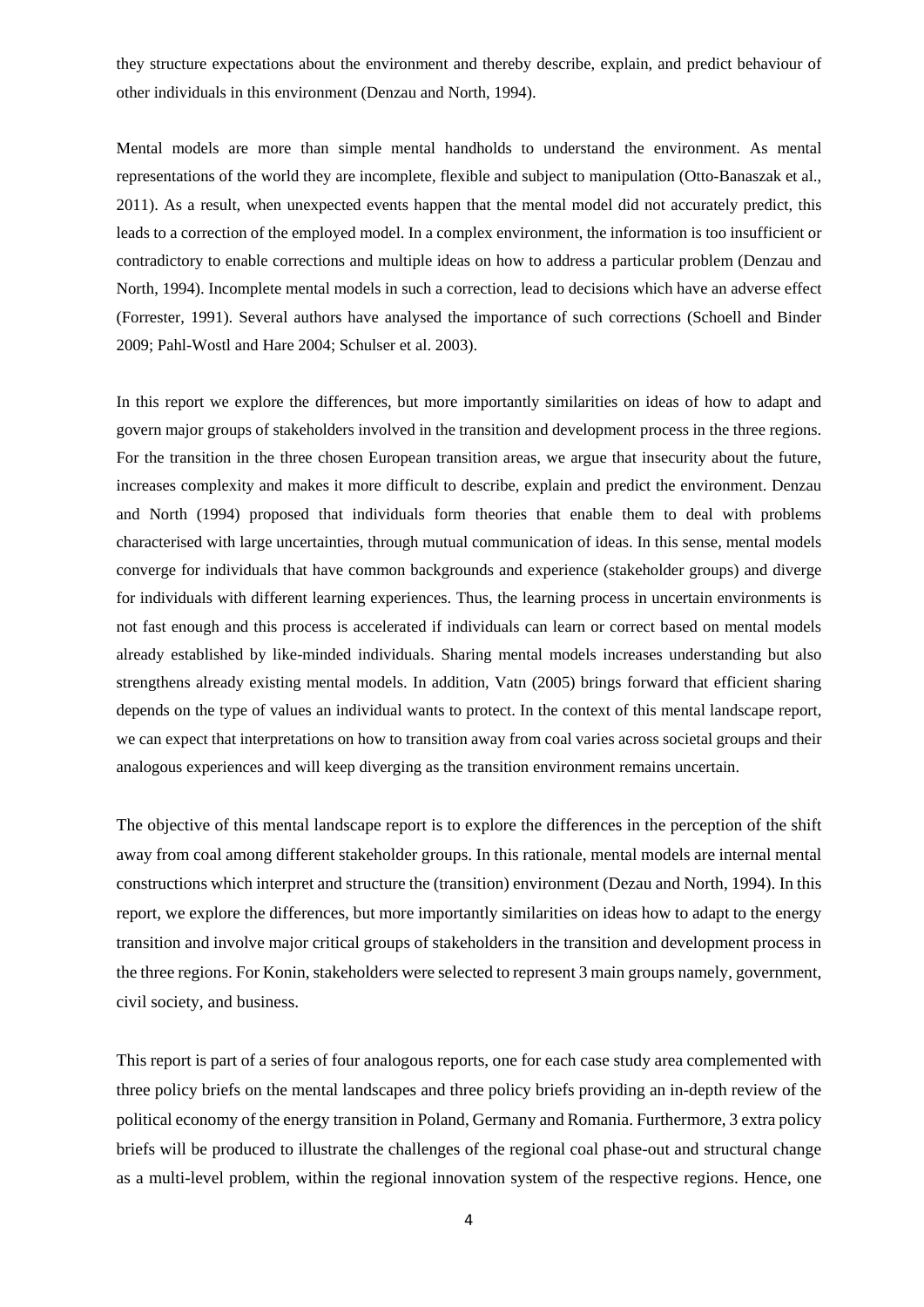solution is to establish a framework that focuses on the analysis of (regional) innovation systems and smart specialisations. We follow a comparative approach between the involved regions in Germany, Poland, and Romania. We assume that mutual learning together with local actors will be a core asset of the project, especially if we consider them being peripheral regions. Taken together, the reports and policy briefs close of the first (successful) project year.

The remainder of the report is structured as follows: Section two outlines the research approach and study design. The third section addresses the policy landscape is presented after which the results of the mental landscape mapping are systematically addressed, and general outcomes of the interviews are provided in section four. A short conclusion is provided in section five to complete the report.

#### <span id="page-4-0"></span>**2. Research Approach**

The work summarised in this report evolved three steps. First, we explored the political, socio-economic, and geographical characteristics of the regions. Such a landscape screening helped us to identify key stakeholders (see step 2), and to identify key arguments/viewpoints (see step 3). In a fourth step, we organised a strategic simulation workshop with selected stakeholders simultaneously in the three regions.

### <span id="page-4-1"></span>*2.1 Scoping*

The concrete research objective for this year was to gain a detailed insight of the views of stakeholders of their own region and their understanding of the current situation of the coal mining. This requires awareness of attitudes, needs and preferences as well as an understanding of the current realities of different stakeholder groups. To better understand the different situations of our three case study regions, we started with desk research. Although, concrete studies on coal mining regions in Konin and Gorj are rare, it still provided us with a satisfactory picture along which we could structure our interviews. In contrast, in Lusatia various studies have been undertaken already, most of which are based on qualitative and quantitative data from the private businesses sector. The studies focused on the future pathways for industry, both from a cultural point of view and an ecological point of view. However, the available data does not often portray the standpoints of different interest groups. More often than not, the qualitative data available showsstrategies that only apply to a single organisation and its effort to achieve its aims. Hence, in all three regions, this further resuscitates the necessity to hold interviews with stakeholders on all levels about their future. We then probed into the main problems and difficulties but also strengths and future strategies.

#### <span id="page-4-2"></span>*2.2 Stakeholder identification*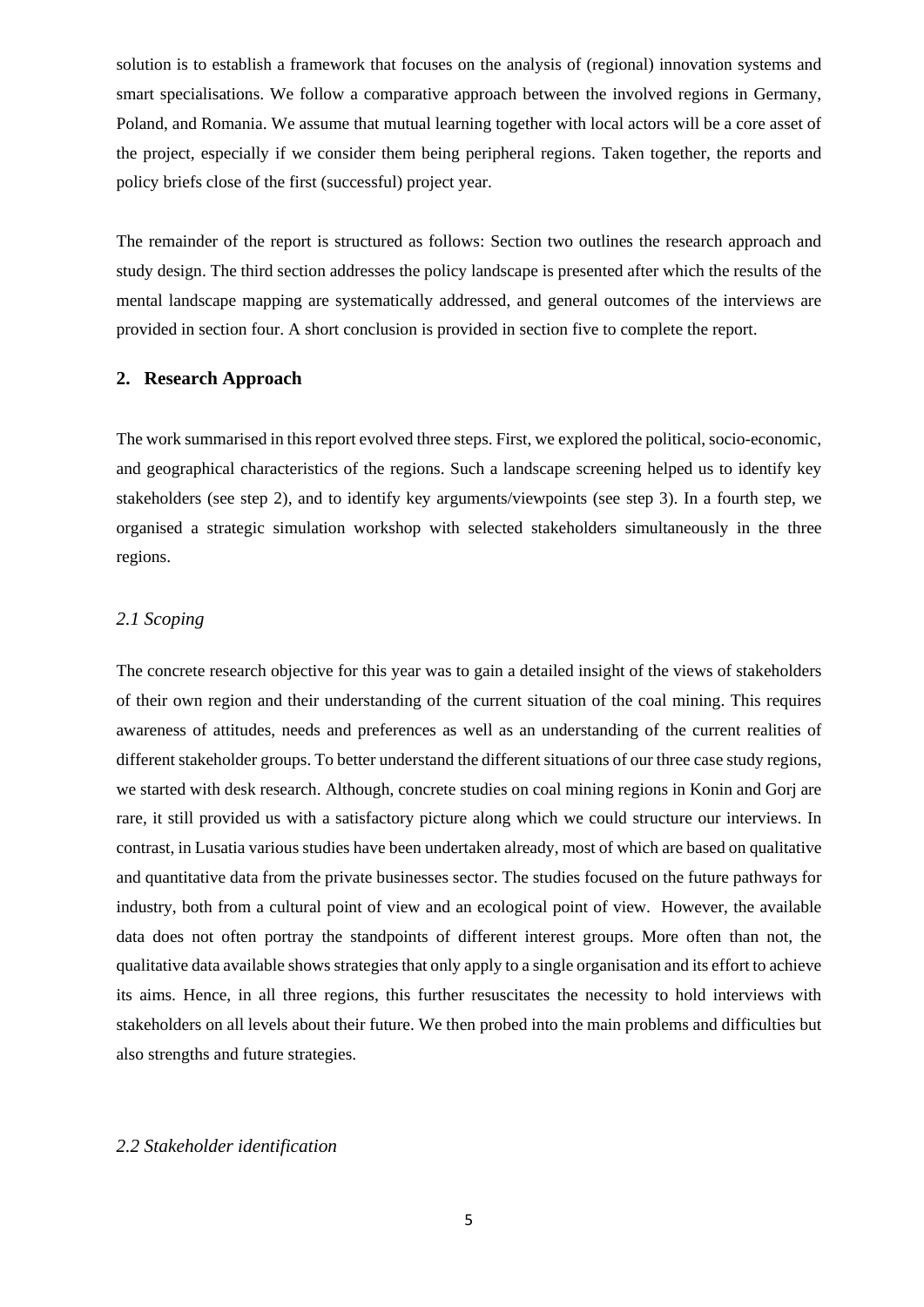As a second step, we have identified the key stakeholders in the three regions, their roles, objectives, and scope of action to engage expert interviews. We also assessed the stakeholders according to a powervs.-influence map. Such stakeholder mapping helps to identify possible stakeholder coalitions as well as mutual and conflicting interests. This step was particularly relevant for Eastern Greater Poland since the region is currently in the initial stages of a transformation pathway. We have actively searched for potential problem owners at the national and international level to find international companies that might be interested in investing in low carbon solutions in this region. Furthermore, it was assumed that interests, involvement, education, and financial means influence the coal phase-out. Therefore, we also carefully determined and chose actors that were present in the media and were expected to be critical when implementing the (planned) respective processes.

### <span id="page-5-0"></span>*2.3 In-depth Interviews and deep listening*

We carried out in-depth interviews framed as 'deep listening' with key stakeholders in the study regions. The aim of the interviews was to identify the important stakeholder groups and existing discourses, map stakeholders' interests and perceptions, possible options for the regional transformations, as well as the opportunities, costs, risks, and fears that different stakeholder groups associate with these transformation options (Otto  $\&$  et al., 2019). We created five guiding questions, which also allowed for potential additional questions for elaborations.

The interview contained the following questions:

- 1. Please explain your work / your commitment in relation to the region?
- 2. What are the advantages / strengths of the region from your personal point of view?
- 3. What main problems / difficulties can you identify?
- 4. Do you feel noticed and understood?
- 5. What do you expect from the future? (Since you have specific ideas, who could be responsible for the implementation in this case?)

This kind of interview is defined by Flick et al. (2016) as an episodic interview. Such episodic interviews foster a narrative form through which respondents can explain their opinions, experiences, and visions in relation to an object (Flick, 2016). In this rationale, two questions were added at the end of each interview:

- 6. Would you like to say / add something else?
- 7. Would you be willing to take part in an online workshop that simulates the future?

In many cases, we presented the project on the phone to the chosen actors and inquired after interest and availability for an interview. When interested, we sent out more elaborate information via email. Due to the Covid-19 pandemic situation, many interviews were held via zoom (also taking into consideration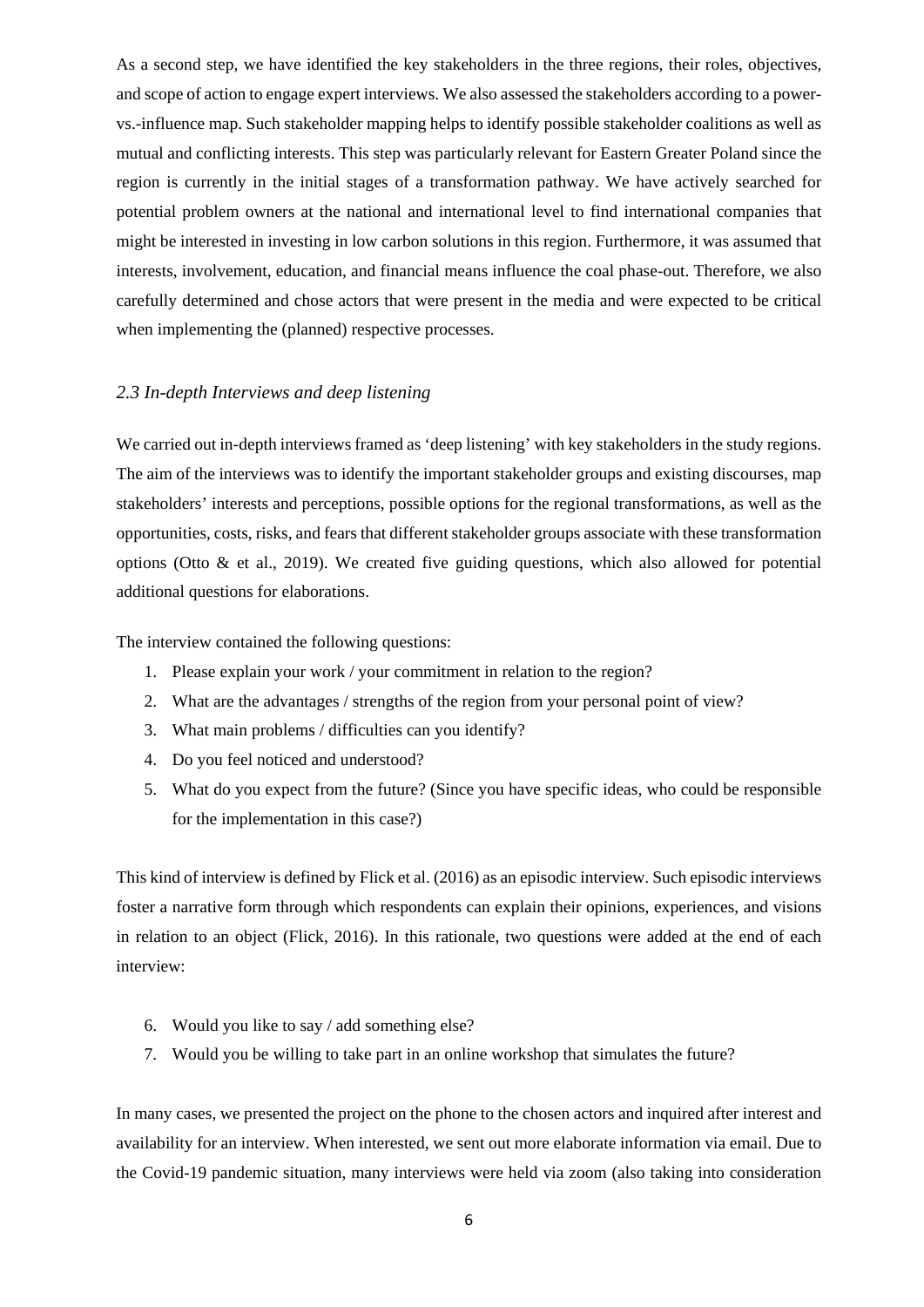security reasons). The interviews have been recorded, transcribed, and translated using the software Happy Scribe.

### <span id="page-6-0"></span>*2.4 Strategic simulation workshops*

Strategic simulation is a type of "serious games", also known as policy simulations, is an interactive, participatory method to develop strategic insight. Within Information gathered in the previous research steps was used to construct a frame for the strategic simulation workshop and to provide basic options that could be further explored and modified during the workshops. The aim of the workshop was for the participants to create and explore future transformation pathways. scenarios, stakeholders use their knowledge and available data in deliberative manner to develop strategies that can lead them to desirable futures, identifying challenges, seeking solutions, and negotiating trade-offs.

The simulation will be prepared in 3 versions, each adapted to the characteristics of a different region and carried out at the same time in each region through online sessions. In this regard, the workshop provided us with information about the concrete positions of stakeholders, manoeuvring spaces, mutual perceptions, and to select the appropriate method for steps in the next year. Moreover, elements were translated to the national languages to be more accessible to all involved stakeholders. During each workshop, there was ample room to ask questions and provide feedback.

#### <span id="page-6-1"></span>**3. Policy Context – Eastern Greater Poland**

 $\overline{a}$ 

Coal in many countries is an affordable yet unsustainable means to meet energy demand since the initial costs of financing renewables remain considerably higher than what most countries can afford. To accomplish the target temperature outlined in the Paris Agreement, a global coal phase out is underway. Poland's key electricity production source is coal, which comprises roughly 73.6 percent (2019) of the total electrical energy mix (Macuk & Koszniec, 2020). Poland is the largest hard coal producer and second largest lignite producer in the EU (Brauers & Oei, 2020b; International Energy Agency, 2017). The efficacy of the EU Green Deal will determine the success of Poland's eminent energy transition while maintaining its energy security. The juxtaposition of these two difficulties with the Polish socioeconomic and socio-technical realities is the main question to be addressed in the components of the policies and subsequent decision making.

Furthermore, Poland has not set out a clear plan to end coal mining as illustrated in the current National Energy and Climate Plan for  $2021 - 2030<sup>1</sup>$  $2021 - 2030<sup>1</sup>$  $2021 - 2030<sup>1</sup>$  due to the novelty of this decision. It was first deemed not realistic for Poland to shut down all coal mines by 2030 hence the new target year is roughly 2050. More so, Poland remains strongly opposed to EU policies to increase climate protection ambitions because of its vested interest in maintaining the coal regime and their interlinkages. As coal's increasing role

<span id="page-6-2"></span><sup>&</sup>lt;sup>1</sup> Ministerstwo Energii. (2019). National Energy and Climate Plan for the years 2021-2030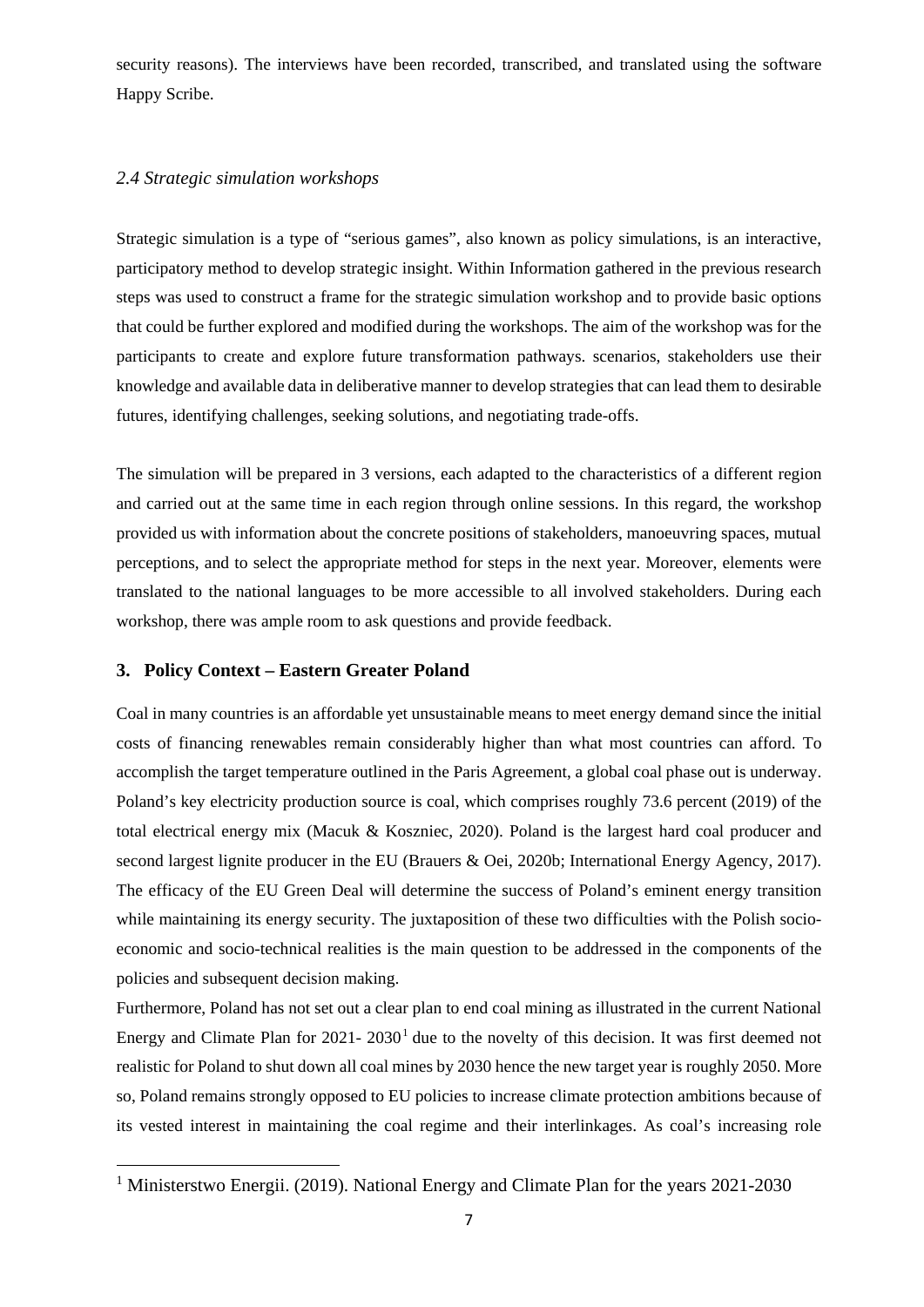continues to diminish in the EU, the urgency of a low carbon energy transition in Poland is evident; hence one region could lead as a pilot: Wielkopolska Wschodnia (Eastern Greater Poland). This lignite mining region with a land mass of 1031 km² iscomprised of five districts: City of Konin, Konin Poviat, Turek Poviat, Koło Poviat and Słupca Poviat. The region is inhabited by approximately 230,000 people whose historical dynamic development (between 1960 – 1980) was driven by mining, energy generation and heavy industrial activities (Kuźmińska, 2020).

For several years, the Polish coal industry and consumer coal prices were strongly subsidised to assure the feasibility of coal mining. After 1993, the subsidies on coal mining began to reduce due to large financial losses (IAEA, 2002). These financial losses were attributed to the incapability of the hard coal sector to adjust to the versatile economic condition induced by the free market policies of the government, large coal surplus as a result of a drastic reduction in local demand after increases in coal prices, costs of maintenance of non-production fixed assets such as coal miners housing, historical overemployment, despite the momentous decrease of the labour force between 1989 and 1997 and the high cost of production owing to the mining mechanisation and washing processes as well as the ensuing higher shares of wages in the total costs.

The energy sector in the Eastern Greater Poland region is solely privately owned by ZE PAK S.A. ZE PAK employs around 5,500 people and is therefore the leading employer in the region (Kuźmińska, 2020). ZE PAK's three main power plants are in Adamów, shut down in January 2018, the second in Konin powered by biomass - primarily supplies heat energy to the inhabitants of the City of Konin, and the third in Pątnów, the largest and most modernised plant which accounts for roughly 6 percent of Poland's energy production demands (Koenig et al., 2020). The lignite open cast mines belong to KWB Konin. Eastern Greater Polandis likely to be the first region in Poland's coal exit future and remains an economic monoculture as a result of its coal dependence. As is the case in other economic monocultures, should for instance supply chain disruptions similar to those brought about by the COVID-19 pandemic persist, this could cripple the local economy, which already suffers from high unemployment rates and low entrepreneurship rates. The proportion of workers employed in lignite extraction and coal power generation accounts for almost 6,000 direct jobs in Konin which account to 8.5 percent of all employees in the subregion (EU Commission, 2020; Witajewski-Baltvilks et al., 2018). Future fears are rampant among the population as coal mining goes hand in hand with the regions identity and foreclosing the sector put the citizens of Konin at risk.

Poland's largest utility provider PGE (Polska Grupa Energetyczna S.A.) announced their strategy in October [2](#page-7-0)020<sup>2</sup> to be 100 percent powered by renewables by 2050, here after the ideal situation is that the entire coal industry follows suit. Some first initial steps towards a greener Konin were made by Green Energy Konin. Green Energy Konin, formed in 2018, intends to integrate the energy potentials in the region by creating a cooperative network of businesses to promote a low carbon future. Before that,

 $\overline{a}$ 

<span id="page-7-0"></span><sup>2</sup> Lo, J. (2020). *Poland's largest utility announces pivot from coal to renewables*. Climate Change News.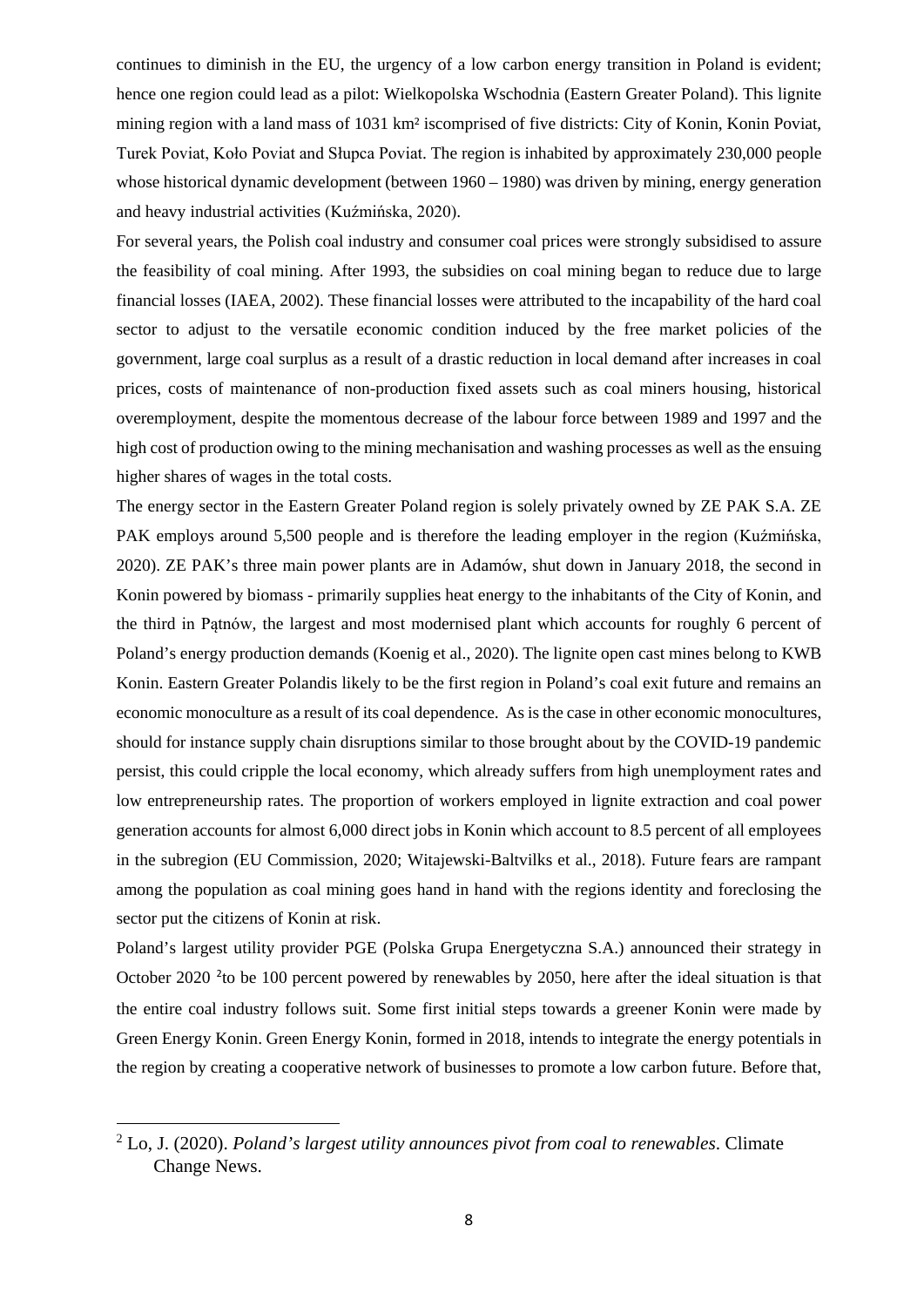the Initiative Cluster of Low-Energy Technologies (formed in 2014) "Klaster Technologii Niskoenergetycznych" aimed to increase the level of innovation in the region through cooperation's with several companies from architectural design, construction and energy consulting sectors. Currently this cluster initiative is inactive but may resume once financing and system solutions are secured. Other low carbon transition initiatives in Konin the also lack the formalisation and funding and remain in the natal stage.

An understanding of the regions resources, political economy, stakeholders, and energy policy is paramount to envision the extent to which the planned energy transition is feasible and publicly acceptable over an inter-regional scale.

#### <span id="page-8-0"></span>*3.1 Geographical Conditions and Natural Resources*

The geographical conditions and the available natural resources in a region are determining factors that fortify the success of an energy transition and the ensuing low carbon future. The Wielkopolska Voivodeship (Greater Poland Region), is a region distinguished by its distinct ecosystem, economic development, and vital historic monuments. The sub region located to the east of Greater Poland, the Powiat Koniński (Konin Province) with its capital, Powiat Konin (Miasto na prawach powiatu Konin) is our studies region of interest. The landscape is post-glacial, in the south-eastern part of the Greater Poland region - old-glacial, in the central and northern part and young-glacial in the eastern. The region is characterized by greater hypsometric differentiation, a dense network of post-glacial gullies and depressions without drainage and several partially filled lakes (Lubelskie, 2012).

The Greater Poland Region is a moderate climate zone with a land use tendency of 65 percent agricultural land and 26 percent forest land (Borówka et al., 2012). While the northern and western part of Wielkopolska is pervaded by forest with numerous reservoirs, touristic and recreation sites; the southern and south-eastern parts are mainly agricultural and related processing industries (Smędzik, 2009). These characteristics in the south-eastern parts of Wielkopolska advantageously facilitate the transition of the Konin power plant to biomass power generation.

The dominant soils are medium fertile, brown and tawny soils and poor quality podzolic soils (Dzięciołowski, 1979). Agricultural production in Wielkopolska is higher than the country's average and its share in the output of agriculture in Poland is 15.7 percent (Lubelskie, 2012). Yet, climatic conditions and groundwater level are unfavourable for agriculture in the region. Other notable landscape characteristics in the region are glacial and periglacial relief, flatlands, and mild elevations, exemplified by absence of land subsidence (groundwater exploitation) and unfavourable water balance (Dzięciołowski, 1979; Lubelskie, 2012). The main natural resources are lignite (33% of domestic resources), natural gas (42,8% of national resources), salt deposits, stone and peat (Lubelskie, 2012; Macias et al., 2020).

Konin Province retains the largest areas of degraded and devasted land in the region and post-mining land reclamation activities (forest and agricultural functions) are ongoing.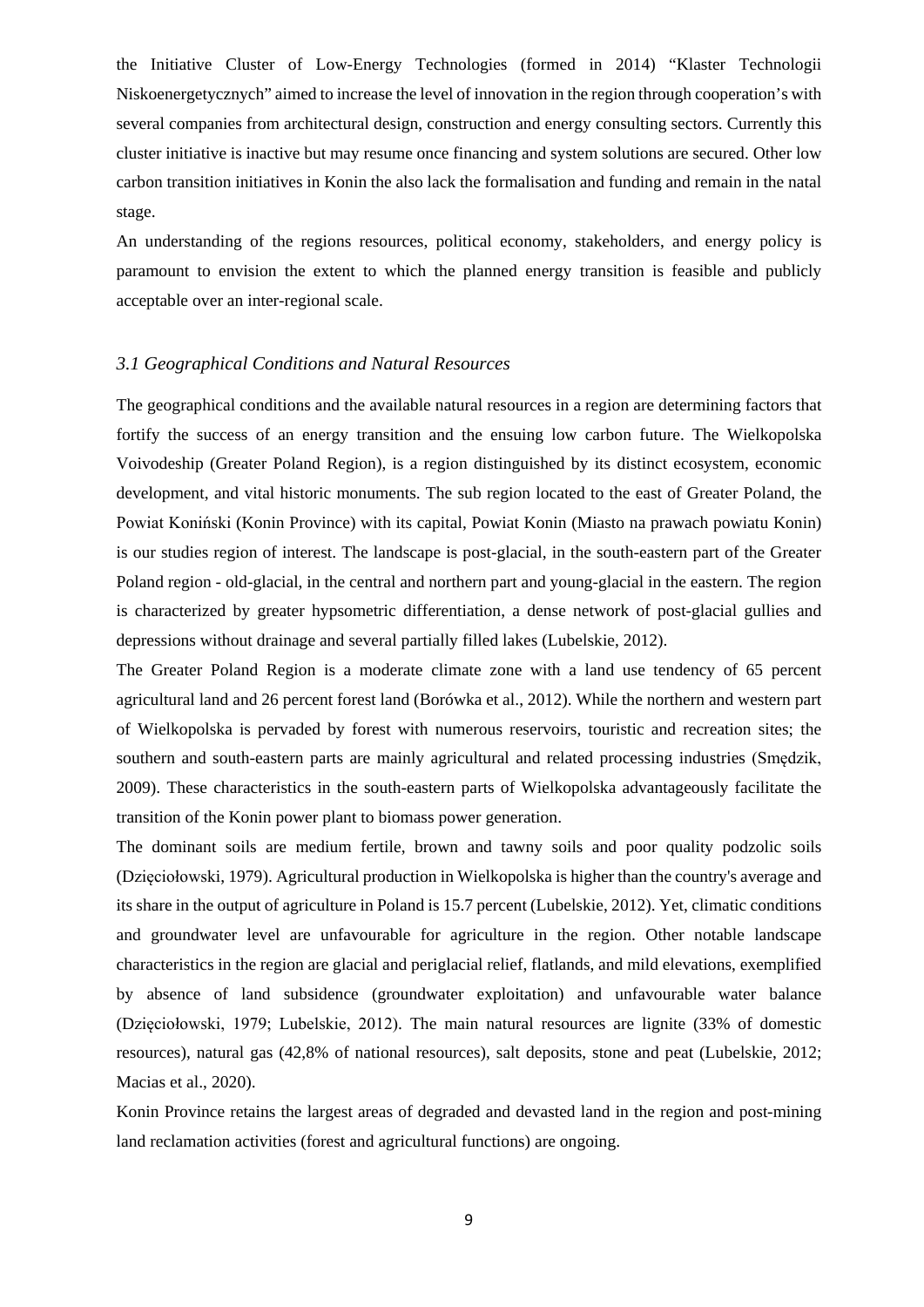<span id="page-9-0"></span>The population size of the Konin city is 73,522 (2019) while the population size of Konin Province is 130,053 (Statistics Poland, 2019). The highest number of citizens in Konin City, - 83, 426 was documented in 1998, thereafter, this number systematically decreased, the city lost almost half a thousand people annually in the years after. Konin Province at present exhibits a larger percentage of older people (25,5 percent in 2014) in comparison to the national level, this indicates that the ageing population is a conundrum in the region<sup>[3](#page-9-1)[4](#page-9-2)</sup>. It is forecasted that by 2050 40 percent of the subregions population will be ages 60 and over (Olbrot-Brzezińska et al., 2019). In addition, in 2018, the birth rate calculated per 1000 people is -6.74, being one of the highest in Eastern greater Poland.

In general, a large percentage of aging population in the work force is often a result of long-term low fertility and youth migration towards larger cities (Martinez-Fernandez et al., 2013). Both the aging of the population as a result of increased life expectancy and the migration is linked to the suburbanisation processes and economic migration which depending on the intensity will prove to be detrimental to the region. In spite of the later migration, a past study analysing ten main cities in Poland concluded that between 2000 – 2008, while the number of graduates decreased in larger cities such as Warsaw, the largest number of graduates recorded in this time period were from Konin, Biała Podlaska<sup>[5](#page-9-3)</sup>. The aging phenomenon despite the increasing number of graduates is a common happenstance affecting industrial cities in Poland (e.g. Płock and Włocławek) and has been studied in Konin Province since 1970; the population has steadily shrunk thereafter (Martinez-Fernandez et al., 2013).

However, the Polish Statistics Office projects an increased total population in the Konin Province to 134,017 in 2030 but a decrease to 133,907 by the year 2040 (Statistics Poland, 2019). Although measures such as the 2030 National Plan of Spatial Development<sup>[6](#page-9-4)</sup>, address the needs of the current and future generation, and serve to increase the work force within aging population regions, its effectiveness is yet to be determined (Martinez-Fernandez et al., 2013).

#### *3.3. Current Economic Situation*

Inflation in Poland is projected to slow down amidst the worsening labour market conditions, which were further exacerbated during the COVID-19 pandemic (European Commission, 2020). The current unemployment rate in Poland is 3.77 percent, this is expected to rise to 4.85 percent in 2025 (IMF, 2020). This could reflect one of the inescapable consequences of a coal phase out due to the repercussions of structural changes without proper policies in place. Figure 1 illustrates that the between 1990 to 2018 the number of coal mining employee radically decreased from approximately 380,000 to 90,000. It is therefore necessary for further research to identify the currently indirect and directly affected employees

<span id="page-9-1"></span> <sup>3</sup> Leszczycki, S., & Banskiego, J. (2012). *Polska wieś w perspektywie długookresowej – – ujęcie regionalne*.

<span id="page-9-2"></span> $4$  Kurek, S. (2014). Przestrzenne zróżnicowanie przemian demograficznych w polsce w latach 2002–2011.

<span id="page-9-4"></span><span id="page-9-3"></span><sup>&</sup>lt;sup>5</sup> Siłka, P. (2012). *Potencjał innowacyjny wybranych miast polski a ich rozwój gospodarczy.*<br><sup>6</sup> Poland Ministry of Regional Development. (2011). *National Spatial Development Concept Summary*.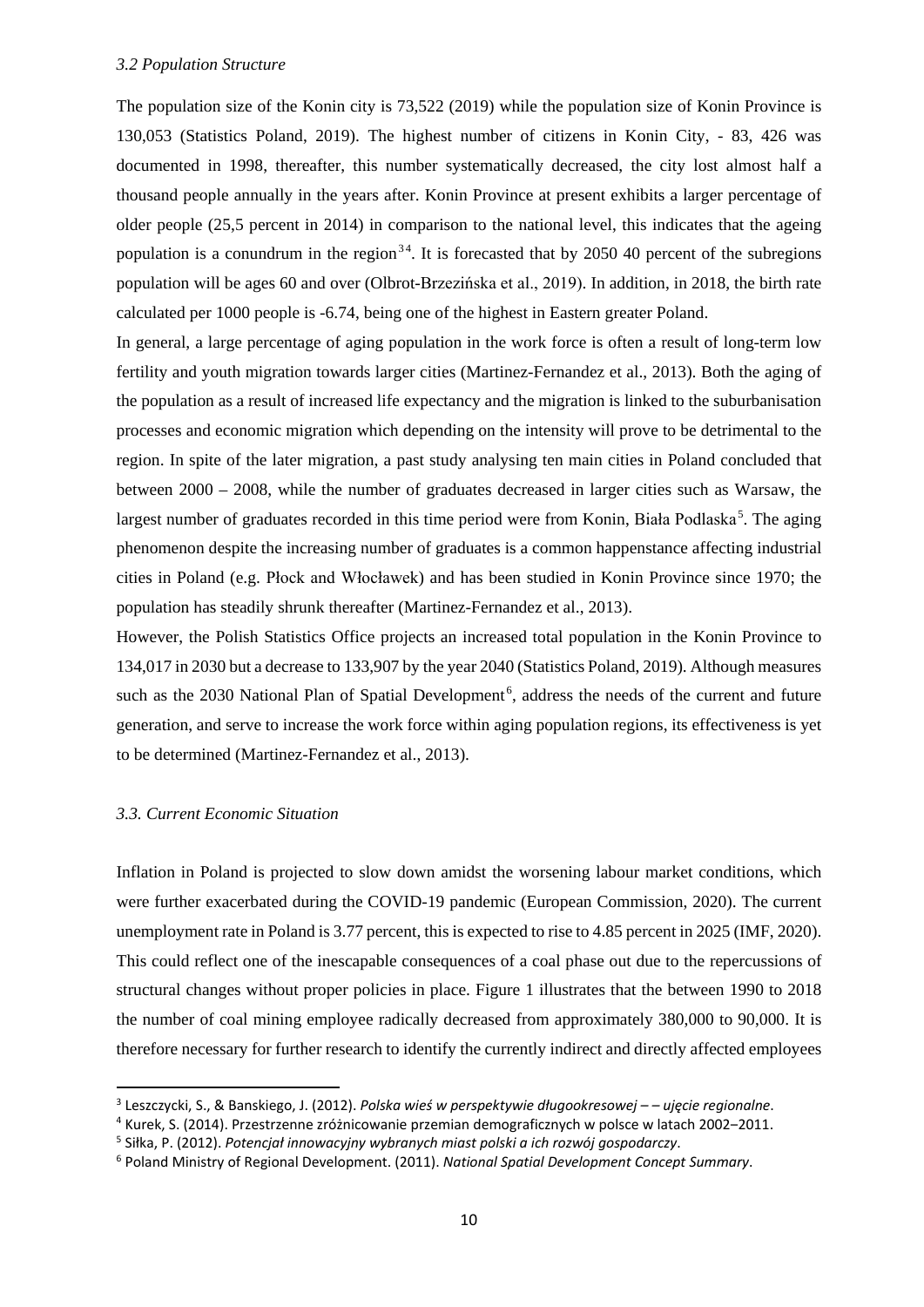in coal mining as the electricity share of coal will decrease.

The greater Poland region (Wielkopolska) is a diversified region that offers a mature multisectoral economy, dynamically established SME's, top tier services and an advantageous economic location (KPMG, 2009). Though the region is relatively diversified by national standards due to the high share of value added agriculture, there is a an exceptionally high number of underdeveloped services (Przemysław Ajchler et al., 2020). Wielkopolska intersects important European communication corridors and transport routes between Berlin, Warsaw, Konin and Moscow for instance. Power generation and coal extraction is one of biggest tax sources for local communes. More so, this region achieves higher economic indicators in comparison to the other regions in Poland, this is evidenced by the region's contribution to GDP per capita.

In 2016, the Konin subregion generated roughly 13.2 percent of the GDP for the Greater Poland Region while Poznan and its subregion generates almost half of Greater Poland's GDP. Each subregion plays an integral role in producing the GDP in the region. Konin has the largest contribution to gross value added from agriculture, forestry and hunting, a 13.7 percent (2019) contributed share to GDP from the construction industry. In trade, information, communication, and gastronomy the Konin-subregion contributes 10.7 percent (2019) to gross value added in the greater Poland region. Finally, in terms of financial and insurance activities and real estate services, Konin Province accounted for 13.7 percent (2019).



*Figure 1. Coal mining, electricity generation and number of employees in Poland from 1990 to 2018*

The unemployment rate in the Konin subregion decreased from 6,8 percent in 2017 to 5,6 percent in 2018 and increase to 8.5 percent in 2019; being the highest in the greater Poland region (Statistics Poland, 2019). This sudden increase in unemployment is attributed to the level of youth unemployment in the region and the lack of strategic job creation in as a common threat in industrial regions. Although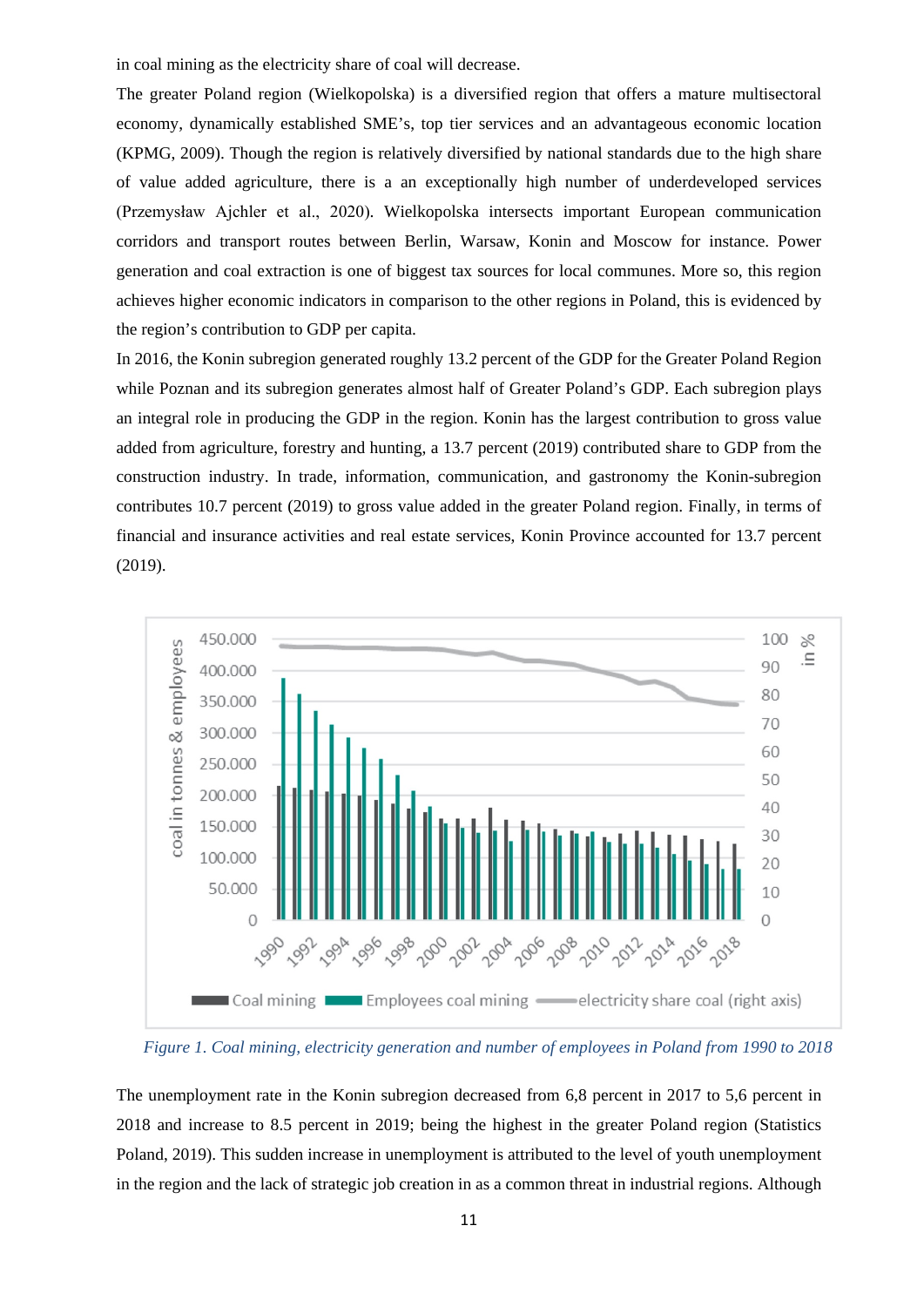the relationship between fertility rate and the level of unemployment in the polish subregional level is fairly weak, the correlation between the unemployment level and percentage of aging population is strong. Given the proposed future coal phase out in the region, it remains to be deduced the repercussions it would have on the aged coal miners labour force. Any future strategy to reduce the negative impacts of an ageing population should encompass actions for improving productivity in the labour force and invest time in upskilling the current labour force. Moreover, there is a need to capitalise on the region's asses such as close border localisation and improve support for economic diversification to improve the regions labour market attractiveness. The percentage of entrepreneurship in the region decreased from 6,2 percent in 2017 but slightly increased in the years following.

The vast majority of establishments in the Konin Province belong to the private sector, roughly 97.7 percent in 2018, ranked into automotive, construction, business and technical (Olbrot-Brzezińska et al., 2019). Hence there is a small number of publicly owned assets in Konin Province. Small and medium size enterprises (SME) play an increasingly important role in the successful development of Konin's.

economic market, as they created new employment and aided in reducing unemployment. SME's in Konin are mainly from the building sector and amount to more than 8030 companies in the sub region. Economic activity in the sub region is concentrated around 111 companies, the largest being Roland International Polska among others who increase the potential of the sub region to gain new capital and new technological solutions. To create more incentives for economic development, the government in Konin employs a tax exemption scheme on property, this is designed to decrease costs of investment in Konin and create new workplaces. These exemptions depend on the number of workplaces created and amount of capital invested. An economic benefit in Konin is the distributive network supply managed by the Wielkopolska Logistic Centre Konin which facilitates easy distribution of goods and imports country wide. Furthermore, Konin is believed to have recently obtained refinancing from the EU for infrastructure which will be a game changer for the future of employment in the region after the coal phase out.

Nonetheless, to develop an ameliorated business environment in the Konin Province support from financial institutions in the form of loan, high risk funds and the like is still necessary. Service providers in the region do not often have adequate and up to date training, businesses do not pursue informed marketing strategies and the technological capabilities can also be improved. Support should not only be acquired from financial institutions but from all economic stakeholders especially employers in Eastern Greater Poland.

#### 3.4. *Entrepreneurship in the Konin-Sub region*

The Konin sub region possesses incentives for investment due to the number of industrial and service activities in the region. A study<sup>[7](#page-11-0)</sup> in 2017 by the Polish Investment and Trade Agency concluded that Konin held the highest potential class (A) for investment attractiveness while its competitive edge relies

<span id="page-11-0"></span> $^7$  Regional investment Attractiveness 2017. Wielkopolski Voivodeship, Polish Investment and Trade Agency, Institute of Enterprises of the Warsaw School of Economics, Warsaw 2017.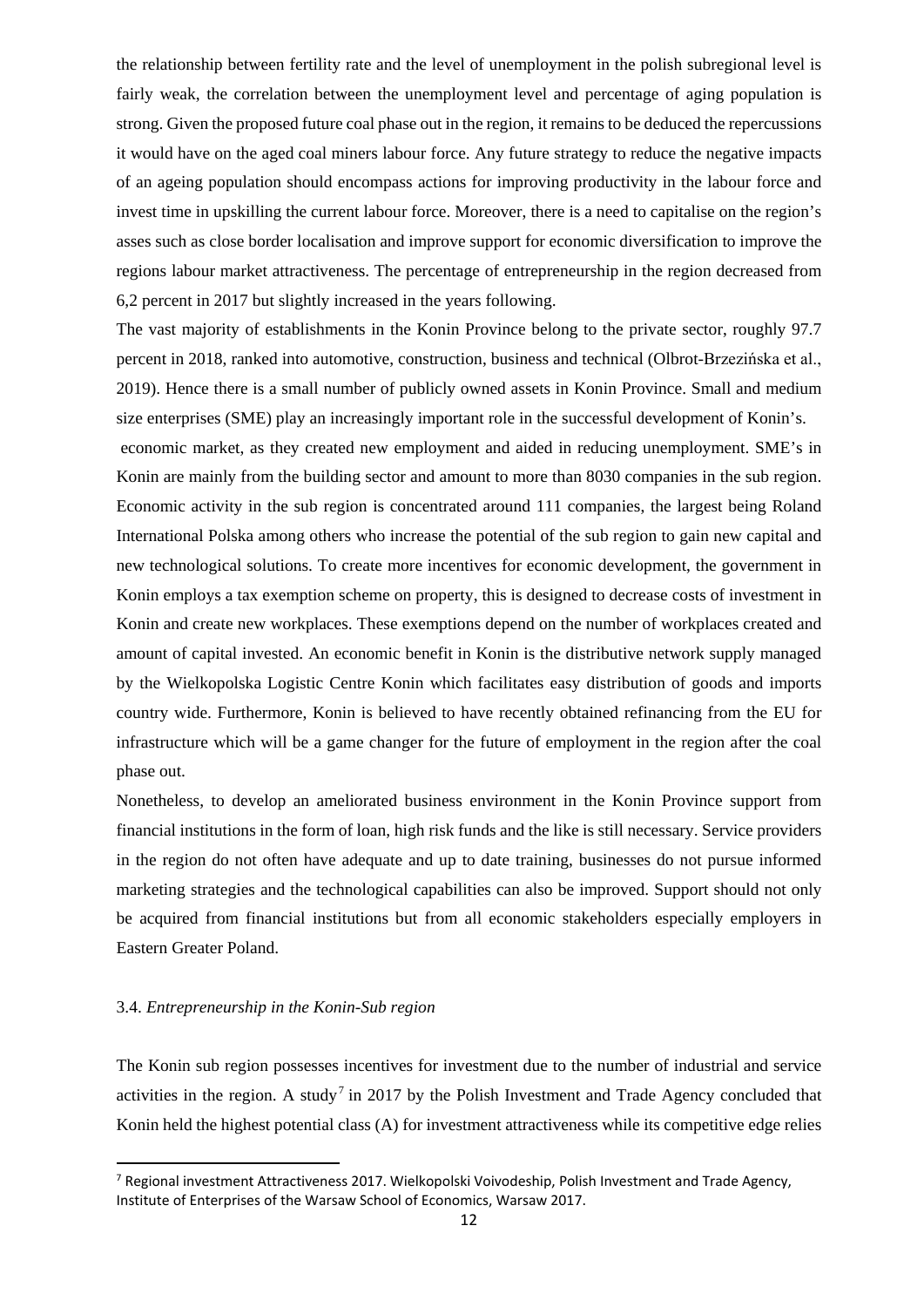on the above-average availability of human resources, high transport accessibility and availability (Olbrot-Brzezińska et al., 2019). Other cities in the region with equally high rating were Kalisz, Leszno and Poznan. One crucial research gap in this regard, is to ascertain the optimal use of widely available labour in the region and strategic effort to attract investors.

The entrepreneurship sector is poorly developed due to the economic industrial past of the region and the lack of entrepreneurial attitudes among the population. This is one of the main problems hindering the success of investment in entrepreneurial development in Konin Province. In 2014, Konin received enterprise investments of approximately 500 million zł (approximately 112 million euros) in 2014 and 2015 and approximately 250 million zł (56 million euros) in 2016 and 2017 respectively (Olbrot-Brzezińska et al., 2019). The main enterprises in Konin are industrial processes (37.2 percent), transport and warehouse management (16.8 percent), production and supply of electricity (12.6 percent) and trade and repair of motor vehicles (11.7 percent).

The regional development agency serves as the local information point for European Funds in Konin. Some goals they identified for these funds are to implement international regional policy programs, develop Konin's SME sector and undertake activities geared towards regional development.

#### <span id="page-12-0"></span>*3.5 Main Challenges*

The conventional challenges of any coal transition are the creation of jobs, reskilling an upskilling, new ventures, rehabilitation of former mining sies and land restauration (Allison Ball et al., 2018; Summary, 2019; Witajewski-Baltvilks et al., 2018). Apart from the conventional challenges associated with the coal industry, the main challenges associated with the current coal phase out plan is the social acceptance, transparency and uncertainty. It is unclear what the plan would be to somewhat appease all stakeholders and achieve a successful phase out by 2050. Should the exploitation of lignite deposits in the greater Poland region continue to be exploited, it would be unfavourable outside the Konin subregion. Roughly 80 percent of coal mines have been declared unprofitable and in spite of the longterm government subsidies, the coal mining industry reported a loss of PLN 4.5 billion (1.05 billion euros) in 2015. The loss is not only due to the high coal production costs, but these are coupled with a steady decrease in the revenues from coal sales, as well as growing debt due to snowballing labour costs (Renewable Energy Focus, 2017; Zoll, 20 C.E.). A report<sup>[8](#page-12-1)</sup> proposes that in order to mine with an environmentally conscious trajectory until the expected phase out in the region, the following lines of action are necessary: protection and regulation of mineral deposits in the region, limiting exploitation in protected and agricultural land use areas, reclamation and development of post-mining areas and reduction of negative exploitation effects, support for the use of geothermal sources in the region and better use of minerals for medicinal or recreational purposes. The main socio-economic challenges in the region according to Ajchler et al. are the development and efficient use of human resources,

<span id="page-12-1"></span> <sup>8</sup> Ajchler, P. et al (2020). *Strategia rozwoju województwa wielkopolskiego do 2030 roku*.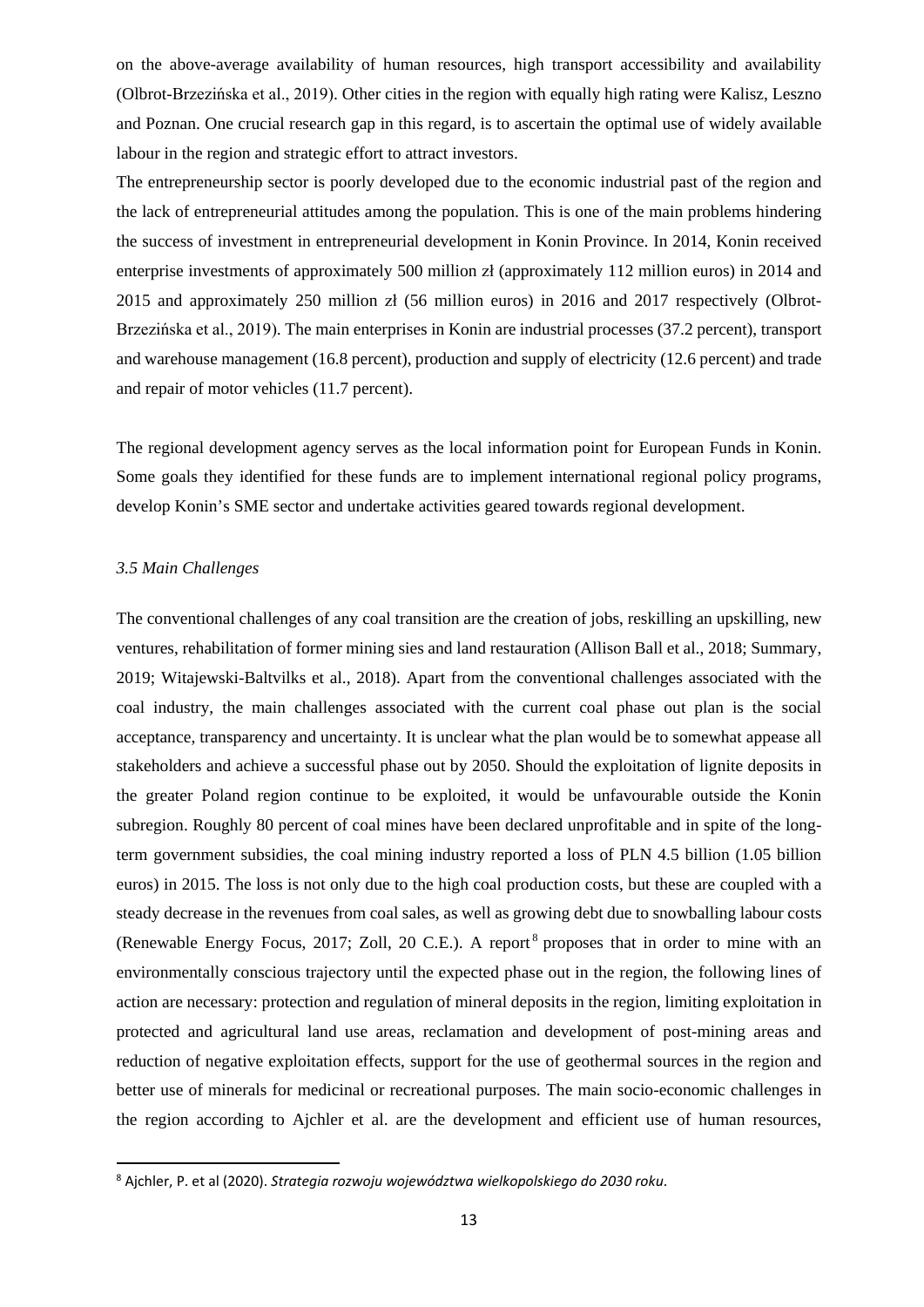counteracting the negative effects of demographic processes, counteracting social disintegration and loss of regional identity and cultural capital, improving the living conditions while respecting the natural environment, mitigating and reducing territorial inequalities and increasing the efficiency of regional management (Ajchler et al., 2020). Further challenges perceived by the stakeholders themselves are explained in the next section.

Due to the fortified growth dynamics of Poznan, there is an increasing difference between the level of development in Poznan in comparison to the rest of the region. This impairs the infrastructural, economic, and social connections between the centre of the region and the outskirts. This further resuscitates the need to strengthen individual subregions, including those located in Eastern Greater Polandto support the diffusion of development from Poznan to the region in its entirety. There is a lack of accessibility to capital for development in the Konin- sub region (Przemysław Ajchler et al., 2020), from the government which is one of the reasons why the powerplant conversion to biomass from coal is mostly spearheaded by private companies. Another challenge is handling the socio-economic decline as a result of the phase out.

#### <span id="page-13-0"></span>*3.6 Energy Transition Barriers and Challenges*

The current main corporate stance to coal in Poland is to respond with strategies that lobby advantageous laws for coal. Poland has long been described as the least "climate ambitious" EU member. Many corporates are strongly opposed to renewables, this facilitates an incessant discourse about the importance of coal in maintaining the countries energy security and the possibility of sustained economic development with "clean coal" technologies (Brauers & Oei, 2020b). Lignite production (583 MW in Konin) is planned through to 2030, although only the Tomisławice surface mine will be working after 2020. The new 450 MW PGE Turów lignite-fired unit, to be commissioned in 2020, will help to rebalance the trend of rising electricity imports needed to meet power demand. With overall output falling from the Adamów, Konin and Bełchatów mines, steeply after 2030, new mines would be needed. Without these, lignite production should end around 2045, latest 2050. The government's base scenario imagines the opening of three new deposits Złoczew (18-20 Mtpa), Gubin (18-20 Mtpa) and Ościsłowo (3 Mtpa), with planning work underway on the Złoczew mine (EUROCOAL, 2019). It is however uncertain whether after Poland's recent commitment, these planned mine opening will cease while sustaining energy security. The acceptance and support of the Polish civil society regarding coal is in decline, nevertheless, as Brauers & Oei (2020) suggest without a deep restructuring of core beliefs, identities and values, Poland's stance on coal may remain unchanged in the coming decade. In the past, coal exit restructuring programmes, for instance catered to labour (Martinez-Fernandez et al., 2013) during the late 1990s were strongly contested by unions and citizens alike.

A future challenge for the Polish Energy Sector will be to renovate the aging fleet of power plants. The government, however, is at an impasse with their preferred options for newer coal power plants due to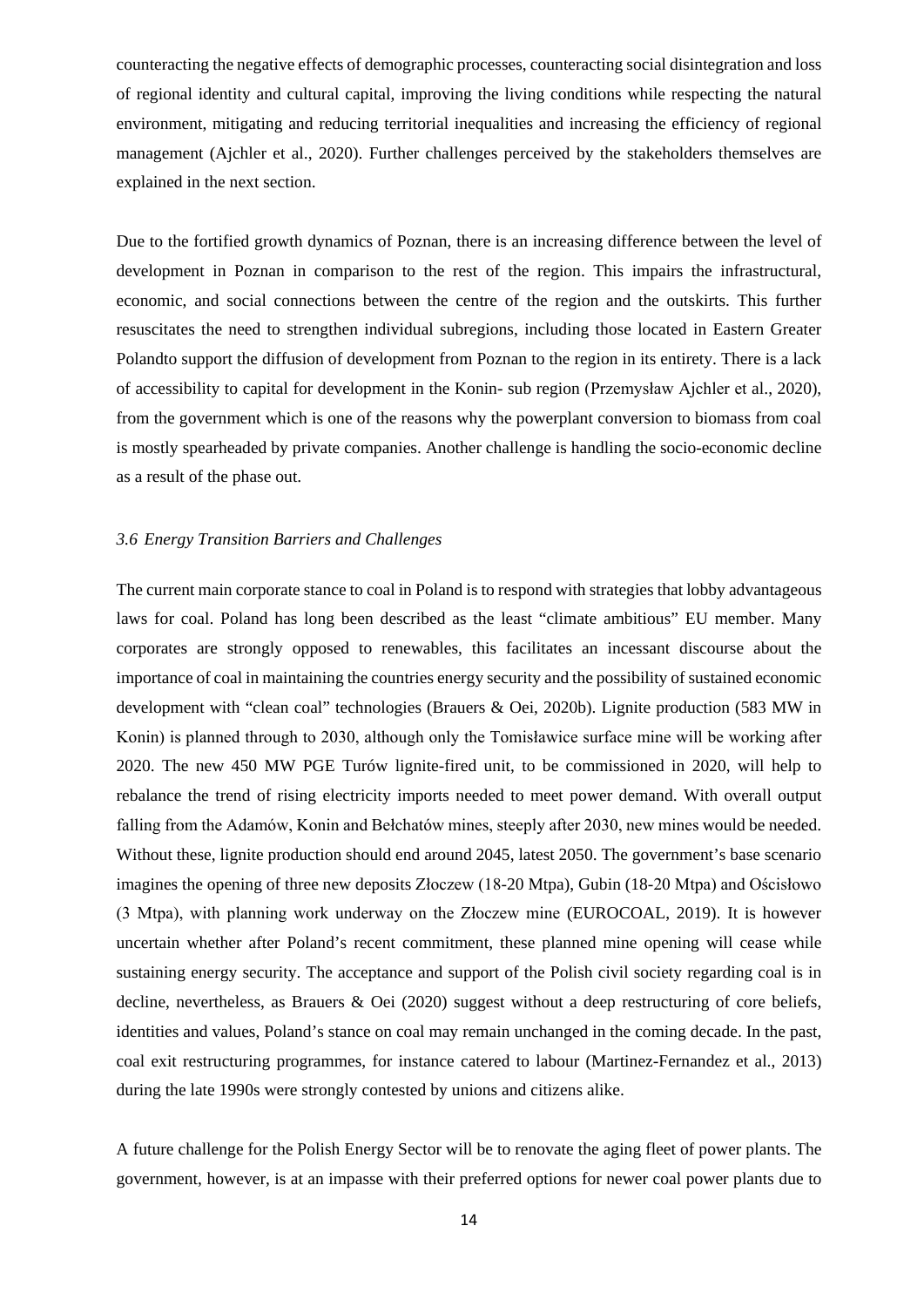the strict and critical European regulations and lack of investors (Brauers & Oei, 2020a; Löffler et al., 2019). One alternative to meet the energy demands and provide similar values to coal is nuclear, however it is unlikely to be utilised in Poland due to the rising costs of construction as observed in the UK, France, and Finland. Poland may also desist from using natural gas as an alternative to coal because of the implications of a dependence on Russia for supply. Hence, the better alternative is to focus on renewables.

#### <span id="page-14-0"></span>3.7 *Drivers of the energy transition in Poland regarding Greater Poland Regional Energy Policy*

The energy transition offers new possibilities for modernisation, promoting new fields of business, stimulating innovation, and creating new jobs. The current phase in the EU energy transition no longer focuses on funding renewable technologies but rather fashioning an electricity system that can handle the rising shares of weather-dependent electricity generation while simultaneously maintaining energy security and low costs. Depending on the context, an energy transition can be driven or hindered by several internal and external factors. An important external driver for Poland's energy transition is the European Union. The EU makes use of a "sticks and carrots" strategy to incentivise the energy transition by; enforcing stricter climate and environmental regulation to reduce consumption, implementing (conditional) financial incentives for the instalment of renewables in the national grid and the most effective incentive, cohesion policies to assist carbon incentive regions (Brauers & Oei, 2020b). An example of a comprehensive cohesive policy is the European Green Deal which would financially support Poland in its carbon neutrality efforts.

Internal drivers in Poland are the limited economic viability of domestic coal mining and of new coalfired power plants, the reducing resources found in current open lignite mines, the aging energy infrastructure as well as the increasing competitive edge of natural gas, renewables and cost-effective electricity imports, and the increasing public objections. Another crucial driver are the coal corporations. When a coal industry major player changes certain aspects within its corporation, this could reverberate in the energy industry in Poland and perhaps other industry players follow suite. For instance, by abolishing miners' privileges, replacing management boards, liquidating numerous mines, limiting the production capacity of the existing mines and diversifying some electricity utilities using natural gas and renewables could accelerate positive change in Poland's energy industry. Table 1. below exemplifies the relative strength of impact of each barrier and driver discussed above among others. To date, the barriers still dictate the effectiveness of drivers of a coal phase out. While economic drivers and the aforementioned EU legislation are the main drivers which could destabilise the present coal regime, political and ideological reasons are main identified barriers to a coal exit strategy in Poland. Table 2, then illustrates the drivers and barriers for a reduction in Polish coal production and consumption.

### <span id="page-14-1"></span>*3.8 Greater Poland Regional Energy Policy*

The Polish government's 2030 energy policy was first envisioned in November 2009 and suggested support for renewables with a target of 15 percent by 2020, including a 10 percent share of biofuels in the transport sector (International Renewable Energy Association, 2015). This was part of Poland's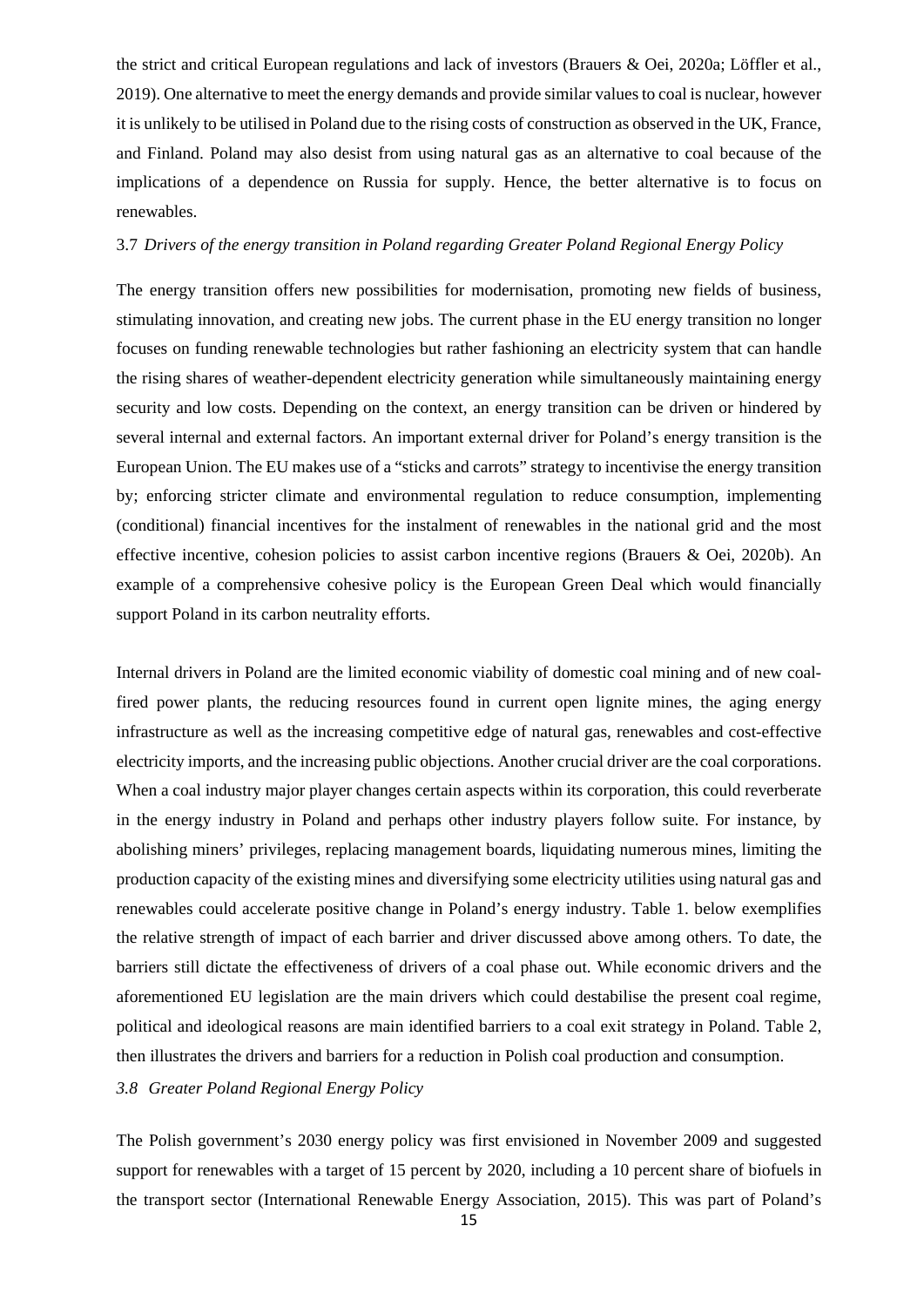mandatory renewable energy targets in its contribution to the EU 20/20/20 goals. As the EU's largest lignite producer, Poland's energy transition is a determinant of the success of EU climate and energy goals.

In Poland, renewable energy sources and policies are quickly developing, and the dominant renewable energy source (RES) is wind energy followed by biomass. Wind farms are located in the Zachodniopomorskie Province (716.8 MW), Pomorskie Province (246.9 MW) and the Wielkpolskie Province (245.3 MW) (Polish Investment and Trade Agency, 2012). The Wielkopolska region is one of the leading regions in Poland in terms of its development towards a low carbon economy. As of 2014, there were 201 installations of RES in the region, out of which 137 Wind plants on land producing a capacity of 441.64 MW, 3 RES installations of mixed biomass with a capacity of 119.5 MW (mostly located in Eastern greater Poland) and other installations producing biogas from wastewater treatment plants, agricultural biogas and landfill biogas (Energy Regulatory Office Bulletin, 2014).

RES contributes an 15.4 percent (2020) share of RES in the energy mix (Macuk & Koszniec, 2020). In order to increase the share of renewables and decrease the dependency on coal, efficient supply side policies to increase the employment and capacity of wind technologies and biomass energy in transport is tantamount. These policies must then facilitate a shift of currently privatised renewable energy market to a state-owned decentralised market entity.

However, the PiS government has tried to undercut the growth of onshore wind power with legal changes as part of the 2016 "Act on Investments in Wind Power Plants". It increased property taxes imposed on the owners of the plants as well as a minimum distance ("buffer zone") required between wind farms and residential buildings, forests, or national parks at ten times the height of a wind turbine. This "buffer zone" of H10 or 10 the height of the pole on which the turbine is mounted, in practice, approximates between 1.5 and 2 km. This eliminates several investment opportunities in terms of land for wind turbines and their construction (Dawid 2017; Hajto et al. 2017; Liebe et al. 2017; Sokołowski 2017). While in April 2018, the then responsible Ministry of Energy announced intents to repeal current taxation rules and distance obligations and restore the law to its previous version, the changes have not been enforced. The regulation has blocked any new growth in the onshore wind energy sector in the country slowing down and interrupting the development of RES capacity at the turn of 2016/2017 (International Energy Agency 2018, p. 24). In addition, the ongoing drafted EPP 2040 by the Ministry of Energy predicts an end of onshore wind power within the current energy mix by 2040 (Ministerstwo Energii 2018).

Several programs exist that cater to the implementation of the European Commission energy policies.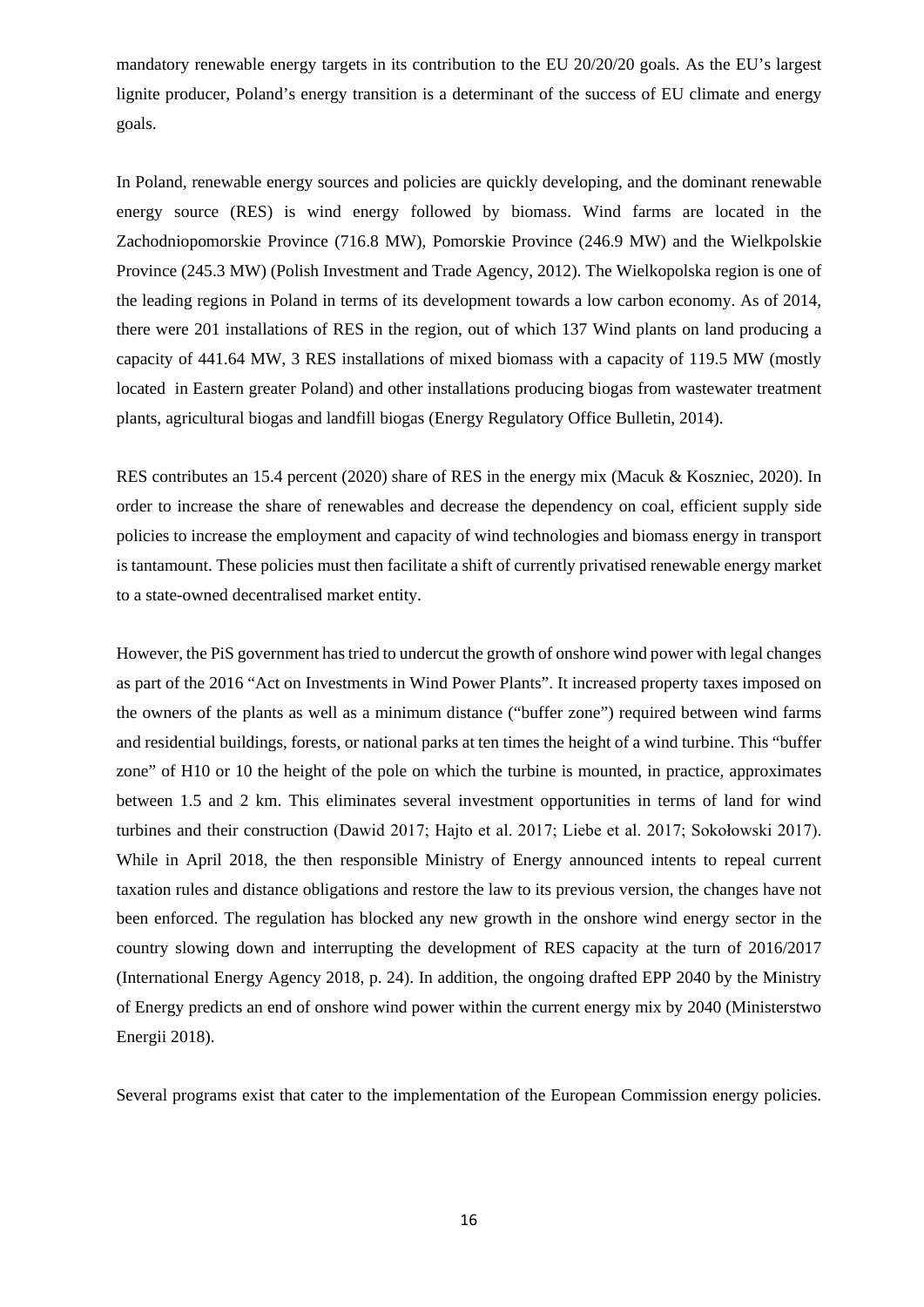In particular, the EU's Horizon 2020 programme<sup>[9](#page-16-0)</sup> supports research and market integration of energy efficient technologies, this then functions as an incentive for energy-efficiency investments. A study concluded that between 2005 – 2013, there was a significant increase in investments in renewable energy (Pająk et al., 2017). The future aspiration is after the implementation of the Green Deal investment a ripple effect occurs and market multipliers further develop the RES market. Another integral programme was forerunner to the EU Horizon 2020 programme, the Intelligent Energy – Europe Programme (IEE). The aims of this programme was to improve energy efficiency and the rational use of energy resources, promote new and renewable energy sources (RES) by adopting diversified energy sources and finally to promote energy efficiency and the use of RES in the mobility sector (Pająk et al., 2017). Although this programme recently closed, some of its projects are still underway including the measures in Poland<sup>10</sup>. Another relevant policy mechanism is the Just Transition Fund, a mechanism of the European Green Deal which serves to support the transition of regions whose economies are based on coal mining; Poland is to receive the largest share of 2 billion EUR.

The Wielkopolska region has advantageous conditions for developing its energy sector. Poland's national energy governance architecture that includes its highly centralized energy system in decisionmaking and employing a state-led governance approach are, however, blocking a possible straightforward procedure in this field. Zoll (2020) offers an overview of the instruments to stimulate the low-carbon energy transition in the Polish electricity sector with the Energy Law Act of 10 April of 1997 being the centrepiece and the most comprehensive piece of energy legislation.

The central level is the key level for decision-making in energy matters, which includes an overlap between political and administrative actors in terms of personal and organizational capacity (Zoll 2020, 2021) As such, tall relevant dimensions of energy policy are executed by:

- a) The Ministry of Climate that is responsible for:
- The overall energy policy;
- Improving energy efficiency;
- Increasing supply security;
- Developing competitive fuels and energy markets;
- Introducing nuclear powers;

**.** 

- Increasing use of renewable energies;
- Reducing the energy impact on the environment;
- Defining priorities in Poland's Energy Policy until 2030;

<span id="page-16-0"></span><sup>9</sup> Puukka, J. (2018). *Spreading Excellence & Widening Participation in Horizon 2020. Analysis of FP participation patterns and research and innovation performance of eligible countries*.

<span id="page-16-1"></span><sup>10</sup> Berent-Kowalska, G., Peryt, S., & Wnuk, R. (2012). *Energy Efficiency Policies and Measures in Poland*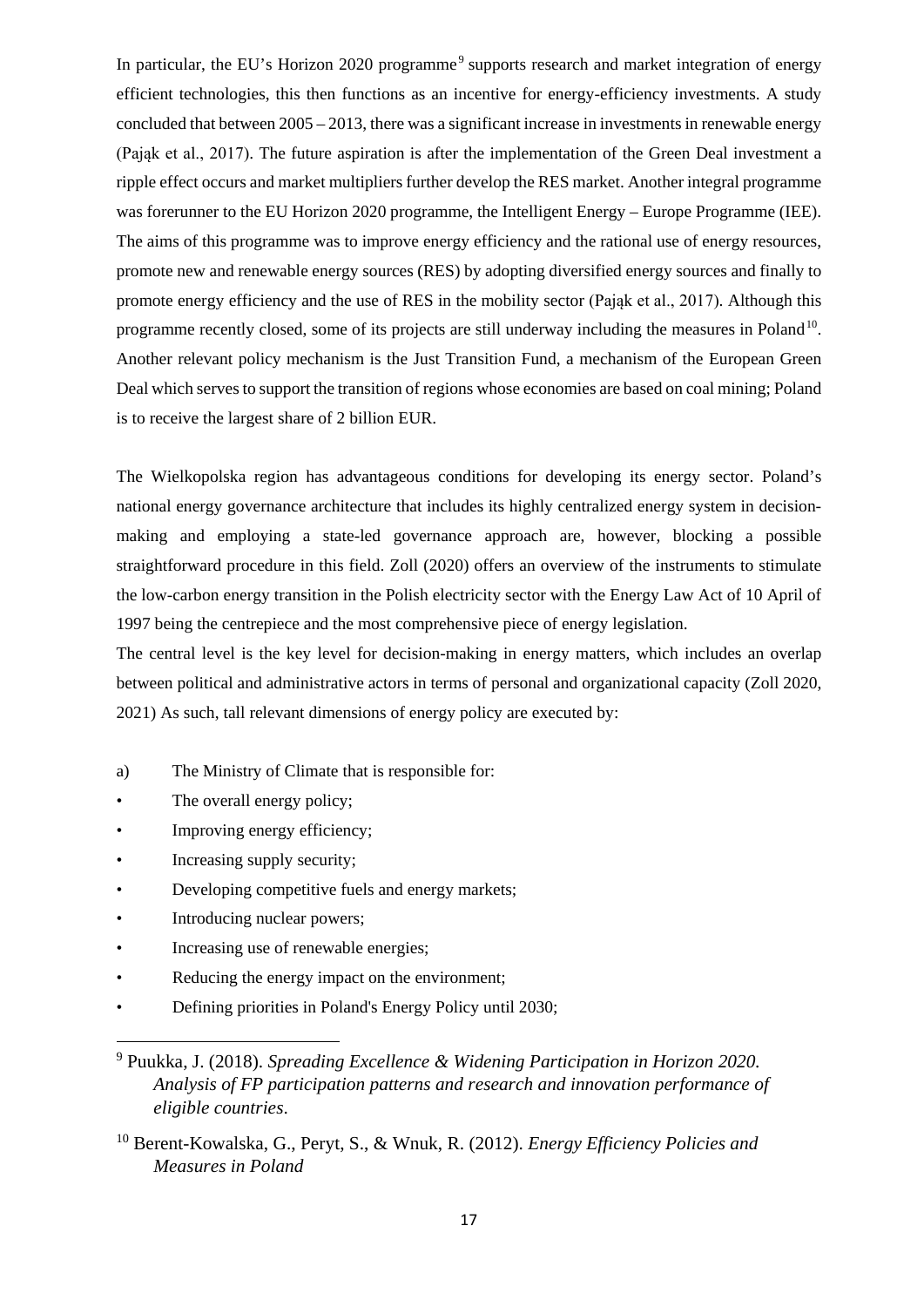- Implementing tasks to shape the energy policy and regulatory environment;
- Coordinating the energy policy;
- Energy carrier diversification and energy source diversification;
- Creating and implementing Poland's climate policy;
- Creating inventories of greenhouse gas emissions and sinks;
- Reporting and verification.
- b) and the Ministry of Development, which oversees:
- Prosumer energy and decentralised generation

With the national government involved not only in regulating market conditions but also in exercising substantial influence and control over the market participants, regional actions are limited. As regions are legally responsible only for the participation in the planning of energy and fuels supply in the region, including coordination of the planning of municipalities, as well as testing the compliance of the energy and fuels supply planning with the state energy policy (Zoll 2020, 2021). Nevertheless, the Wielkopolska region has advantageous conditions for developing its energy sector.

In 2012, the board of the Wielkopolska Region implemented a 2020 development strategy named the *Strategy for the operational programme's contribution to the union's strategy for smart, sustainable and inclusive growth*. Its main objectives were to optimise energy management, expand the production and use of alternative sources and improve regional energy security (Pająk et al., 2017). About 352,2 million was allocated to this Wielkopolska strategy from the European Regional Development Fund and accounts for 14,49 percent of the total support program. The priority energy axis covered in the thematic objective CT4: *Supporting the transition to low carbon economy in all sectors* contains the following objectives relevant to our study region (Board of the Wielkopolska voivodship, 2016; Energy Regulatory Office Bulletin, 2014; Ministry for Regional Development, 2020):

- 4.1 Support the creation and distribution of energy from renewable sources Increase the share of renewable energy in energy consumption.
- 4.2 Promote energy efficiency and use of renewable energy sources in enterprises Reducing energy intensity of the economy.
- 4.3 Promoting energy efficiency, intelligent power management and the use of renewable energy sources in public infrastructures, including public buildings and housing sector – Reduce energy intensity of the residential and public sectors.
- 4.4 Promote low-carbon strategies for all area's types of territories, in particular urban areas, including the promotion of sustainable multi- modal urban mobility and adaptation measures to mitigate the impact of climate change – reducing greenhouse gas emissions.

Regional and EU policies, liken the example in the preceding paragraph, provide prospects for the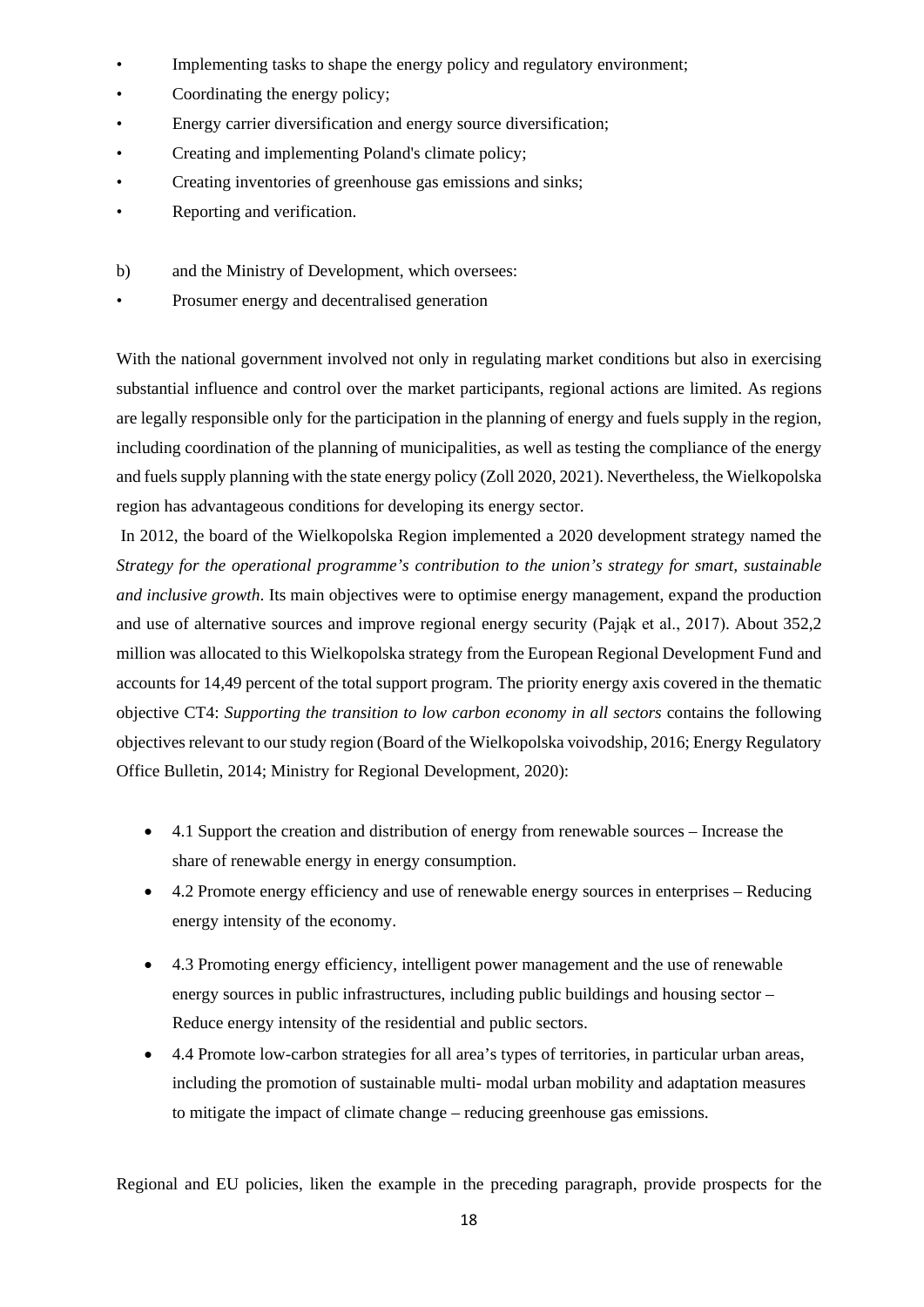development of renewable energy sources by the year 2025. Therefore, certain polish leading energy providers are planning for a low carbon future by increasing their RES capacities. For instance, ENEA SA, Poland's third largest energy provider planned to invest approximately 20 billion PLN between 2014 – 2020 in a low carbon transition and an additional 4.5 billion PLN in "green energy" to increase its generation capacity by 1.9 GW (Pająk et al., 2017).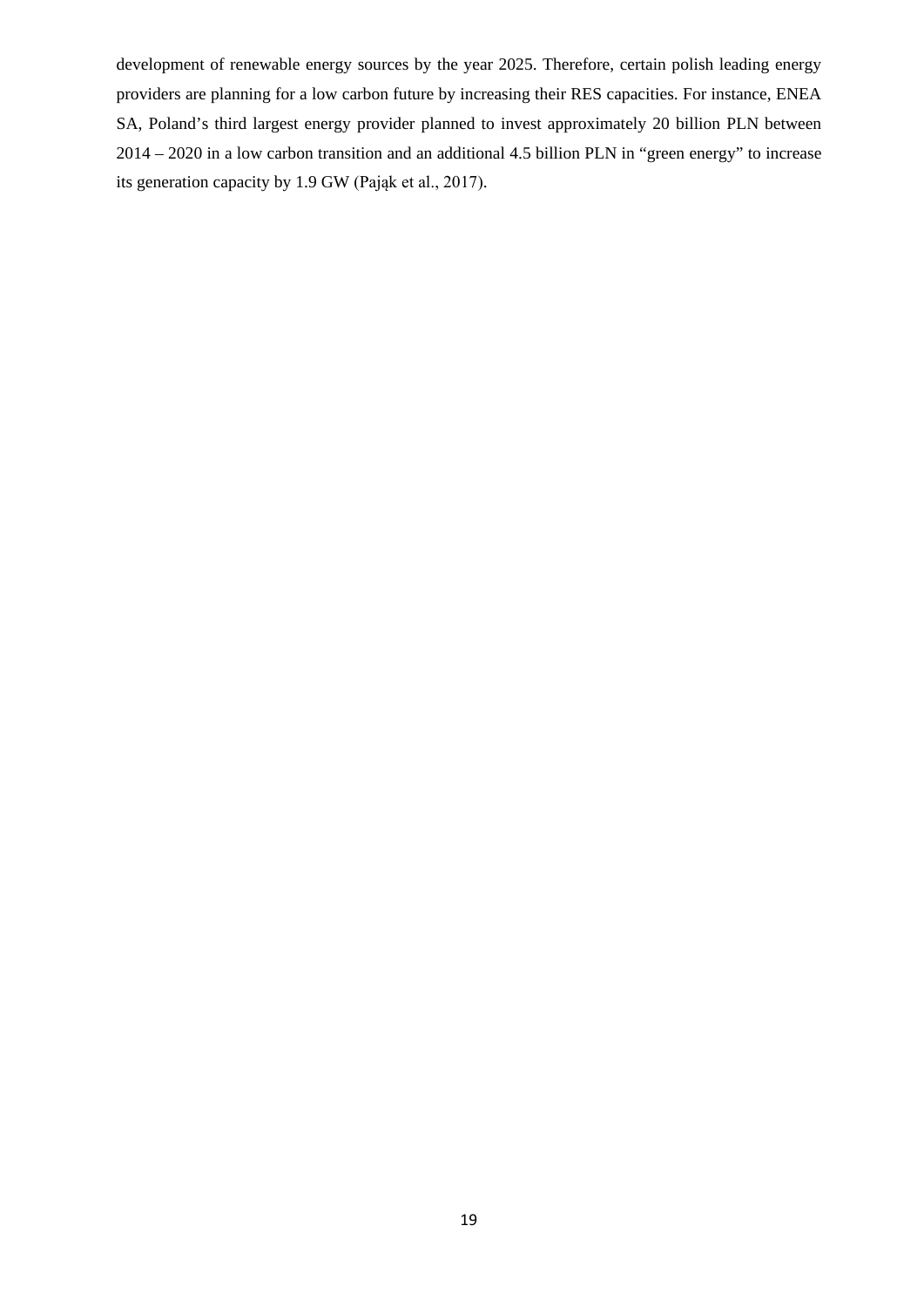|                                                       | <b>Restrictive Policies</b>                                                                                                                                                                                                                                                                                                                                                                                                                                                                                                                                                                                                                                                                                                                                                                                                                                                                                                                                                        | <b>Mix</b>                                                                                                                                                                                                                                                                                                                                                                                                                                                                                                                                                                                                                                                                       | <b>Supportive Policies</b>                                                                                                                                                                                                                                                                                                                                                                                                                                                                                                                                                                                                                                                                                                                                                                                                                                                                                                                                                                                                                                                                                                              |
|-------------------------------------------------------|------------------------------------------------------------------------------------------------------------------------------------------------------------------------------------------------------------------------------------------------------------------------------------------------------------------------------------------------------------------------------------------------------------------------------------------------------------------------------------------------------------------------------------------------------------------------------------------------------------------------------------------------------------------------------------------------------------------------------------------------------------------------------------------------------------------------------------------------------------------------------------------------------------------------------------------------------------------------------------|----------------------------------------------------------------------------------------------------------------------------------------------------------------------------------------------------------------------------------------------------------------------------------------------------------------------------------------------------------------------------------------------------------------------------------------------------------------------------------------------------------------------------------------------------------------------------------------------------------------------------------------------------------------------------------|-----------------------------------------------------------------------------------------------------------------------------------------------------------------------------------------------------------------------------------------------------------------------------------------------------------------------------------------------------------------------------------------------------------------------------------------------------------------------------------------------------------------------------------------------------------------------------------------------------------------------------------------------------------------------------------------------------------------------------------------------------------------------------------------------------------------------------------------------------------------------------------------------------------------------------------------------------------------------------------------------------------------------------------------------------------------------------------------------------------------------------------------|
| <b>Supply Side</b><br><b>Policies</b>                 | Restructuring of the remaining coal mining sector and subsidies<br>Reducing and eventually stopping financial support could end<br>domestic production of coal before 2040* (Bukowski et al., 2015). A<br>continuous phase-out plan like e.g., in the UK or Germany (with<br>production quotas or specified years for mine closures) could increase<br>planning security for all affected actors. Our analysis shows that a<br>stronger policy like an immediate moratorium on coal mining is<br>currently politically infeasible.<br>Addressing drivers of financial problems of the coal industry, limited<br>coal resources in already operating mines, pressure from the EU<br>banning coal subsidies, international pressure to phase-out coal as<br>well as concerns due to climate change, air and water pollution.<br>Reducing barrier of limited financial resources by freeing state<br>money that could be redirected to renewables or structural/social<br>programmes. | Diversifying corporations<br>As most corporations are state-owned,<br>obligations for a minimum diversification of<br>energy sources can be implemented: could<br>encourage a process from coal mining towards<br>more sustainable industries.<br>Using the drivers of increasing competition<br>from renewables and natural gas, as well as the<br>electricity capacity gap, rising CO2prices and<br>societal concerns about climate change, air and<br>water pollution<br>Might contribute to reducing barriers of rising<br>electricity prices, energy security and lower<br>concerns by civil society about negative<br>consequences related to reducing coal<br>production. | Renewables phase-in<br>Pointing out how dwindling domestic coal resources would make Poland<br>import dependent in the medium-term future, and that $\sim$ 50% of the total<br>installed electricity capacity comes offline between 2020-2035 could serve as a<br>justification for more renewable energy support (e.g. feed-in-tariffs, revoking of<br>law from 2016 restricting wind power expansion**, investment of state owned-<br>companies in renewables). Domestic production of renewable energy related<br>technologies or development of auxiliary services could create prosperity and<br>knowledge apart from coal.<br>Addressing drivers of increasing competition by renewables, electricity<br>capacity gap after 2020, coal power plants breaching EU emission levels,<br>concerns about climate change, general pressures to phase-out coal open up<br>space for renewables.<br>Need to overcome barrier of limited support mechanisms for renewables;<br>renewables incorporating a larger market share could increase pressure for coal<br>companies to be competitive and reduce fears about unreliability of RES. |
| <b>Demand Side</b><br>& Structural<br><b>Policies</b> | Restructuring of coal-based electricity generation<br>Limiting financial support and subsidies for coal power plants. No<br>support for 'clean coal' projects or further modernisation. Being part<br>of the EU means that tighter emission standards e.g., enforcement of<br>already decided emission limits (IED), limited capacity payments<br>(e.g., a ban on capacity payments for generation with more than 550 g<br>CO2/kWh), increasing CO2 prices, etc. need to be implemented.<br>Addressing drivers of financial problems of existing coal-fired power<br>plants, increasing competition of renewables and natural gas, as well<br>as EU emission limits, rising CO2 prices and societal concerns with<br>respect to climate change, air and water pollution.<br>Might contribute to reducing barrier of unnecessary investment in so<br>called "clean coal" technologies.                                                                                              |                                                                                                                                                                                                                                                                                                                                                                                                                                                                                                                                                                                                                                                                                  | Social and structural policy measures<br>A socially acceptable coal phase-out needs to prevent electricity price increases<br>for low-income households. Negotiations with trade unions can result in a<br>social security programme including the creation of new, well-paid jobs, a<br>reliable social security net, retraining programmes and job search support.<br>Support for former coal regions needs to increase their capacity to diversify the<br>local economy and create more resilient, attractive and competitive regions.<br>Local authorities need sufficient funds and capacity training for<br>implementation. *** Household coal demand can be reduced e.g. by subsidies<br>for building refurbishments or shift from coal heating to alternatives like heat<br>pumps.<br>Addressing driver of air pollution concerns.<br>Contribution to reducing the barrier of fears of workers and citizens about<br>negative impacts for the region and themselves.                                                                                                                                                            |

#### *Table 1. Overview of policies addressing specific drivers of Poland's political economy of coal* (Brauers & Oei, 2020b)

Notes: \* This is not to say that 2040 should be the target year. Analysis has shown that compliance with the Paris Agreement would require an EU-wide coal phase-out by 2030 [\(Climate Analytics, 2017\)](https://www.sciencedirect.com/science/article/pii/S0301421520303578#bib128).\*\* Polish Act on Investments in Wind Power Plants (Sejm paper no. 961/2016). \*\*\* See [Brauers et al. \(2018\)](https://www.sciencedirect.com/science/article/pii/S0301421520303578#bib19) for dimensions for a just transition in coal region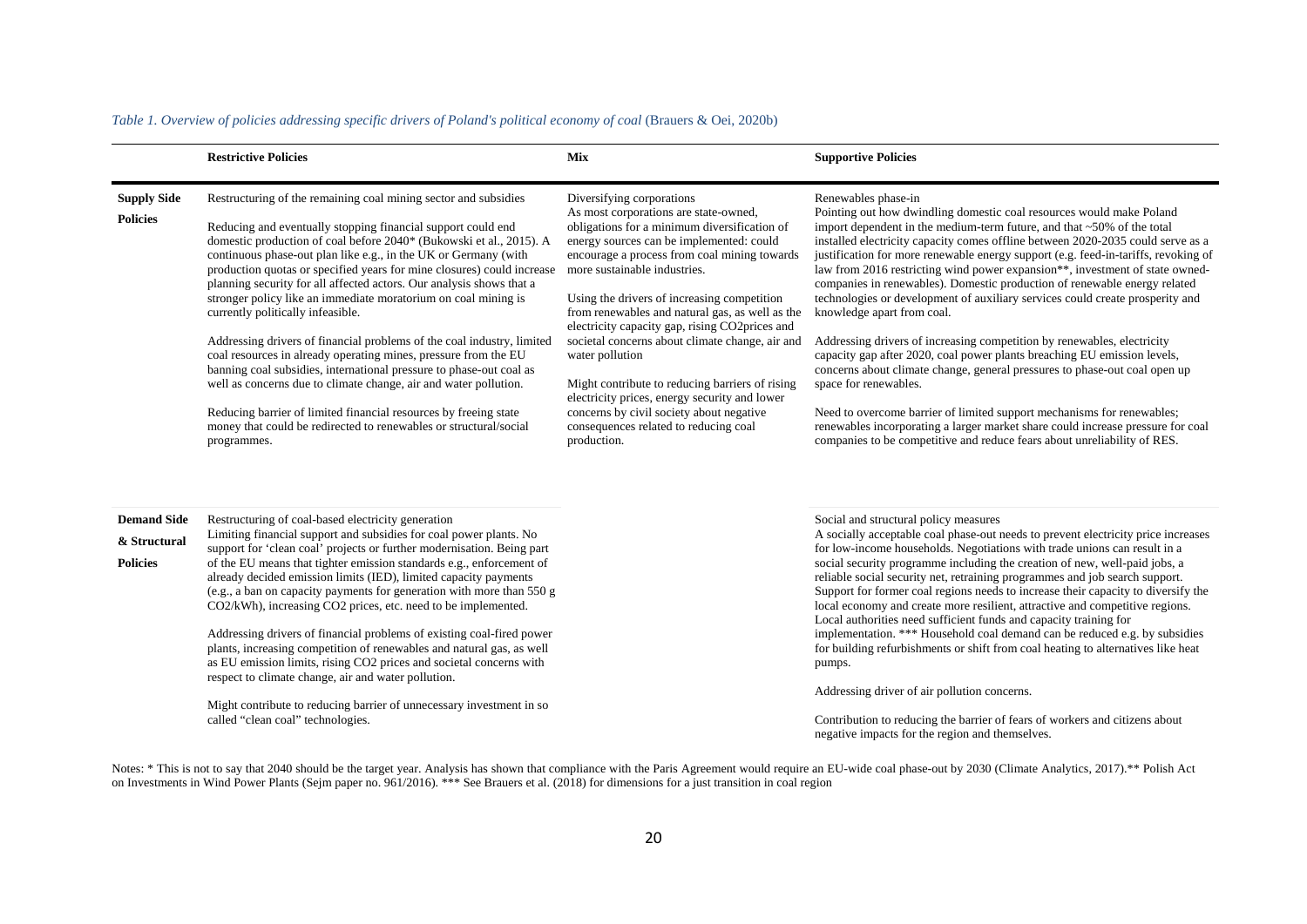| <b>Drivers</b>                                                                                                                                                                                                   | <b>Barriers</b>                                                                                                                                                                                                          |
|------------------------------------------------------------------------------------------------------------------------------------------------------------------------------------------------------------------|--------------------------------------------------------------------------------------------------------------------------------------------------------------------------------------------------------------------------|
|                                                                                                                                                                                                                  | <b>Economic Factors</b>                                                                                                                                                                                                  |
| Limited economic feasibility of domestic hard coal mining. $(++)$                                                                                                                                                | Regional economic dependence and high employment share in the coal sector. (---)                                                                                                                                         |
| Limited economic feasibility of new coal-fired power plants. $(++)$                                                                                                                                              | Limited financial support mechanisms for renewables (need for upfront investment). (-<br>$-$ )                                                                                                                           |
| Aging infrastructure of power plants and the electricity grid and limited domestic Potentially rising (household) electricity prices in the short-term. (---)<br>coal resources in still operating mines. $(++)$ |                                                                                                                                                                                                                          |
| Reduction of load factors due to cheaper electricity imports. $(++)$                                                                                                                                             | No need for corporations to make profits as the state does not expect them to be<br>competitive. (---)                                                                                                                   |
| natural gas (availability of LNG imports). $(++)$                                                                                                                                                                | Increasing competition of renewables (including potential offshore wind farms) and Restricted government budget for new investments in renewables, structural policy<br>programs, etc. $(-)$                             |
| EU ETS: fewer free certificates and rising CO2prices. (+)                                                                                                                                                        |                                                                                                                                                                                                                          |
|                                                                                                                                                                                                                  | <b>Political &amp; Legislative Factors</b>                                                                                                                                                                               |
| $(+++)$                                                                                                                                                                                                          | Power plants breaching EU emission limits (Industrial Emissions Directive, IED). Energy security concerns (about energy imports and perceived unreliability of RES). (-<br>$-$ )                                         |
| cohesion policies to help carbon intensive regions. $(++)$                                                                                                                                                       | (Conditional) Financial incentives from the EU for the instalment of renewables and Government in favour of continuing high coal dependency (bail-out of bankrupt<br>companies, subsidies, capacity market, etc.). (---) |
| Increasing pressure by the EU: Ban on coal mining subsidies, restriction of capacity Vested interests and high political influence of coal companies. (---)<br>markets, climate policies, etc. (++)              |                                                                                                                                                                                                                          |
| Rising international pressure on coal. $(+)$                                                                                                                                                                     | High political influence of coal labour unions. (---)                                                                                                                                                                    |
|                                                                                                                                                                                                                  | Investments in and discourse of "clean coal" technologies. (-)                                                                                                                                                           |
| Social & Environmental Factors                                                                                                                                                                                   |                                                                                                                                                                                                                          |
| (Local) protests due to air and water pollution and against new mine openings. $(+)$                                                                                                                             | Fear of change and loss especially in coal regions (energy poverty levels, past negative<br>restructuring experiences, etc.). (---)                                                                                      |
| (International) climate change concerns. (+)                                                                                                                                                                     | Ideology and culture: Belief that growth is only possible with coal, that coal is central<br>to development, defining national and regional identities. (---)                                                            |

## *Table 2. Drivers and barriers for a reduction in Polish coal production and consumption* (Brauers & Oei, 2020b)

Note: For drivers and for barriers the (+), (++), (+++) and (-), (--), (---) indication illustrates the relative strength of the impact, respectively.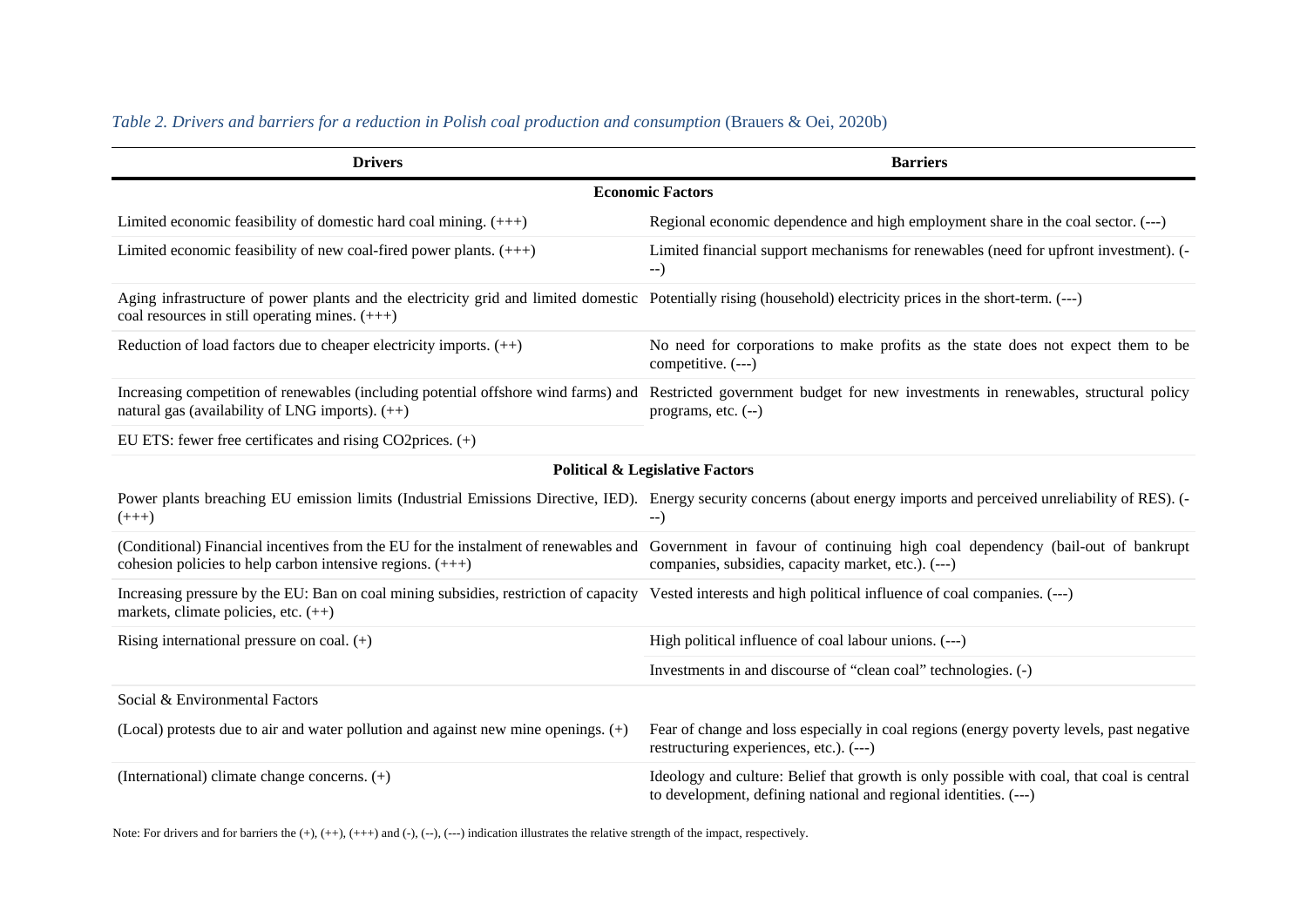## <span id="page-21-0"></span>**4. Organisation of the stakeholder interviews**

The 21 stakeholder interviews that we conducted between November 2020 and December 2020 employed the questions outlined in the first chapter and follow-up questions for understanding. The stakeholders were comprised of government and non-governmental organisations, civil society, private companies, media, education sector and the environmental sector. The commonality between all interviewees was that they were directly involved in their various capacities in Eastern greater Poland. The stakeholders were selected based on a purposive sampling strategy by our local partners involved in the coal transition in Konin Province. Later, the interviewees were invited to a stakeholder workshop to further elaborate on their shared mental models. The list of stakeholder groups and their associations is presented in Table 3 and Table 4. The average stakeholder interview length was 23 minutes with a clear difference in time spent in the interview between stakeholders from the government and coal business sector speaking less and stakeholders from civil society having more to say about the transition.

Deep listening interviews entail interrelationships among the interviewer, the interviewee, the research purpose and questions and the research environment (Salmons, 2015). Considering the COVID-19 pandemic, some interviews where possible were conducted in person while others were conducted online. According to Salmons (2015), e-interviews should not considerably affect the quality of a qualitative research. Despite the change of the conventional research milieu, e-interviews as an emergent method should not significantly affect results and under certain conditions rather complement more established methods, increase the interviewee pool and save time and costs. Nevertheless, had it not been for the limitations due to the current pandemic, perhaps we would have had a larger pool of interviews.

The interviews examined the shared, different and group shared mental models of each stakeholder to derive insights on their perceptions of the energy transition. Due to time constraints the interviews were coded with a simple themed coding method and thereafter analysed using content analysis. The interviewed stakeholders were then further grouped into three main groups, being Business, Government and Civil Society as part of the stakeholder analysis. As illustrated below in Figure 2, their optimistic, neutral or pessimistic views are denoted in the various colours in the legend: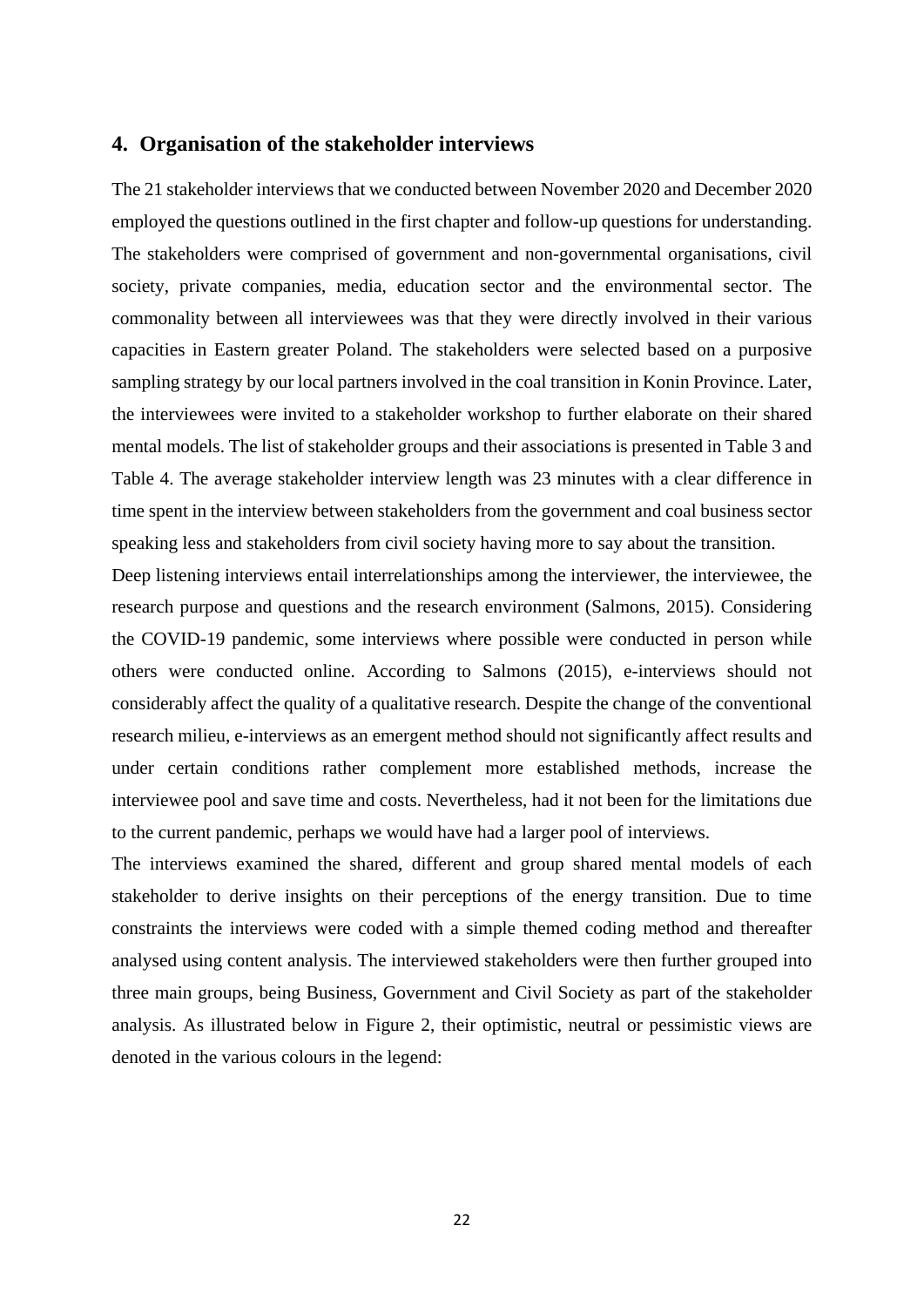

*Figure 2: Onion Diagram of Interview Stakeholders*

As figure 2 illustrates, most of our interviewed stakeholders were from civil society while the least were from the government. The focus of their interviews, stated in Table 3 below, further explains why they perceived such stances on the transformation. Most of the stakeholders held an optimistic view of the energy transition and their futures while one stakeholder from civil society and one from the business sector perceived that change pessimistically. The stakeholders with a neutral view, did not express a clear opinion on the transformation and rather extensively discussed the factors involved.

#### <span id="page-22-0"></span>*4.1 Shared Mental Models*

The majority of stakeholders interviewed perceived a positive general social acceptability of the energy transition and increasing cooperation among stakeholders in the Eastern Greater Polandregion but emphasised the lack of transparency of the whole process. In comparison to other regions, they believe the Eastern Greater Polandwill make the first strides towards achieving carbon neutrality in Poland. Several stakeholders are interested in these changes. The respondents also expressed that if communities felt that they could contribute to the transformation they would but are often hindered by the historical lack of public participation in decision making. Young people will be the main drivers of the transformation in the future. Many believed as well that educating incoming youth who would be the future workforce and retaining emigrated youth is crucial in the transformation process. Several stakeholders were also unclear as to what active participation was possible and necessary on their part.

Many interviewees mentioned the progress in Silesia and stated that Eastern Greater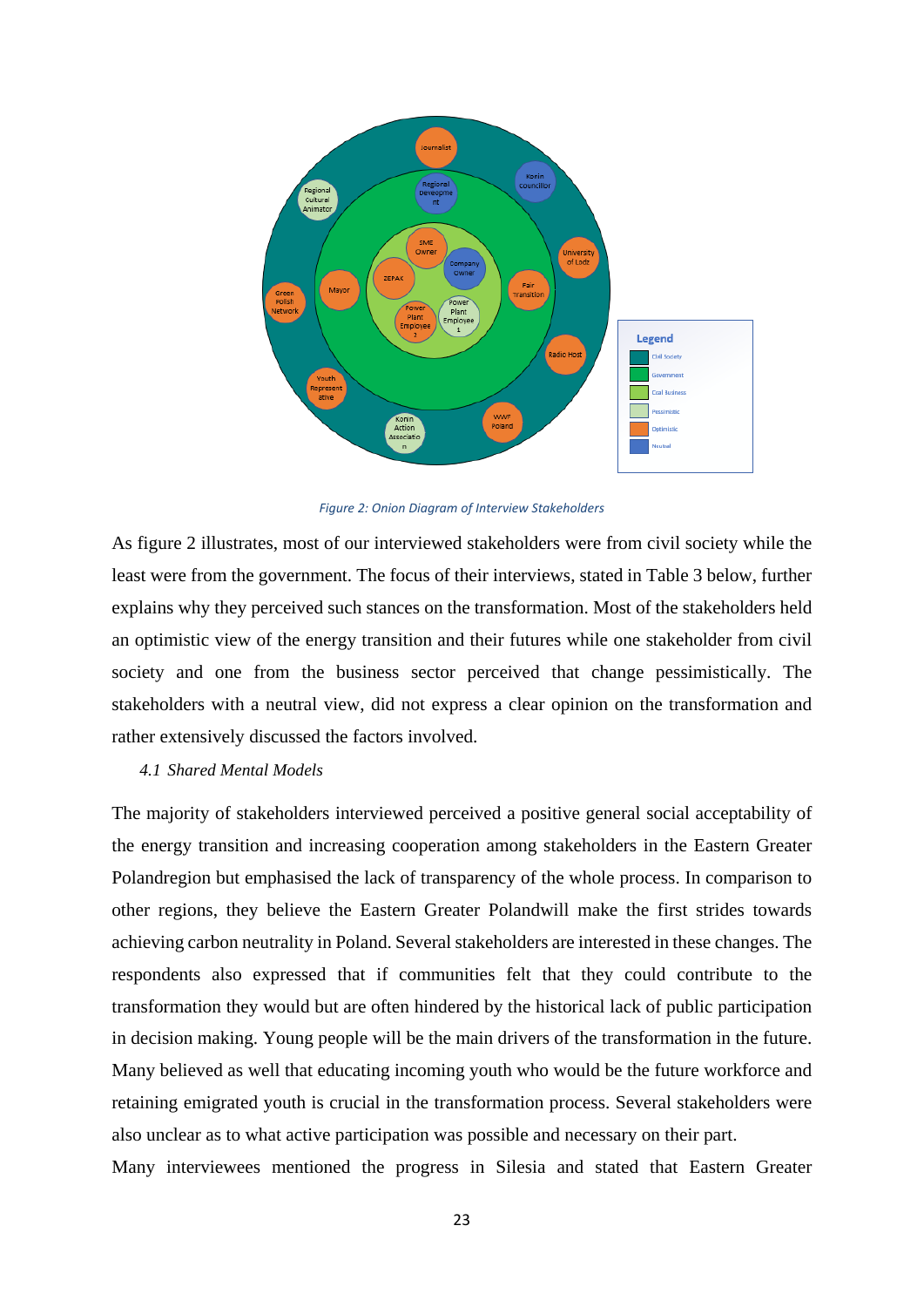Polandstands a better chance at success because there are fewer jobs losses in comparison to other regions which would be easier to handle because less people are affected hence less complications involved in the transformation. The reoccurring limitation mentioned by all is the government's lack of experience due to the novelty of the situation and the difficulty in refurbishing the regional coal identity as well as generational mentalities and patterns. Inhabitants do not agree that the solutions created in the past by the government fit needs and are fearful that this would occur again. A general opinion is that there is well-developed communication between towns and corporations but not between the people and the government. The main questions that arose are, since the transformation entails a shift from the regional coal identity, what would be the future regional identity and what would become of the people embracing the old?

#### <span id="page-23-0"></span>*4.2 Environmental Advocates*

The interviewee from the Green Network stressed that in their experience, despite the European Green Deal, there are fears that these funds might be misdirected into national projects not associated with the energy transformation as means to placate the losses from coal lobbyists. This implied that there might be forged realisations of projects to appease EU reporting with intangible results. Another stakeholder with a "green" stance on the energy transition claimed that there is misallocated international attention on the Silesia region in Poland's energy transition as the most prominent region of research but a lack of international awareness of the Eastern Greater Polandregion as a pilot region.

The environmentalists agree that the privatisation of the coal industry in the Eastern Greater Polandregion is the greatest driver of the transition's success and advantage in comparison to other regions. Should the coal industry in region not have been privatised but rather stateowned it is assumed that similar to other regions the energy transition, this process would be slower and more bureaucratic. The environmentalists were the only interviewees that emphasised improving foreign attractiveness to the region through technological advancement rather than focusing on tourism, agriculture, and workforce. There is a strong potential for local and motivated grassroot communities in the region however the belief is that their potential will be thwarted without clarity and a plan created with all stakeholders involved. The second belief is that they will be overlooked in the process and will have to push the government to make their voices heard. A consideration mentioned as well was how much time would be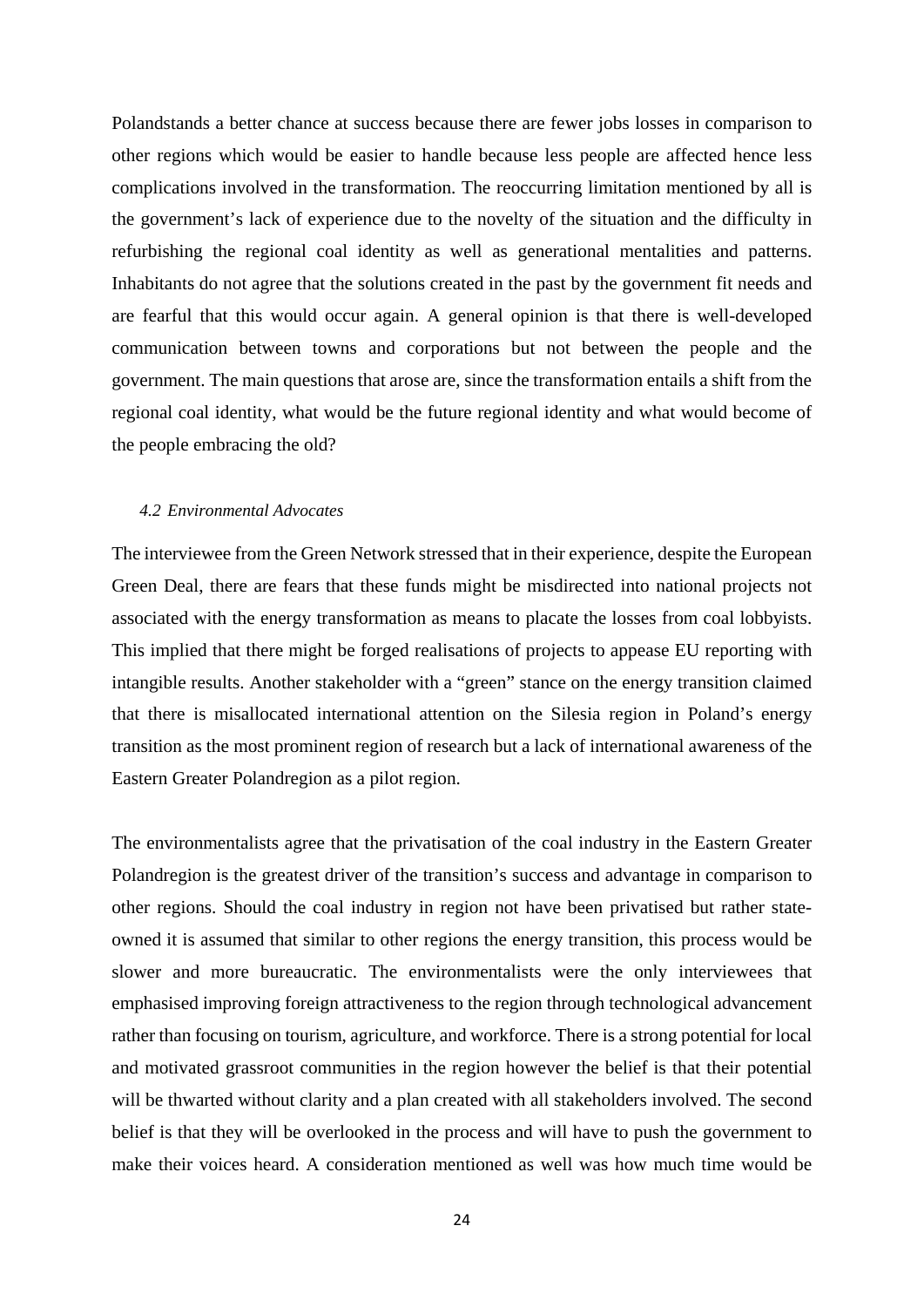necessary for the population to get used to and embrace the changes in the energy transition? In general, the environmentalists in the interviewee pool feel that they can have an impact on decisions affecting their self-efficacy since their movements dating 2013 resulted in change but are fearful that the process will be top down rather than bottom up.

#### <span id="page-24-0"></span>*4.3 Coal Business Industry as Advocates Against the Energy Transition*

Since the livelihood of "coal people" will be severely impacted by the coal transition, it is clear why they remain opposed to it and pessimistic, especially since there is no clarity on their future and they are of the opinion that they do not have a voice in the transition. The aged miners will not be able to quickly acquire a new skill and are not mentally prepared to change their professional identity. An interview respondent from the coal business sector mentioned that there are little prospects for miners and miners like his grandfather should not be dismissed or left out of the transition. Rather than speak about the end of the coal era, the interviewees mentioned rebuilding the industry at smaller scale until the resources become scarce. Evidently, it is more difficult for this stakeholder group to embrace the new global reality.

An interview participant from ZEPAK, highlights the importance of showing the positive change that the transformation will bring about to the population directly. Although some are aware that these changes are needed and beneficial many are not. Showing advantages of the transition could aid in improving the public acceptance of policies. It would seem that while one part of the population is environmentally conscious and aware of what this transition will bring about the latter does not understand why this is "good" for them. Business stakeholders view several future risks on the strategic level due to lack of communication with the society and believe the intricacies of the transformation may be misunderstood by the government. A change of this severity requires that people visibly see the good change in their lives and the potential it has for their future claims a business stakeholder. Since the climate impact might not be a clear motivator for business stakeholders' other motivations need to be outlined. One motivation was the future lucrative opportunities of changing to renewable energy as ZEPAK did. However, a stakeholder mentioned that there are policy issues involved which disincentivise businesses such as the legal barriers to wind investment. According to them without an amendment to the act on wind investments no installations could be expected. Because it is unclear who is responsible for spearheading the transformation, how and at what pace, it makes it even more difficult for a business stakeholder to adapt and plan ahead.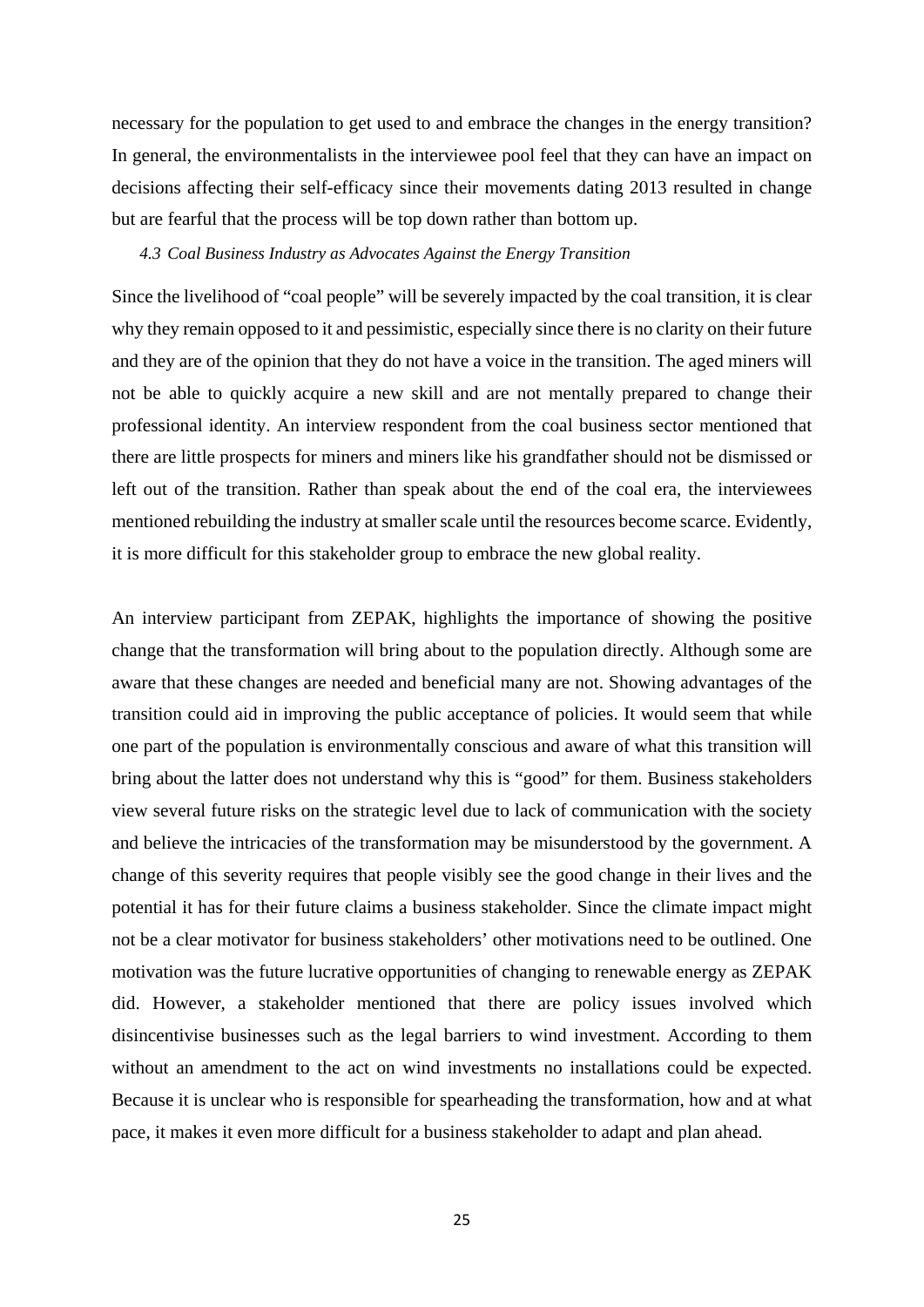#### <span id="page-25-0"></span>*4.4 The Government*

The overarching theme in the responses from stakeholders from the government is how to give the people another sense of identity in the region. The future view is optimistic due to the regions resources and the respondents point out the need for strong public participation in the process. One of the barriers mentioned is the lack of financial support and the need for investors. One interesting insight is that a mayor felt the entrepreneurial spirit in the region has been "murdered" due to the historically strong regulations and former job security prospects in coal. The advantages of the region from their purview are that there is a large workforce available, people see value in the region and a plethora of "people who want to act, have a vision and have ideas for how to positively change the region". It was however unclear with the mention of investment from the government stakeholder what should be invested and whether they assume responsibility for the energy transformation in the region.

Another interview participant stated, "What is needed is knowledge and experience in how to arrange these energy transition activities, what is needed to be planned today and how can these be realised in accordance with the end goal". This highlights a current standpoint of the Polish government given the sudden decision to decrease their national dependency on coal. Perhaps Poland can adopt some lessons learned from Germany and apply certain aspects to the regional context. Fears were also mentioned that given the current COVID-19 pandemic any funds for this transition could be delayed in turn delaying their start towards a transition. Although the energy transition will create jobs for the population in its entirety, it is first necessary to address the pre-existing technological shortcomings within the region. Lastly, although the interview respondents mentioned similar advantages previously discussed in the chapters beforehand, they point out the opinion similar to the environmentalists that these advantages may not be fully realised due to formal and legal barriers and varying political influences.

#### <span id="page-25-1"></span>*4.5 Civil Society and the differing mental models*

One can presume from the interview responses that several stakeholders not limited to civil society are on board in varying degrees and varying ways and ready to have a conversation about the energy transition. A stakeholder suggests that there should be equal involvement of all stakeholders and shared responsibilities. At present, it is believed that the miners unions are left out of the conversation since their raison d'être has been eliminated. It is unclear whether they are staying out of the conversation or the latter. It is crucial during the transformation processes that even the voices of the weaker groups in the transformation are not only heard but also considered.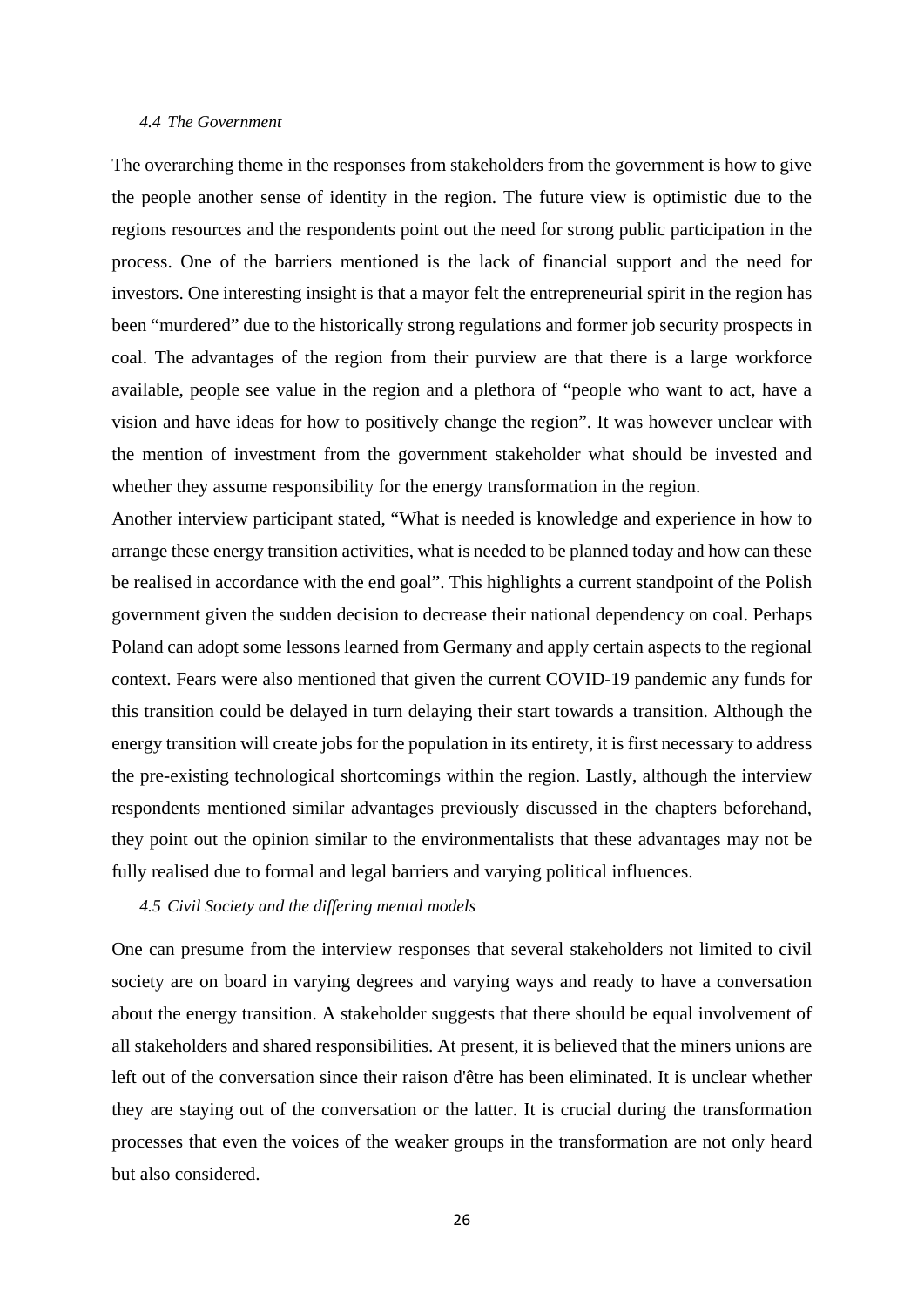Several stakeholders from civil society feel insecure in their fields of work but feel that the transformation is solely contingent on the government, not themselves. And the activist's belief is "Government involvement is not meaningful" hence they would rather take matters in their own hands.

The youth representative from the civil society stakeholder group explained that if more youth were asked of their opinion they would feel better noticed and gain a sense of co-responsibility for the region. This stakeholder thinks the transformation will revive entrepreneurial activity in the region which could make young people more willing to stay. Like every other stakeholder before, this stakeholder feels although they have an opinion, it will not be taken into account. Further studies on the youth self-efficacy are necessary to disprove or validate this view. A further opinion stated was that Konin has not invested enough in people and invested too much on green energy development and infrastructure without an equal investment on remedying social issues may hinder that transitions success. An out of the box thinking of solutions is necessary to keep youth within the region, create incentives for the renewable energy job market and transform the community's social environmental context.

Lastly an opinion which was not mentioned by any other stakeholder was that the transition should also address cultural aspects and landscape clashes. Stakeholders such as artists and those involved in entertainment in the region, according to the regional cultural animator do not feel appreciated or feel like they would benefit from the transformation. This stakeholder emphasises cultural cohesion as an integral part of reforming the regional identity but retaining the cultural relics. The stance of the civil society is surmised by one stakeholder quote, "The state should be an instrument and not replace the opinions of society, but rather stimulates its development".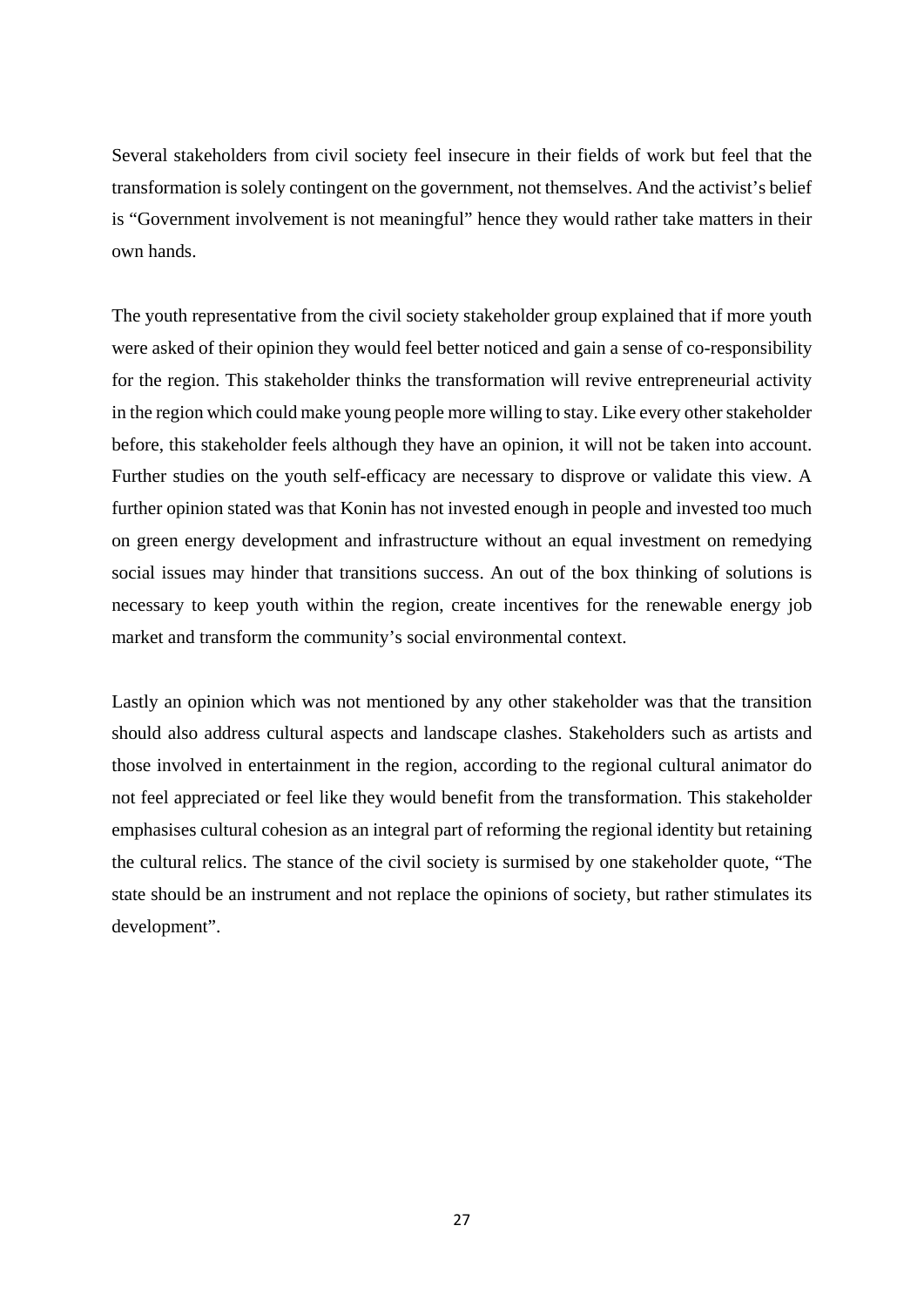| Interview<br>no. | Organisation<br>(Role)                                    | Stakeholder Sub-group<br>(i.e., NGO etc) | Focus of the Interview<br>(i.e., main opinion or stance)                                                                                                                                                                                         | Interview<br>Length |
|------------------|-----------------------------------------------------------|------------------------------------------|--------------------------------------------------------------------------------------------------------------------------------------------------------------------------------------------------------------------------------------------------|---------------------|
| 1                | Parliamentary Team for a fair<br>transition               | Government                               | Regional Identity and Future Uncertainty                                                                                                                                                                                                         | 23 minutes          |
| 2                | Mayor                                                     | Government                               | Regional Identity, Importance of Konin City in the Transition and Optimistic<br>expectations due to resources                                                                                                                                    | 30 minutes          |
| 3                | <b>Regional Cultural Animator</b>                         | Civil Society                            | Addressing natural landscape clashes regional relic preservations                                                                                                                                                                                | 28 minutes          |
| 4                | <b>Regional Development</b><br><b>Agency Official</b>     | Government                               | Stakeholder mentality shift for the transformation, lack of transformation know-<br>how and robust planning.                                                                                                                                     | 39 minutes          |
| 5                | <b>ZEPAK SA Board Advisor</b>                             | <b>Business</b>                          | How to demonstrate the positive changes in the transformation. Risks on the<br>strategic level and lack of public communication.                                                                                                                 | 34 minutes          |
| 6                | Konin Action Association                                  | Civil Society                            | Ensuring public participation in the transformation process and needs of weaker<br>groups. Addressing hydrological issues.                                                                                                                       | 38 minutes          |
| 7                | Platform of the Future<br>Industry                        | Civil Society                            | Regional shock, scientist lack of self-efficacy in decision making                                                                                                                                                                               | 27 minutes          |
| 8                | <b>Regional Development</b><br>Agency                     | Government                               | Cooperation, public moderate dissatisfaction and coal mining efforts                                                                                                                                                                             | 14 minutes          |
| 9                | <b>City Councillor</b>                                    | Civil Society                            | More stakeholder involvement, investment potentials and future decision making                                                                                                                                                                   | 17 minutes          |
| 10               | Journalist                                                | Civil Society                            | Uncertainty about freedom of speech on the transformation. Positive outlook on the<br>transformation                                                                                                                                             | 17 minutes          |
| 11               | Youth Representative                                      | Civil Society                            | Co-responsibility in the region, best possible solutions, joint determined youth<br>effort and the revival of entrepreneurship in the region                                                                                                     | 23 minutes          |
| 12               | <b>Green Polish Network</b><br>Representative             | Civil Society                            | Public participation in environmental protection and legislative process. Optimistic<br>Energy transition. Effective involvement and public openness to the transition                                                                           | 33 minutes          |
| 13               | <b>WWF Poland Representative</b>                          | Civil Society                            | Public communication on the energy transition and communication of the transition<br>merits for public acceptance.                                                                                                                               | 24 minutes          |
| 14               | PAK KWB Konin                                             | Private Mining Company                   | Pessimistic perception on the transition, unwanted change and difficulty in<br>changing field of work after 40 years of age                                                                                                                      | 11 minutes          |
| 15               | University of Lodz - Faculty<br>of Philosophy and History | Civil Society                            | Ecosystem restoration and biodiversity. Consideration of local communities and<br>regional clean up                                                                                                                                              | 23 minutes          |
| 16               | <b>Polish Green Network</b><br>Representative             | Civil Society                            | Role of the EU in the transition, transfer of knowledge and network of activists.<br>Lack of government support in the transition and ambitious goals of the greater<br>Poland region. Need for community decision making instead of government. | 24 minutes          |

## *Table 3. Overview of stakeholders in Konin represented by the interview participants*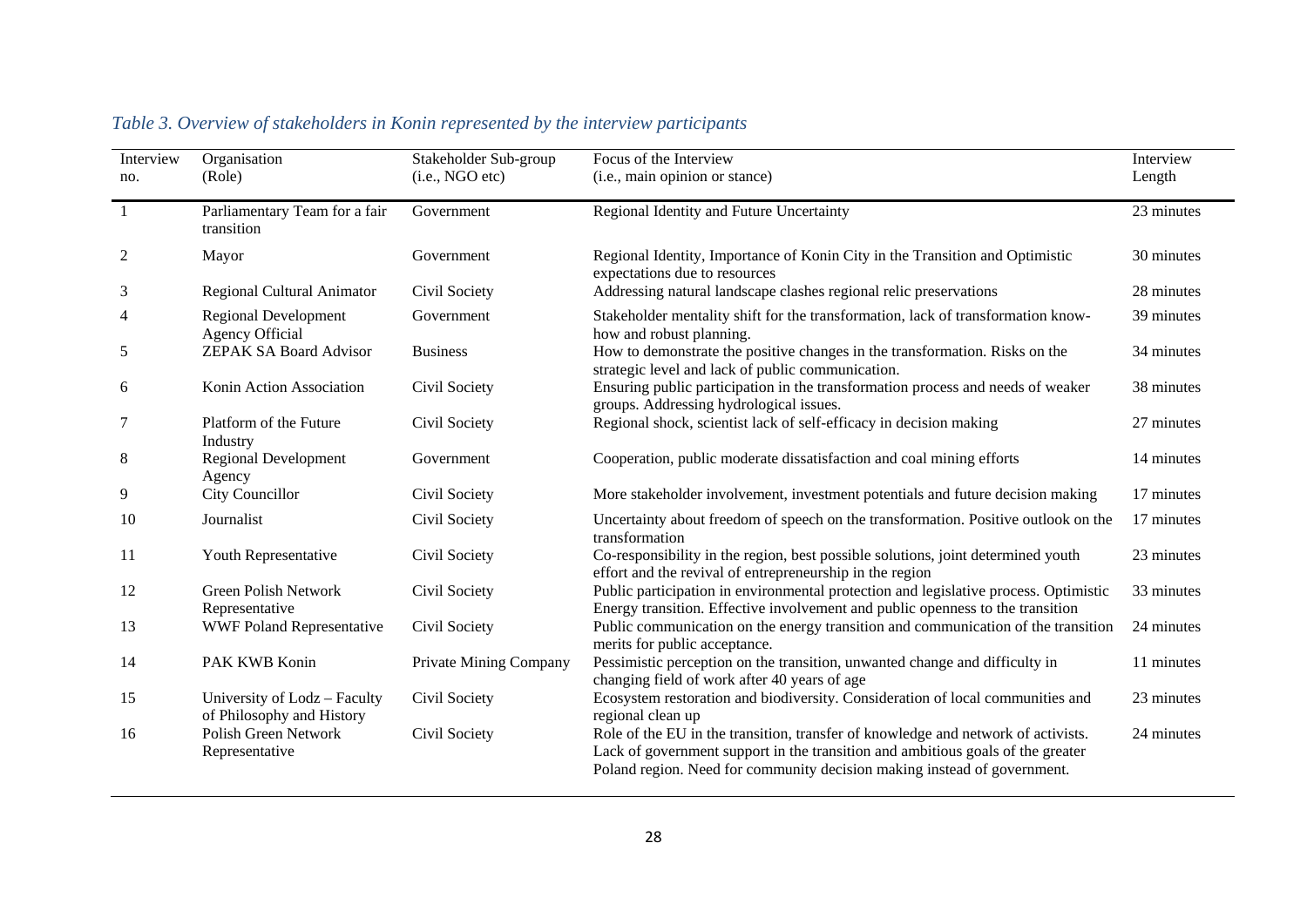| Interview<br>no. | Organisation<br>(Role)                               | Stakeholder Sub-group<br>(i.e. NGO etc) | Focus of the Interview (i.e. main opinion or stance)                                                                                                                                                                              | Length of<br>interview |
|------------------|------------------------------------------------------|-----------------------------------------|-----------------------------------------------------------------------------------------------------------------------------------------------------------------------------------------------------------------------------------|------------------------|
| 17               | Company Owner                                        | <b>Business</b>                         | Youth and education and value in private companies in the region. Konin as an<br>investment location and emphasis on human resources                                                                                              | 22 minutes             |
| 18               | Konin Lignite Mining Council                         | <b>Business</b>                         | Increased public participation in the process, esp. employees. Increased<br>representation of workers in different sectors, trade unions and organisations. Lack<br>of future visions among employees.                            | 11 minutes             |
| 19               | Konin Power Plant Employee                           | <b>Business</b>                         | Optimism towards transition, more opportunities given the inevitable end of coal                                                                                                                                                  | 6 minutes              |
| 20               | <b>Energy Transformation</b><br>Speaker and Activist | Civil Society                           | Youth perspective and strengthening entrepreneurship in the region                                                                                                                                                                | 20 minutes             |
| 21               | Head of SME                                          | <b>Business</b>                         | Optimism about the region, increasing regional attractiveness and the importance of<br>a common vision. Entrepreneurship potential and involvement of all stakeholders in<br>the process and implementation of the transformation | 27 minutes             |

## *Table 4: Overview of stakeholders in Konin represented by the interview participants cont.*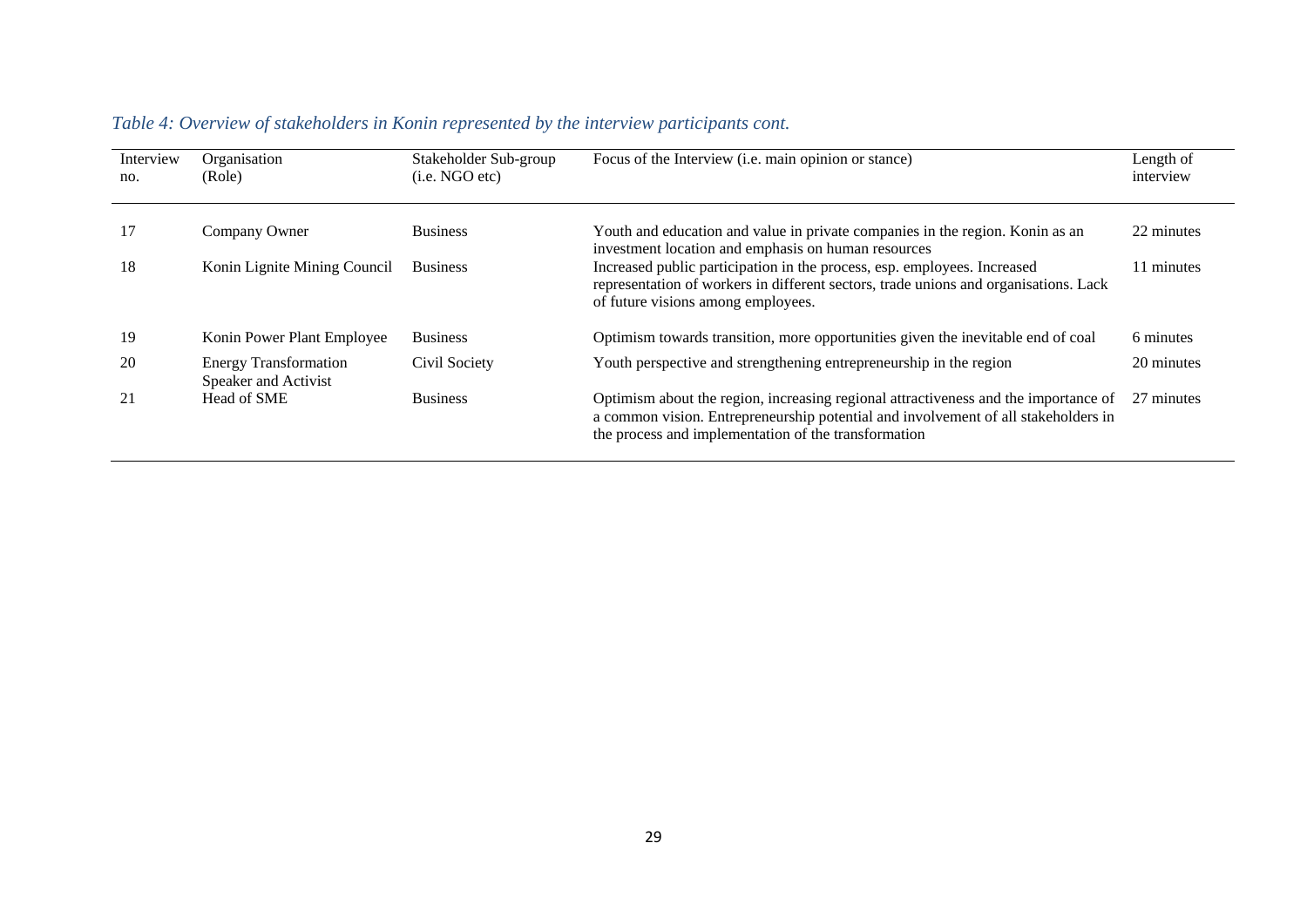## <span id="page-29-0"></span>**5. Conclusion**

By analysing 21 stakeholders deep listening interviews, this report sought to create a mental map of stakeholder perceptions and opinions on a future coal phase out in Eastern Greater Polandand the implications on their respective future in the region. We separated the stakeholders in 3 main groups, being government, civil society and business and discovered the shared and differing mental models amongst them. Most stakeholders are uncertain of the steps and pace of this transformation as well as who is spearheading the energy transformation and how. Our analysis illustrates how the lack of information and transparency of the process can impact its public acceptance. Since as some stakeholder's mentioned, historically public participation was not evident in the Polish government's decision making, most stakeholders emphasised their wish for their voices to be heard and considered in the decision making. In addition, most stakeholders were optimistic about a coal phase out and understand why it is necessary, however as expected, a few remained pessimistic especially given the lack of a future employment solution. This is one of the greatest challenges which can only be solved with the active participation of workers indirectly and directly affected.

The purpose of this report is to support policy makers by identifying regional challenges, advantages and solutions suggested by the stakeholders involved to facilitate a smoother energy transition. Among the stakeholders interviewed, the government plays the largest role in the transition. A stakeholder from the civil society group stated, "There a too few active actors in the transition who are growing tired without support and too many unknown courses of action.". There needs to be a broader social representation of stakeholders and a clearer vision for employees affected by the energy transition.

Many mentioned as well that it is unclear what the new regional identity will be and if it could be fathomable to mentally move people away from coal since it has been in families for generations. Another stakeholder from civil society also highlighted the importance of maintaining the cultural identity of the region in line with the energy transition. Coal had been a secure and lucrative employment choice in the region hence many inhabitants in the past did not seek to work in any other sector. As a mayor mentioned, the dependence on the coal sector for employment "murdered" the entrepreneurial spirit in the region. Since there will be a large workforce in the region after the transition, many suggested creating investment incentives such that companies would start up more businesses in the region and perhaps the young workforce would also stay in the region instead of seek work elsewhere. An underlining theme among all stakeholders is the integral role the youth of Eastern Greater Poland play in the energy transition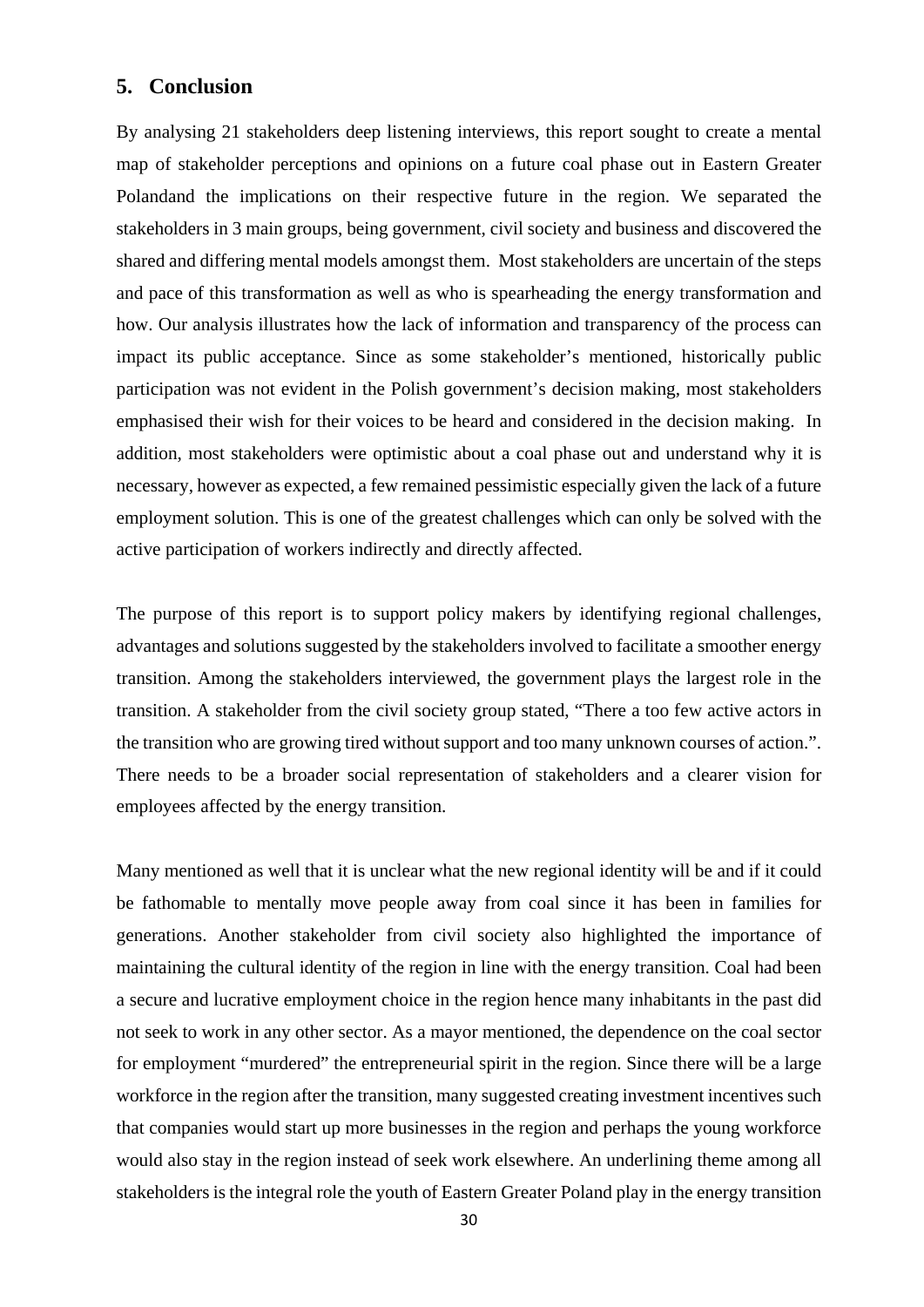processes and how their opinion should a determining factor as well. The main question that arises is, what can the facilitators of the transition do, to ensure that all voices are heard? It is difficult to consider all voices when deciding but after the interviews, it became clear that the benefits have to be visible to all. More so, the pace at which certain parts of the transformation occur should optimally give enough time for people to prepare and act accordingly. It is still unclear how much time will be necessary for people in Eastern Greater Poland to accept this new reality and what negative or positive impact it will have on each individual. Further research may be needed to expand on solutions inhabitants may have and how current aged coal workers envision of their coal-free future. Given the future shift in work force, one stakeholder mentioned that is also critical to prepare the current education system for the new qualifications that will be necessary for the regions new energy future, perhaps in line with renewable energy. Future policies made should cater to youth employment in the region and re- allocation of coal displaced workers. A new regional identity can be forged in collaboration with its inhabitants perhaps through a consensus. There is a need for further research on consensus studies and the creation of platforms for direct communication about the process and phases. A policy and subsequent decision-making process should be bottom up and address the new income disparities. In summary, addressing the decline of coal and coal complementing industries, creating infrastructure for the new renewable energy industry, improving labour qualifications in line with the energy transition, gaining experience through transition studies, EU collaboration and improving the attractiveness of the region for its young inhabitants and investors; are all key factors for policy makers. The success of the energy transformation depends on joint public and government efforts that promote decentralised renewable energy systems. In brief, as mentioned by most stakeholders since the transformation involves several weaker groups, their opinions should be considered and any 2038 policies in theory should cater to the existing needs of all without leaving out any worse off.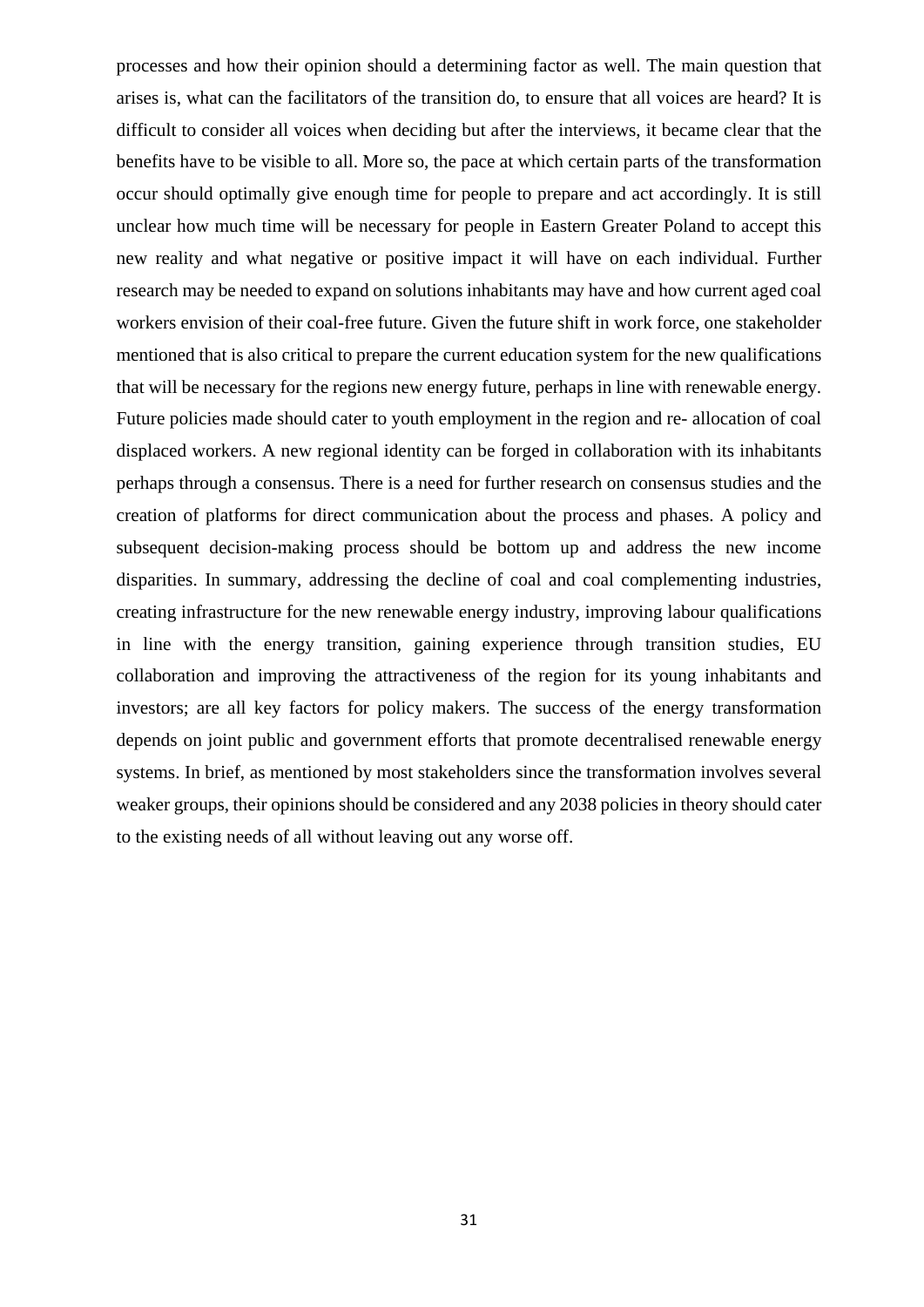## <span id="page-31-0"></span>**6. Bibliography**

- Adamczyk, J., & Graczyk, M. (2020). Green certificates as an instrument to support renewable energy in Poland —strengths and weaknesses. *Environmental Science and Pollution Research*, *27*(6), 6577–6588. https://doi.org/10.1007/s11356-019-07452-5
- Adamus, W., & Florkowski, W. J. (2016). The evolution of shale gas development and energy security in Poland: Presenting a hierarchical choice of priorities. *Energy Research & Social Science*, *20*, 168–178. https://doi.org/10.1016/j.erss.2016.08.010
- Ajchler, P., Itman, Z., Sobczak, K., Ajchler, R., Jankowiak, W., Sokołowska, T., Bierła, L., Jaśkowiak, J., Sowa, M., Błaszczyk, K., Kaczmarek, F., Stochniałek, P., Bogrycewicz, A., Król-Trąbka, J., Stryjska, M., Cieślak, C., Kubicka-Sztul, K., Szalczyk, Z., Cukier, A., … Rutkowska-Krupka, M. (2020). *Strategia rozwoju województwa wielkopolskiego do 2030 roku*.
- Alessandrini, M., Celotti, P., Nespeca, G., Haarich, S., Lüer, C., Dallhammer, E., Derzsniak-Noirjean, M., Prasilova, M., Tarantino, S., & Wills, T. (2020). *Assessing the need for a modification of the state aid rules for the phasing-out of coal*. <https://doi.org/10.2863/280697>
- Alves Dias, P., Kanellopoulos, K., Medarac, H., Kapetaki, Z., Miranda-Barbosa, E., Shortall, R., Czako, V., Telsnig, T., Vazquez Hernandez, C., Lacal Arántequi, R., Nijs, W., Gonzalez Aparicio, I., Trombetti, M., Mandras, G., Peteves, E., & Tzimas, E. (2018). *EU coal regions: opportunities and challenges ahead*. https://doi.org/10.2760/064809
- Badera, J., & Kocoń, P. (2014). Local community opinions regarding the socio-environmental aspects of lignite surface mining: Experiences from central {Poland}. *Energy Policy*, *66*, 507–516. https://doi.org/10.1016/j.enpol.2013.11.048
- Binder, C. R., & Schöll, R. (2010). Structured mental model approach for analyzing perception of risks to rural livelihood in developing countries. *Sustainability*, *2*(1), 1–29. https://doi.org/10.3390/su2010001
- Board of the Wielkopolska voivodship. (2016). *Wielkopolski Regional Operational Programme 2007-2013, The detailed description of the priorities of the Operational Pro - gramme*. www.wrpo2007-2013.wielkopolskie.pl
- Borówka, M., Hofman, B., Borkowicz, K., Borkowska, I., Kasprzyk, J., Prymas, L., & Rejewski, M. (2012). *Zaktualizowana strategia rozwoju Województwa Wielkopolskiego Wielkopolskiego do 2020 roku* (Issue Xxix). https://www.umww.pl/attachments/article/55878/1.Zaktualizowana Strategia Rozwoju Województwa Wielkopolskiego do 2020 roku.pdf
- Brauers, H., & Oei, P. Y. (2020). The political economy of coal in Poland: Drivers and barriers for a shift away from fossil fuels. *Energy Policy*, *144*. https://doi.org/10.1016/j.enpol.2020.111621
- Cała, M., Schlenstedt, J., & Ostręga, A. (2019). *Rekultivierung und Revitalisierung der Bergbaufolgelandschaften in Polen und deutschland Planungs-, Natur-und Kulturvoraussetzungen*. Wydawnictwa AGH. http://wydawnictwa.agh.edu.pl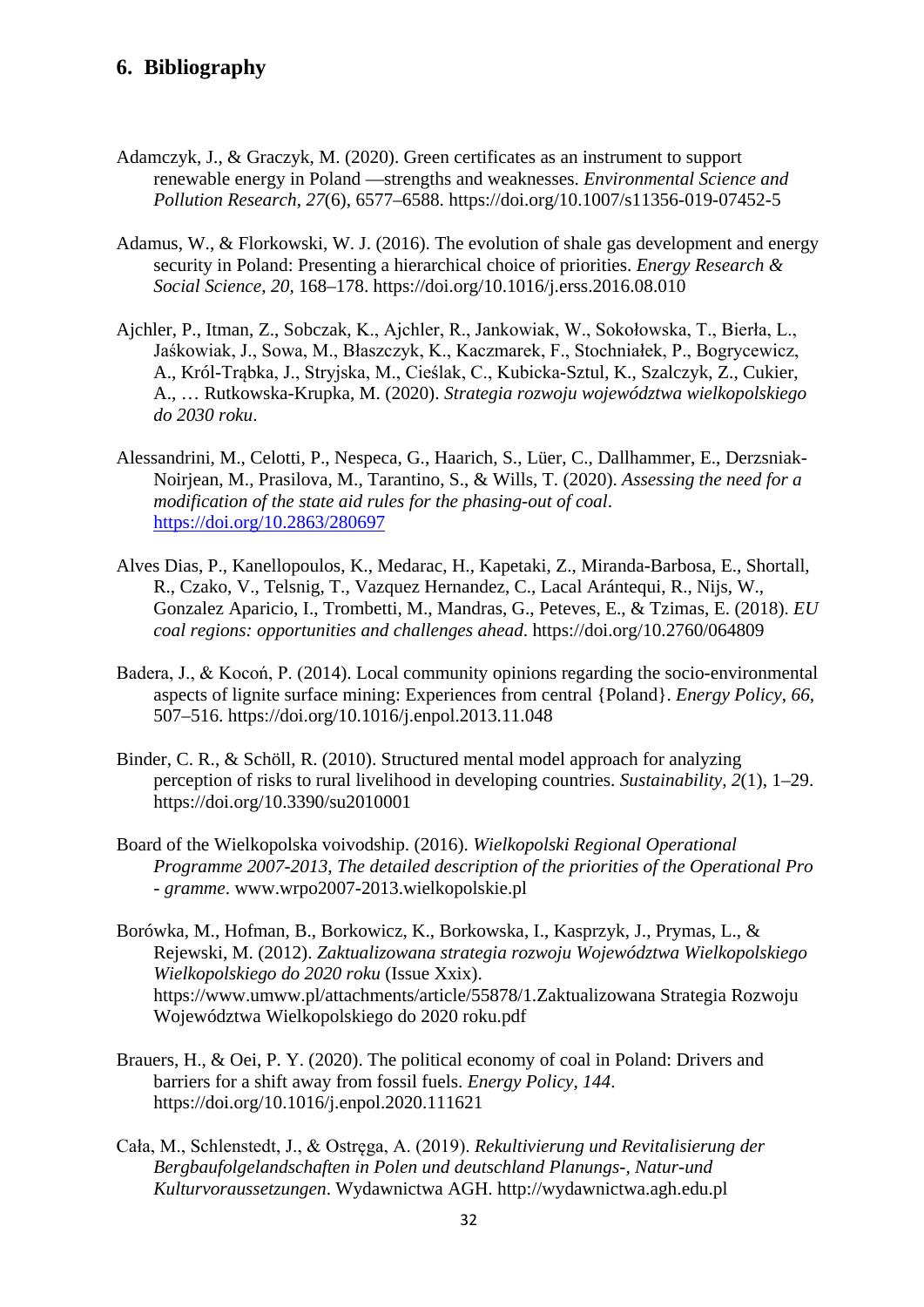- Cianciara, A. K. (2017). Contestation of EU Climate Policy in Poland: Civil Society and Politics of National Interest. *Prakseologia*, *159*, 237–264.
- Czajor, M., Koszewska, M., Król, J., Kuźmińska, A., & Słupiński, M. (2015). *Jaka przyszłość czeka Konin?*
- Davies, S., & Holmes, I. (2011). *European Perspectives on the Challenges of Financing Low Carbon Investment: Spain*.
- Dawid, L. (2017). German support systems for onshore wind farms in the context of Polish acts limiting wind energy development. Journal of Water and Land Development, 34(1), 109–115.
- Denzau, A. T., & North, D. C. (1994). Shared Mental Models: Ideologies and Institutions. *Kyklos*, *47*(1), 3–31. https://doi.org/10.1111/j.1467-6435.1994.tb02246.x
- Dzięciołowski, W. (1979). Środowisko Glebotwórcze I gleby niziny wielkopolskiej. *roczniki gleboznawcze*, http://ssa.ptg.sggw.pl/files/artykuly/1979\_30/1979\_tom\_30\_nr\_1/tom\_30\_nr\_1\_11- 33.pdf
- Dzikuć, M., & Piwowar, A. (2016). Ecological and economic aspects of electric energy production using the biomass co-firing method: The case of Poland. *Renewable and Sustainable Energy Reviews*, *55*, 856–862. https://doi.org/10.1016/j.rser.2015.11.027
- Energy Regulatory Office Bulletin. (2014). *Information about investment plans in new generation capacity in the years 2014-2028*. www.ure.gov.pl
- Ericsson, K. (2007). Co-firing— A strategy for bioenergy in Poland? *Energy*, *32*(10), 1838– 1847. https://doi.org/10.1016/j.energy.2007.03.011
- EU Commission. (2020). *Country Report Poland 2020: Assessment of progress on structural reforms, prevention and correction of macroeconomic imbalances, and results of indepth reviews under Regulation (EU) No 1176/2011*.
- EURACOAL. (2020). *Annual Report 2019*.
- EurObserver. (2017). *The State of Renewable Energies in Europe.* https://www.eurobserver.org/category/barometer-2017
- EUROCOAL. (2015). *Coal industry across Europe*.
- European Commission. (2020). *Country Report Poland 2020 - 2020 European Semester: Assessment of progress on structural reforms, prevention and correction of macroeconomic imbalances, and results of in-depth reviews under Regulation (EU) No 1176/2011*.
- European Commitee of the Regions. (2020). *Commission for Economic Policy Assessing the need for a modification of the state aid rules for the phasing-out of coal ECON*. https://doi.org/10.2863/280697
- Flick U. (2016). Gütekriterien qualitativer Sozialforschung. In: Baur N., Blasius J. (eds) Handbuch Methoden der empirischen Sozialforschung. Springer VS, Wiesbaden.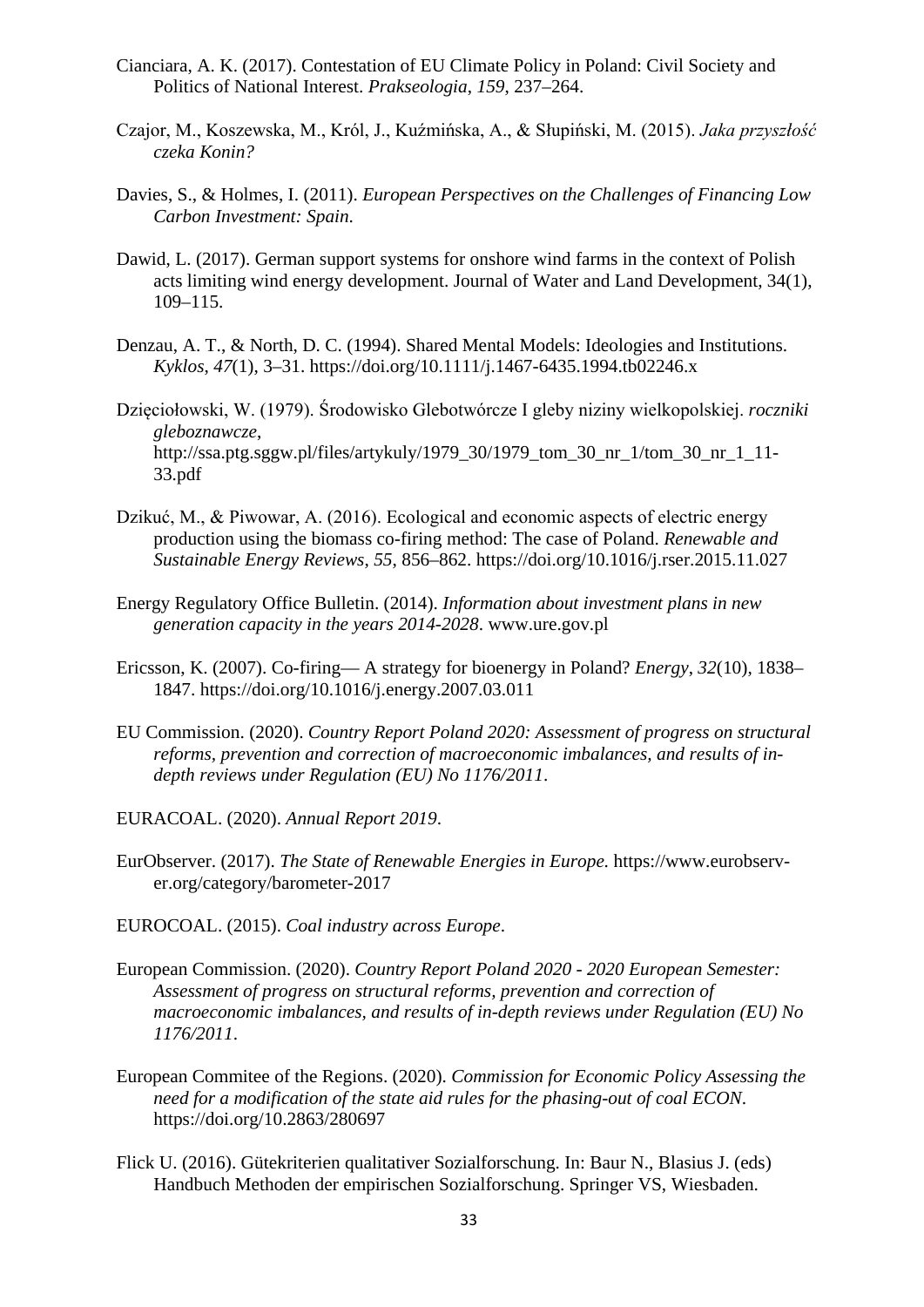https://doi.org/10.1007/978-3-658-21308-4\_33Forum Energii. (2020). *Energy Transition in Poland.* https://www.forum-ene

- Forrester JW. (1991). System dynamics and the lessons of 35 years. In: De Greene KB (ed) The systemic basis of policy making in the 1990s. MIT Press, Cambridge
- Gawlik, L., & Mokrzycki, E. (2019). Changes in the structure of electricity generation in Poland in view of the EU climate package. *Energies*, *12*(17). https://doi.org/10.3390/en12173323
- Głowicka- Wołoszyn, R., & Wołoszyn, A. (2018). Income inequality of wielkopolska province communes in 2005– 2015. *Intercathedra*, *1*(34), 5–12. https://doi.org/10.17306/J.INTERCATHEDRA.2018.00010
- Hajto, M., Cichocki, Z., Bidłasik, M., Borzyszkowski, J., & Kuśmierz, A. (2017). Constraints on development of wind energy in Poland due to environmental objectives. Is there space in Poland for wind farm siting? Environmental Management, 59(2), 204–217.
- Hewitt, R. J., Bradley, N., Compagnucci, A. B., Barlagne, C., Ceglarz, A., Cremades, R., McKeen, M., Otto, I. M., & Slee, B. (2019). Social innovation in community energy in Europe: A review of the evidence. In *Frontiers in Energy Research* (Vol. 7, Issue APR). Frontiers Media S.A. https://doi.org/10.3389/fenrg.2019.00031
- Hewitt, R. J., Bradley, N., Compagnucci, A. B., Barlagne, C., Ceglarz, A., Cremades, R., McKeen, M., Otto, I. M., & Slee, B. (2019). Social innovation in community energy in Europe: A review of the evidence. *Frontiers in Energy Research*, *7*(APR), 1–27. https://doi.org/10.3389/fenrg.2019.00031
- Igliński, B., Piechota, G., & Buczkowski, R. (2015). Development of biomass in polish energy sector: An overview. *Clean Technologies and Environmental Policy*, *17*(2), 317– 329. https://doi.org/10.1007/s10098-014-0820-x
- Janeiro, L., & Resch, G. (2017). 2020 Renewable Energy Target Realisation Forecast for Poland. In *Ecofys*. http://psew.pl/en/wp-content/uploads/sites/2/2017/04/2020- Renewable-Energy-Target-Realisation-Forecast-for-Poland.pdf
- Jankowska, K. (2010). Poland's Climate Change Policy Struggle: Greening the East? In *Taylor and Francis*. London: Routledge.
- Kędzierska, J. (2020). Trzeba odej sc<sup>'</sup> od we gla. Tylko jak? Partie poli- tyczne maja róz ne wizje. *BiznisAlert*. http://biznesalert.pl/strategia-energetyczna-polska-debata-politycyenergetyka/
- Koenig, H., Liu, K., Piasecki, F., Preuß, M., Maywald, J., Gawlikowska-Fyk, A., Maćkowiak-Pandera, J., & Litz, P. (2020). *Modernising the European lignite triangle*. https://static.agoraenergiewende.de/fileadmin2/Partnerpublikationen/2020/Lignite\_Triangle/EN-Modernising the European lignite triangle.pdf
- Komitet Redakcyjny Urzędu Statystycznego w Poznaniu. (2019). Województwo Wielkopolskie. Podregiony, Powiaty, Gminy. https://doi.org/1733-0572Poland Ministry of Regional Development. (2011). *National Spatial Development Concept Summary*. http://library1.nida.ac.th/termpaper6/sd/2554/19755.pdf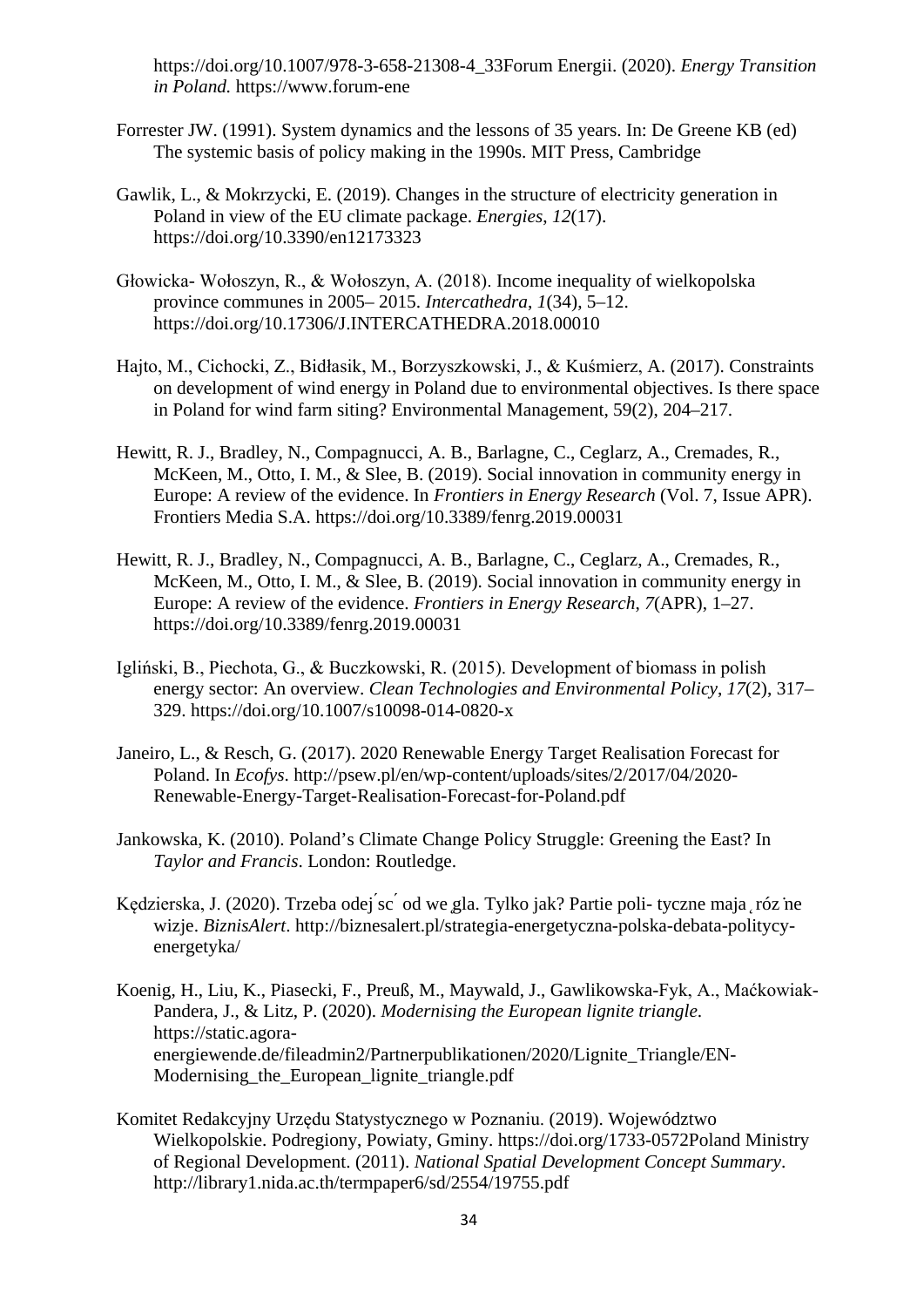Konin City Administration. (2012). *Konin A friendly City for investors*.

KPMG. (2009). *A guide to special economic zones in Poland. KPMG in Poland*

- Kuchler, M., & Bridge, G. (2018). Down the black hole: Sustaining national socio-technical imaginaries of coal in Poland. *Energy Research & Social Science*, *41*, 136–147. https://doi.org/10.1016/j.erss.2018.04.014
- Kundzewicz, Z. W., Painter, J., & Kundzewicz, W. J. (2019). Climate Change in the Media: Poland's Exceptionalism. *Environmental Communication*, *13*(3), 366–380. https://doi.org/10.1080/17524032.2017.1394890
- Kurek, S. (2014). Przestrzenne zróżnicowanie przemian demograficznych w polsce w latach 2002‒2011. *Uniwersytet Pedagogiczny Im. Komisji Edukacji Narodowej w Krakowie*, *13*. https://doi.org/https://doi.org/10.18778/1733-3180.13.04
- Kuźmińska, A. (2020). Strengthening a sense of security for local coal-mining communities during Polish transition processes Energy-SHIFTS Policy Fellow. *Energy Shifts*, *November*, 6. https://energy-shifts.eu/wp-content/uploads/2020/11/Agata-Kuzminska.pdf
- Leszczycki, S., & Banskiego, J. (2012). *Polska wieś w perspektywie długookresowej ujęcie regionalne*.
- Liebe, U., Bartczak, A., & Meyerhoff, J. (2017). A turbine is not only a turbine: The role of social context and fairness characteristics for the local acceptance of wind power. Energy Policy, 107, 300–308.
- Lo, J. (2020). *Poland's largest utility announces pivot from coal to renewables*. Climate Change News. https://www.climatechangenews.com/2020/10/20/polands-largest-utilityannounces-pivot-coal-renewables/
- Lockwood, M. (2018). Right-wing populism and the climate change agenda: exploring the linkages. *Environmental Politics*, *27*(4), 712–732. https://doi.org/10.1080/09644016.2018.1458411
- Löffler, K., Burandt, T., Hainsch, K., & Oei, P.-Y. (2019). Modeling the low-carbon transition of the European energy system - A quantitative assessment of the stranded assets problem. *Energy Strategy Reviews*, *26*, 100422. https://doi.org/10.1016/j.esr.2019.100422
- Lubelskie, D. (2012). *Informacje o regionie*. http://www.gios.gov.pl/images/dokumenty/pms/raporty/WIELKOPOLSKIE.pdf
- Macias, A., Bródka, S., Kubacka, M., & Piniarski, W. (2020). Physical and geographical regionalization and environmental management: A case study in Poland. *Polish Journal of environmental Studies*, *29*(4), 2753–2762. https://doi.org/10.15244/pjoes/110756
- Macuk, R., & Koszniec, K. (2020). *Energy transition in Poland*. https://forumenergii.eu/public/upload/files/Energy transition in Poland. 2020 Edition.pdf
- Marcinkiewicz, K., & Tosun, J. (2015). Contesting climate change: mapping the political debate in Poland. *East European Politics*, *31*(2), 187–207. https://doi.org/10.1080/21599165.2015.1022648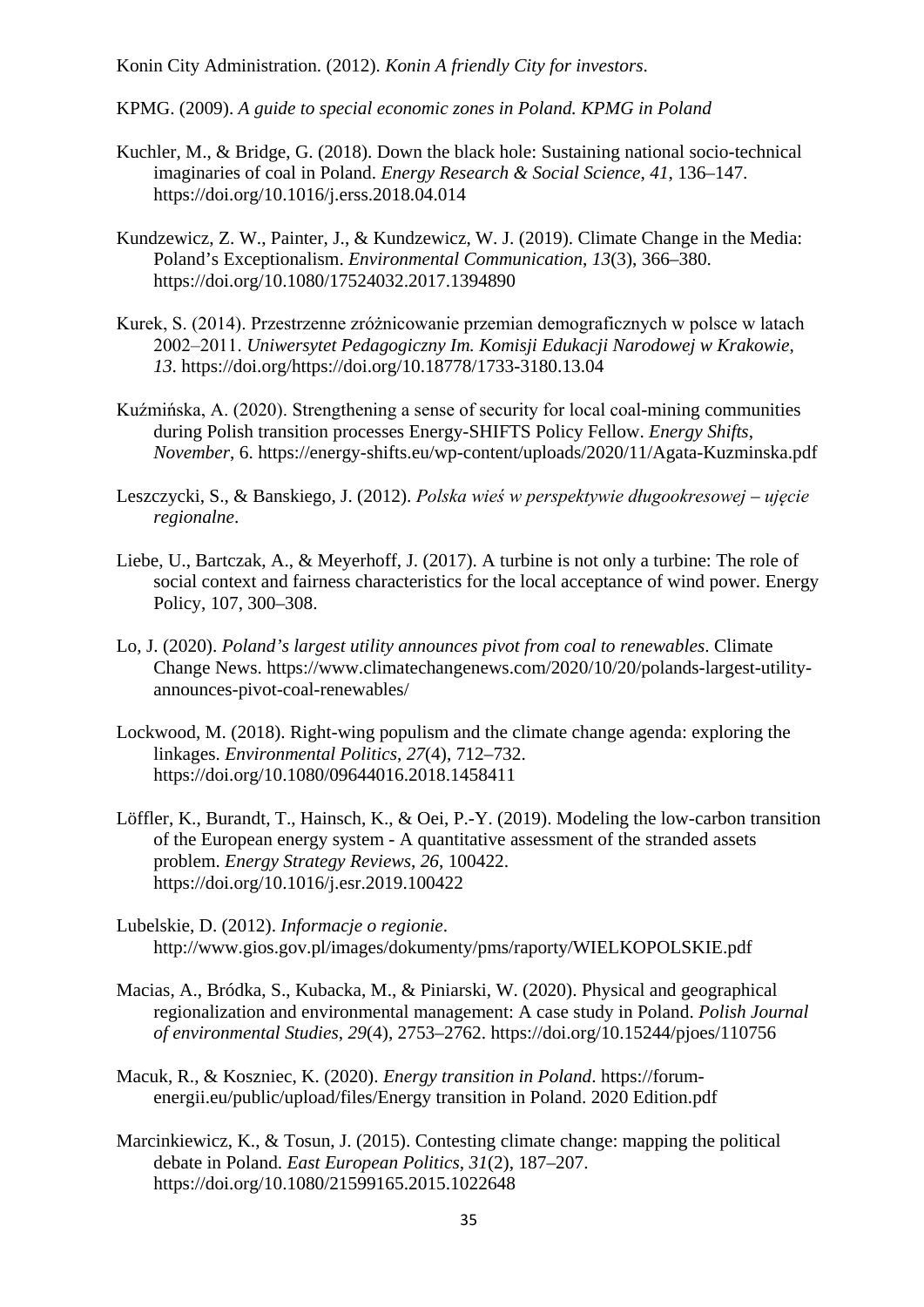Martinez-Fernandez, C., Weyman, T., Perek-Bialas, J., Sagan, I., Szukalski, P., & Stronkowski, P. (2013). Demographic Transition and an Ageing Society: IMPLICATIONS FOR LOCAL LABOUR MARKETS IN POLAND. *OECD Local Economic and Employment Development (LEED) Working Papers*, *8*, 0\_1,4-5,7,15- 137,139-151,153-154. https://search.proquest.com/docview/1370168168?accountid=8630%0Ahttps://birmingha mprimo.hosted.exlibrisgroup.com/openurl/44BIR/44BIR\_Services?genre=article&issn= &title=Demographic+Transition+and+an+Ageing+Society%3A+IMPLICATIONS+FOR +LOCAL+LABOUR+MARKETS+

- Meldebekova, G., Yu, C., Li, Z., & Song, C. (2020). *Quantifying Ground Subsidence Associated with Aquifer Overexploitation Using Space-Borne Radar*.
- Michalak, P., & Zimny, J. (2011). Wind energy development in the world, Europe and Poland from 1995 to 2009; current status and future perspectives. *Renewable and Sustainable Energy Reviews*, *15*(5), 2330–2341. https://doi.org/10.1016/j.rser.2011.02.008
- Ministry for Regional Development. (2020). *Detailed description of the priorities of Human Capital Operational Programme 2007-2013*. www.nauka.gov.pl
- Müller, A., & Deutschland. Bundesministerium für Verkehr, B. und S. (2013). *Wieder erstarkte Städte Strategien, Rahmenbedingungen und Ansätze der Regenerierung in europäischen Groß- und Mittelstädten*. Bundesministerium für Verkehr, Bau und Stadtentwicklung.
- Olbrot-Brzezińska, A., Nowara, W., & Kowalka, E. (2019). *Analiza statystyczna na potrzeby Programu Wspierania Przedsiębiorczości w Koninie na lata 2020 – 2024*. http://gospodarka.konin.pl/files/22900/Analiza-statystyczna-Konin-PWP.pdf
- Osička, J., Kemmerzell, J., Zoll, M., Lehotský, L., Černoch, F., & Knodt, M. (2020). What's next for the European coal heartland? Exploring the future of coal as presented in German, Polish and Czech press. *Energy Research & Social Science*, *61*, 101316. <https://doi.org/10.1016/j.erss.2019.101316>
- Pająk, K., Kvilinskyi, O., Fasiecka, O., & Miśkiewicz, R. (2017). Energy Security in Regional Policy. *EKONOMIA I ŚRODOWISKO*, *2*(2), 122–138. https://doi.org/0867-8898
- Polish Investment and Trade Agency. (2012). *Energy Sector in Poland*.
- Poznań Statistics Office. (2018). *Ludność, ruch naturalny i migracje w województwie wielkopolskim w 2017 r.* (Issue December).
- Schneider, M., Antony, F., Hazemann, J., Katsuta, T., Lovins, A., Ramana, M. V, von Hirschhausen, C., & Wealer, B. (2019). *World Nuclear Industry Status Report 2019*. https://www.worldnuclearreport.org/IMG/pdf/wnisr2019-v2-hr.pdf
- Schulser TM, Decker DJ, Pfeffer MJ (2003) Social learning for collaborative natural resource management. Soc Nat Resour 15:309–326 Schwartzkopff, J., & Schulz, S. (2017). *Climate & Energy Snapshot: Poland the Political Economy of the Low- Carbon Transition*. *February* 1–26.
- Siłka, P. (2012). *Potencjał innowacyjny wybranych miast polski a ich rozwój gospodarczy*. http://rcin.org.pl/Content/31217/WA51\_50335\_r2012-nr236\_Prace-Geogr.pdf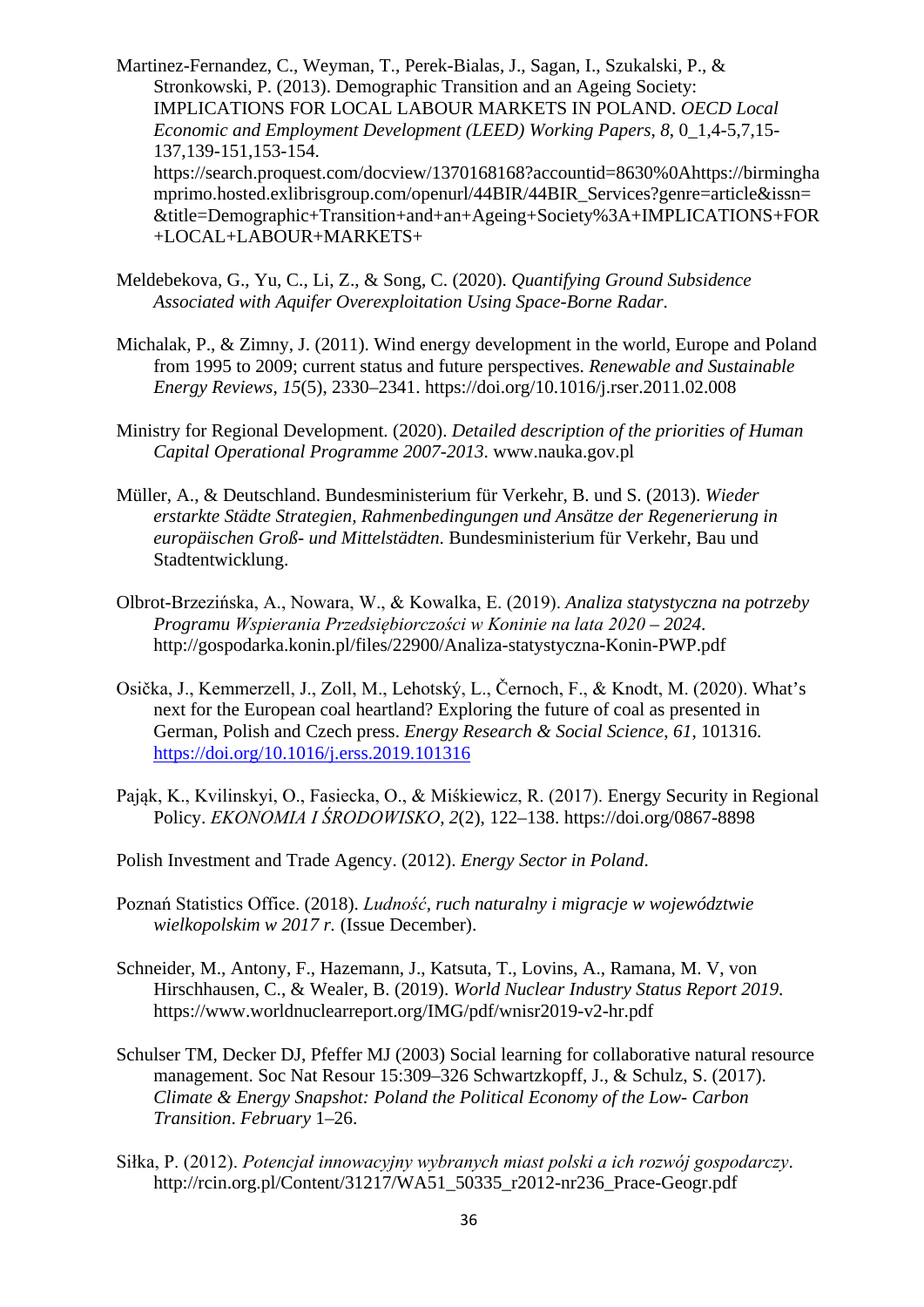- Skjærseth, J. B. (2018). Implementing EU climate and energy policies in Poland: policy feedback and reform. *Environmental Politics*, *27*(3), 498–518. https://doi.org/10.1080/09644016.2018.1429046
- Smędzik, K. (2009). Koncentracja Przedsiebiorstw Agrobiznesu W Województwie Wielkopolskim. *Roczniki Ekonomiczne Kujawsko-Pomorskiej Szkoły Wyższej w Bydgoszczy*, *2*, 275–287. http://www.kpsw.edu.pl/menu/pobierz/RE2/18Smedzik.pdf
- Sokołowski, M. M. (2017). Discovering the new renewable legal order in Poland: with or without wind? *Energy Policy*, *106*, 68–74. https://doi.org/10.1016/j.enpol.2017.03.033
- Sokołowski, M. M. (2017). Discovering the new renewable legal order in Poland: With or without wind? Energy Policy, 106, 68–74.
- Statistics Poland. (2019). *Powiat Konin Population Database*. https://bdl.stat.gov.pl/BDL/dane/podgrup/tablica
- Synovate. (2006). *Life in Transition Survey (LITS) 2006 - A brief report on observations, experiences and methodology from the survey Prepared for: The European Bank for Reconstruction and Development*.
- Szczerbiak, A. (2008). The Birth of a Bipolar Party System or a Referendum on a Polarizing Government? The October 2007 Polish Parliamentary Election. *Journal of Communist Studies and Transition Politics*, *24*(3), 415–443. https://doi.org/10.1080/13523270802267955

Tsebelis, G. (2002). *Veto players: how political institutions work*. Princeton University Press.

- *Tyszka, Z. (1968). A Report of Research on Changes in the Family in the Industrialized Region of Konin in Poland. Polskie Towarzystwo Socjologiczne, 18(18), 86–88.*
- Vasev, N. (2017). Governing energy while neglecting health The case of Poland. *Health Policy*, *121*(11), 1147–1153. https://doi.org/10.1016/j.healthpol.2017.09.008

Vatn A (2005) Institutions and the environment. Edward Elgar, Cheltenham

- Wagner, A., Grobelski, T., & Harembski, M. (2016). Is energy policy a public issue? Nuclear power in Poland and implications for energy transitions in Central and East Europe. *Energy Research & Social Science*, *13*, 158–169. https://doi.org/10.1016/j.erss.2015.12.010
- Wędzik, A., Siewierski, T., & Szypowski, M. (2017). Green certificates market in Poland The sources of crisis. *Renewable and Sustainable Energy Reviews*, *75*, 490–503. https://doi.org/10.1016/j.rser.2016.11.014
- Witajewski-Baltvilks, J., Lewandowski, P., Szpor, A., Baran, J., & Antosiewicz, M. (2018). *Managing coal sector transition under the ambitious emission reduction scenario in Poland. Focus on labour*. IBS Research Report 04/2018.
- Wołoszyn, A. (2018). *Income inequality of wielkopolska province communes in 2005-2015*. https://doi.org/10.17306/J.INTERCATHEDRA.2018.00010

World Energy Council. (2014). *Energy Sector of the World and Poland: Beginnings,*